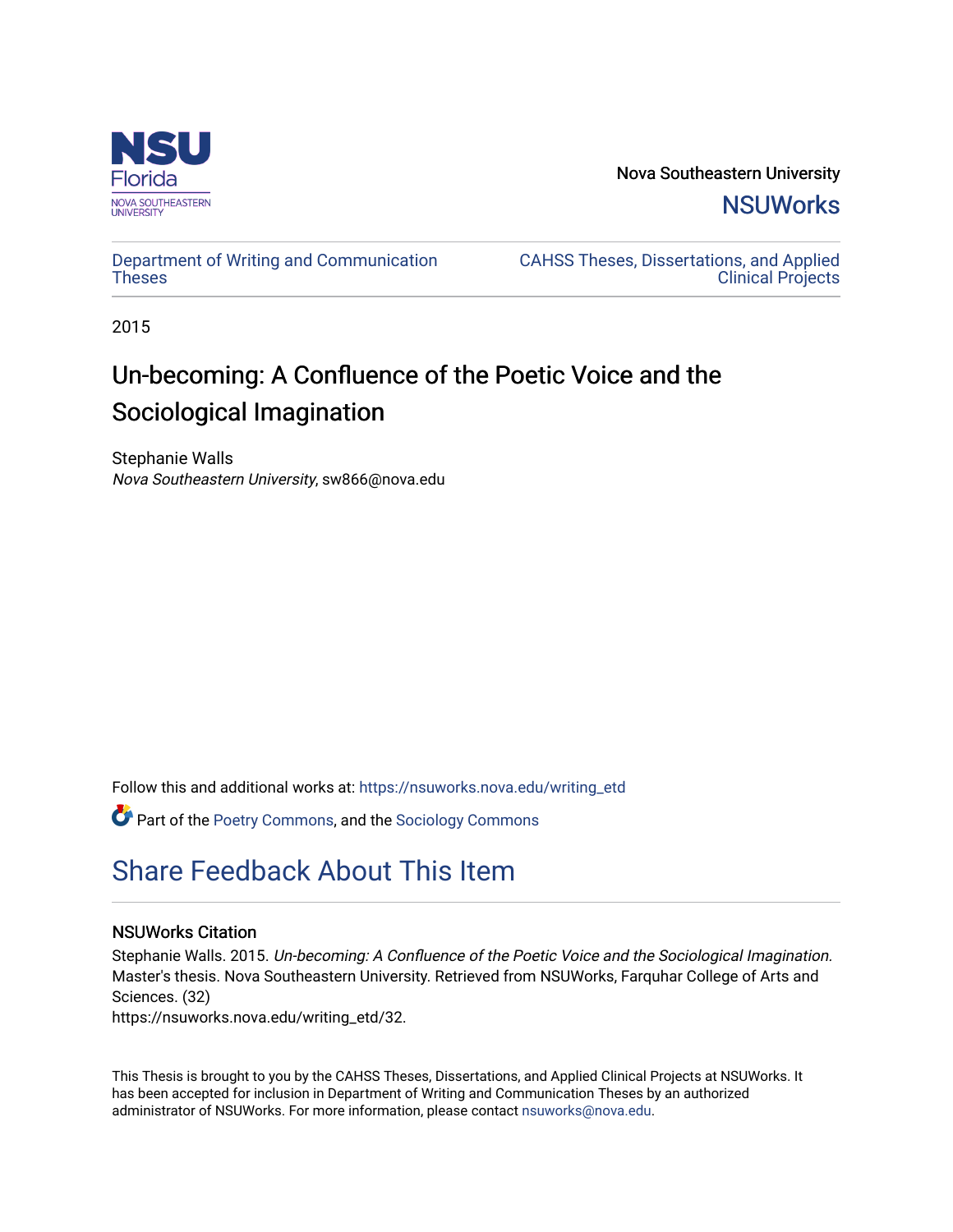# UN-BECOMING: A CONFLUENCE OF THE POETIC VOICE AND THE SOCIOLOGICAL IMAGINATION

A Thesis

Submitted in Partial Fulfillment of the

Requirements for the Degree

Master of Arts in Writing

Stephanie Stanley Walls

Farquhar College of Arts and Sciences, Division of Humanities

Nova Southeastern University

May 2015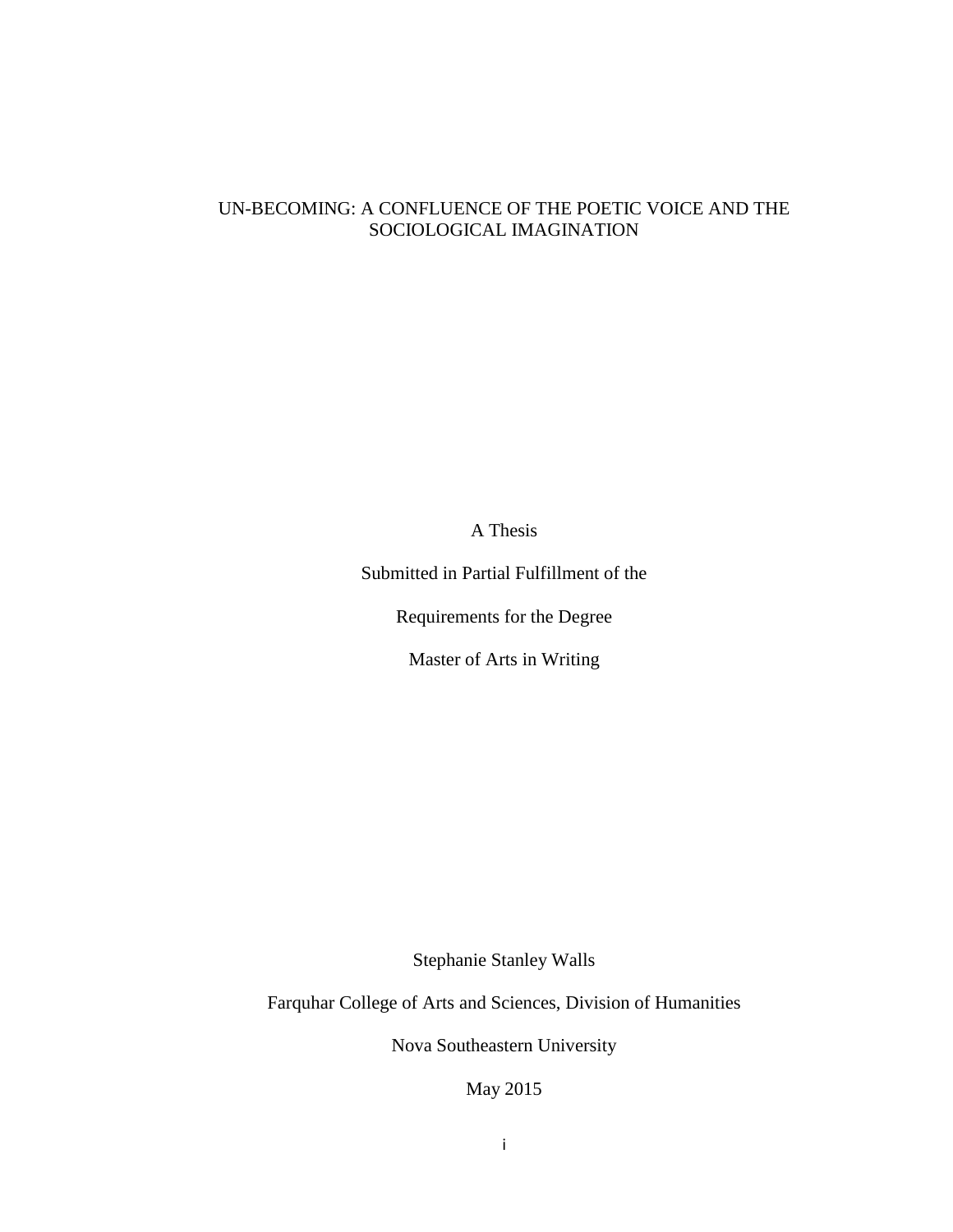© 2015 by Stephanie Stanley Walls

All Rights Reserved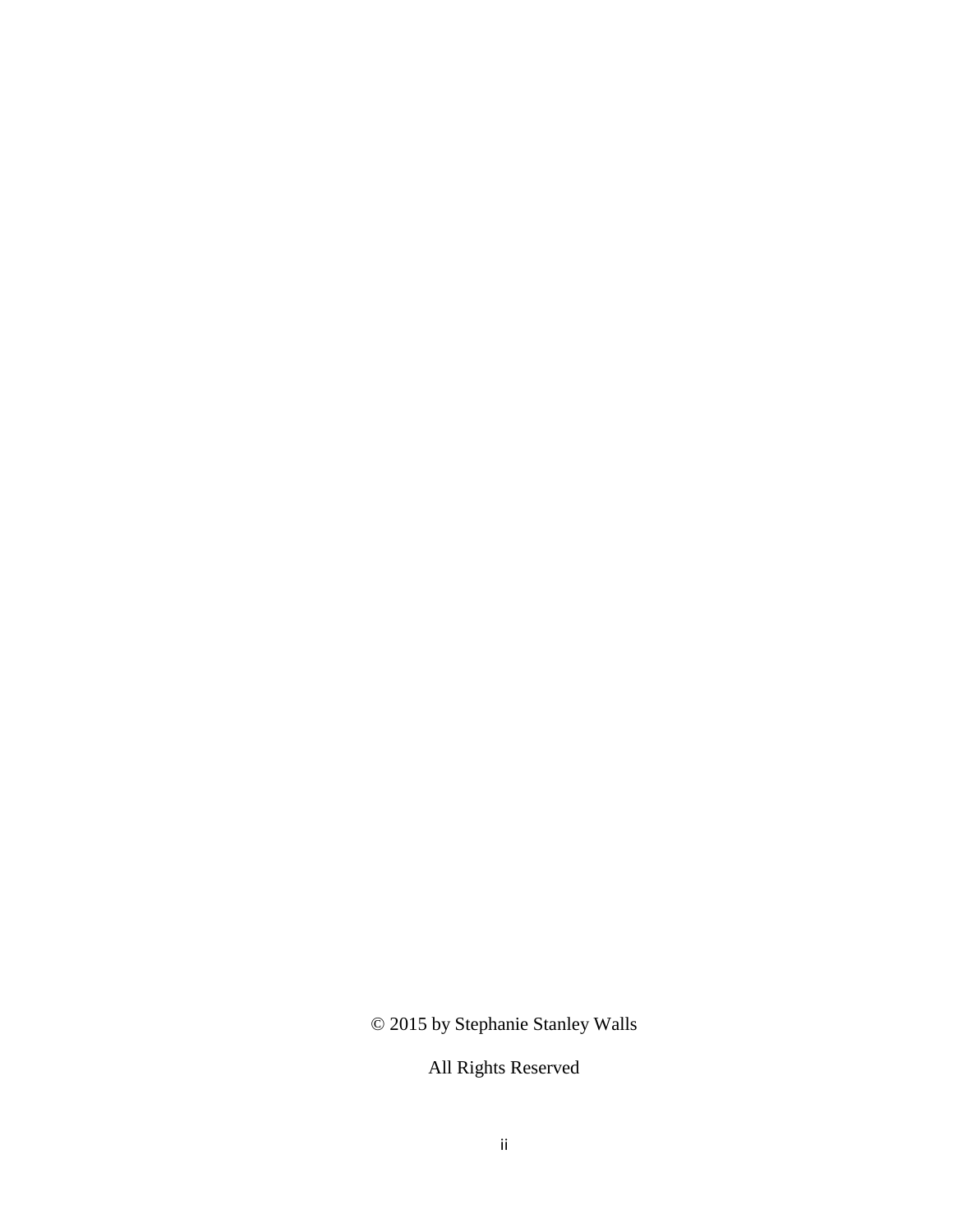Farquhar College of Arts and Sciences, Division of Humanities Nova Southeastern University

We hereby approve the thesis of

Stephanie Stanley Walls

\_\_\_\_\_\_\_\_\_\_\_\_\_\_\_\_\_\_\_ \_\_\_\_\_\_\_\_\_\_\_\_\_\_\_\_\_\_\_\_\_\_\_\_\_\_\_\_\_\_\_\_

\_\_\_\_\_\_\_\_\_\_\_\_\_\_\_\_\_\_\_ \_\_\_\_\_\_\_\_\_\_\_\_\_\_\_\_\_\_\_\_\_\_\_\_\_\_\_\_\_\_\_\_

Candidate for the degree of Master of Arts in Writing

Date Christine Jackson, Ph.D. Professor of English, Thesis Advisor

Date Lynn Ellen Wolfe, Ph.D. Associate Professor of English

ACCEPTED

\_\_\_\_\_\_\_\_\_\_\_\_\_\_\_\_\_\_\_ \_\_\_\_\_\_\_\_\_\_\_\_\_\_\_\_\_\_\_\_\_\_\_\_\_\_\_\_\_\_\_\_ Date Marlisa Santos, Ph.D. Director, Division of Humanities Farquhar College of Arts and Sciences Nova Southeastern University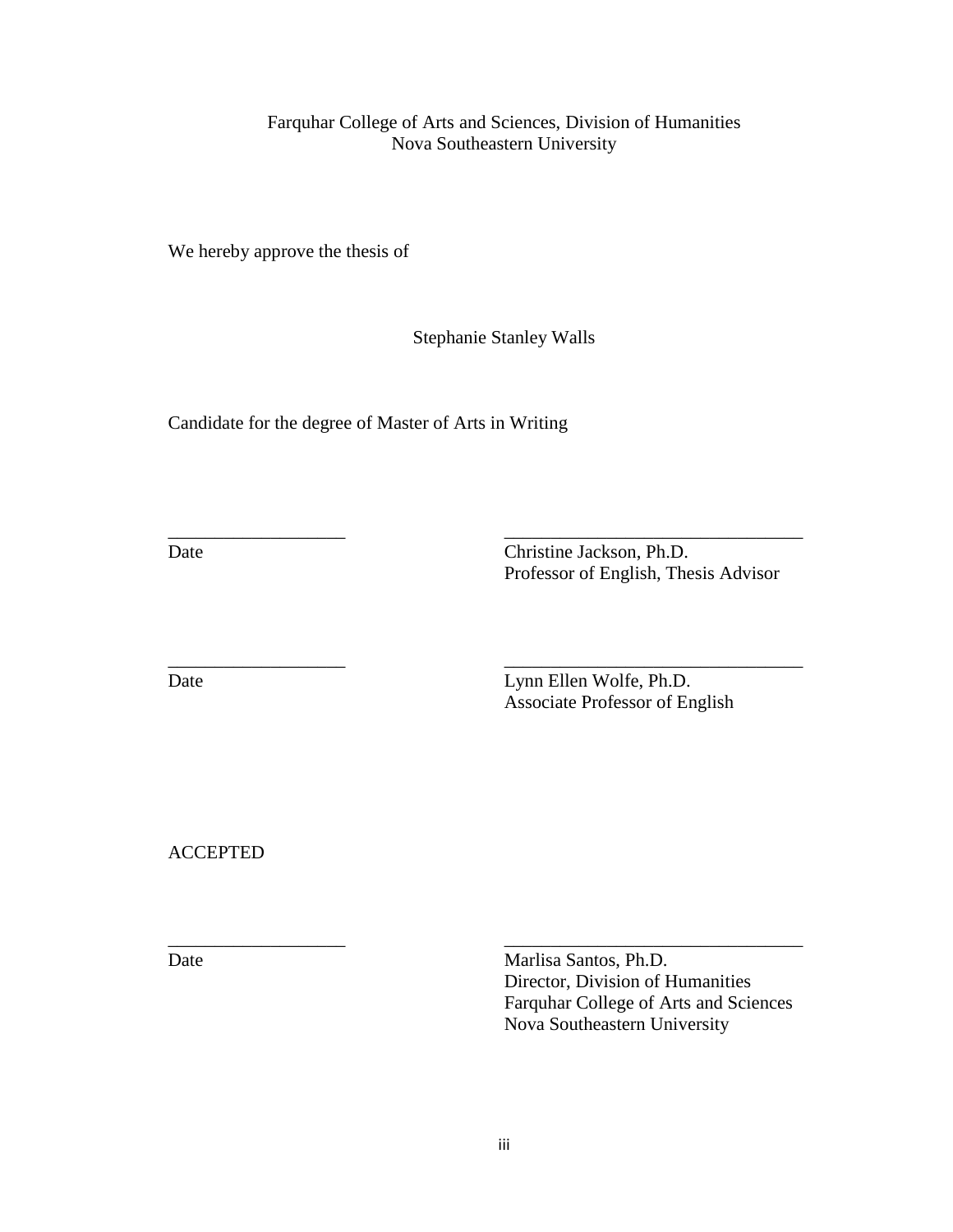#### ACKNOWLEDGEMENTS

This chapbook is dedicated to the two loveliest people on the planet, my daughters

Grace and Sarah.

To my thesis advisor, Dr. Christine Jackson, I thank you for going above and beyond the call of duty to mentor me through this process.

To Dr. Lynn Ellen Wolf, I thank you for adding enthusiasm and a fresh perspective to this project.

Finally, I would like to express my sincere gratitude to the writing faculty of

Nova Southeastern University for helping me to find my voice again.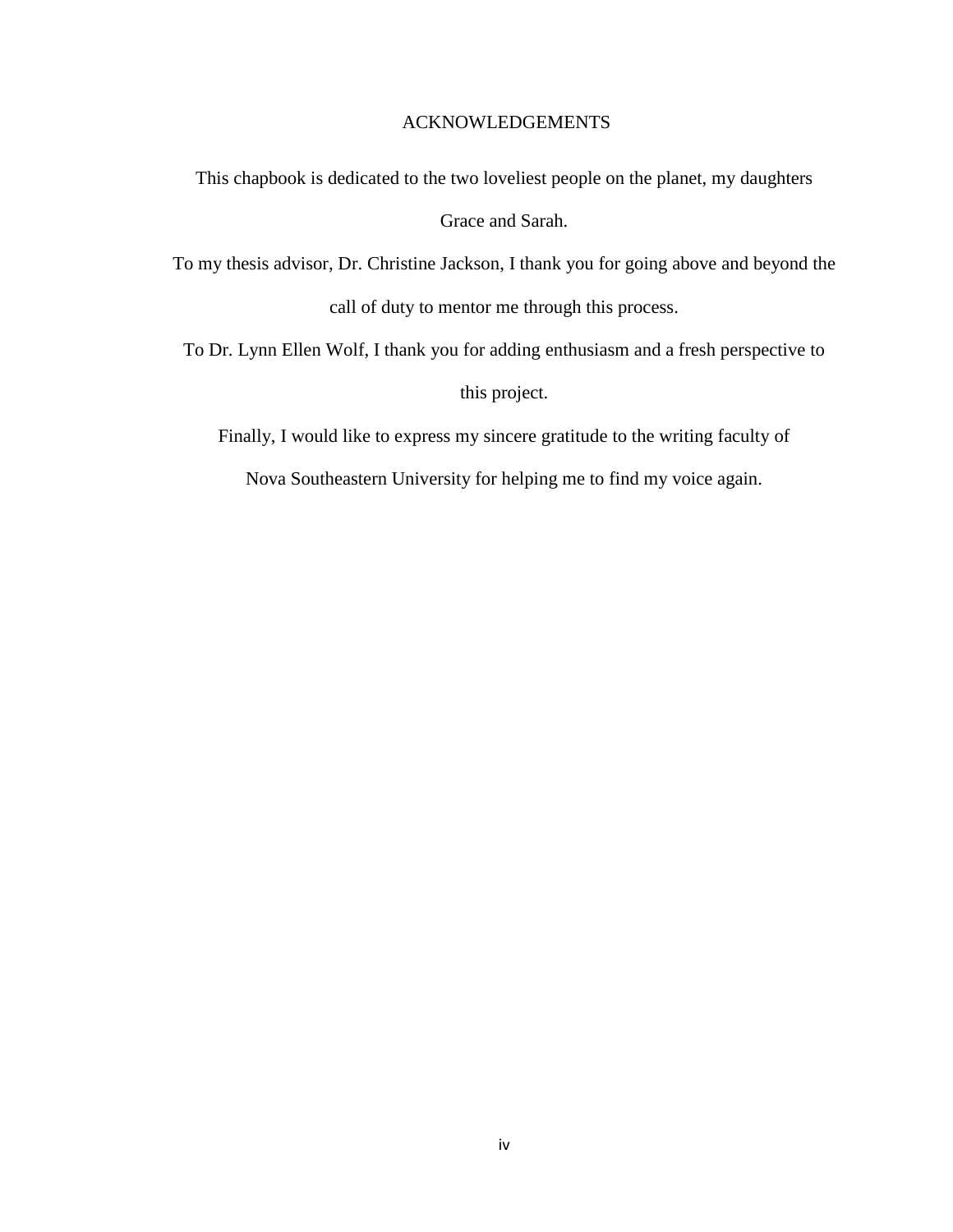# **TABLE OF CONTENTS**

| Chapter<br>1   | Page      |     |  |
|----------------|-----------|-----|--|
| $\overline{2}$ |           |     |  |
|                |           |     |  |
|                |           |     |  |
|                |           |     |  |
| 3              |           |     |  |
|                |           |     |  |
|                |           |     |  |
|                |           |     |  |
|                |           |     |  |
| $\overline{4}$ |           |     |  |
|                |           |     |  |
|                |           |     |  |
|                |           |     |  |
|                |           |     |  |
|                |           |     |  |
| 5              | TRADITION | .40 |  |
|                |           |     |  |
|                |           |     |  |
|                |           |     |  |
|                |           |     |  |
|                |           |     |  |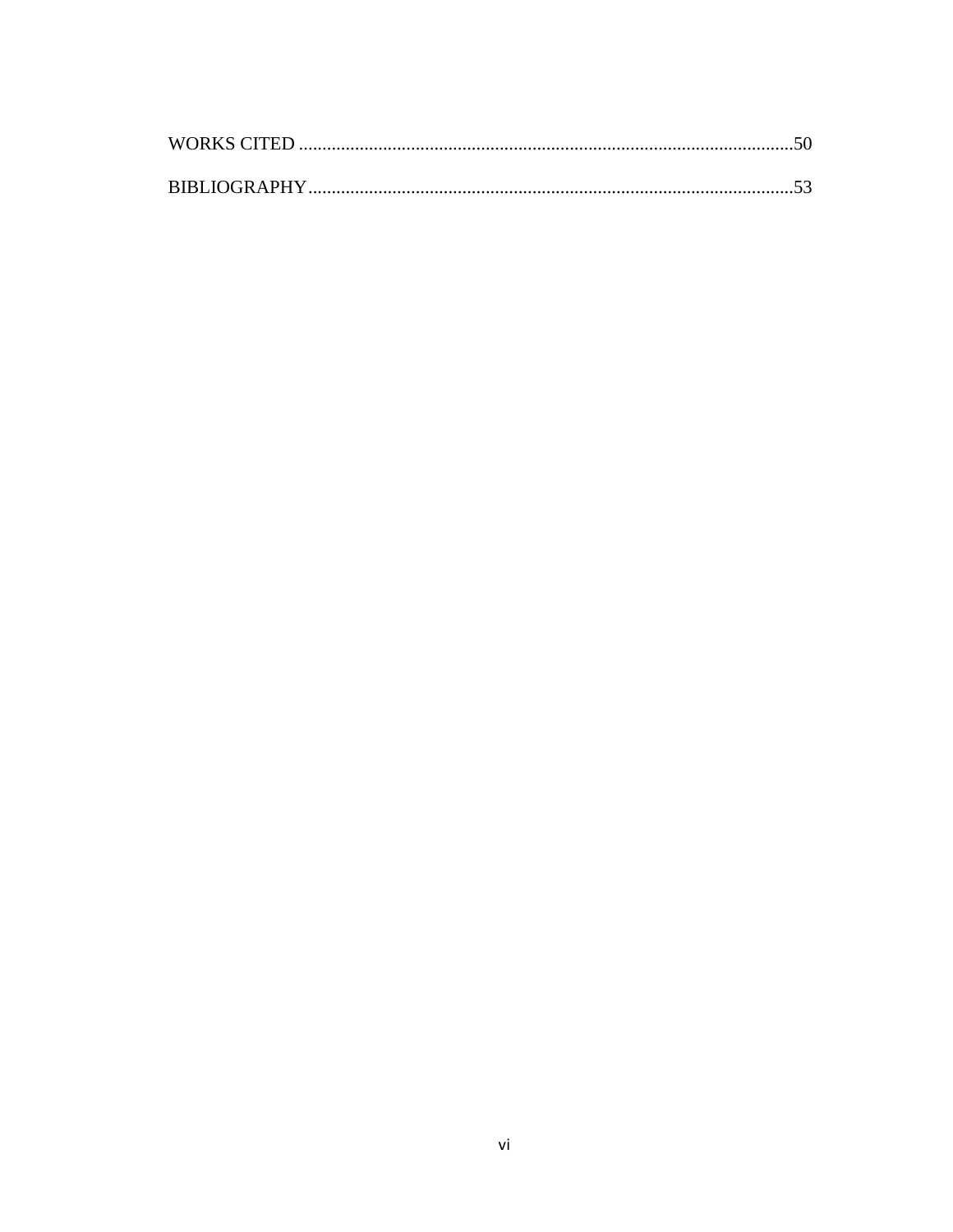#### Introduction

Southern society is a bastion of patriarchy supported by the pillars of family, gender, power, and tradition. This enduring structure facilitates the automatic labeling of unacceptable conduct. The veil of southern etiquette dictates that social missteps, such as challenging the tenets of patriotism or questioning biblical authority, remain unspoken, dealt with instead by sleight of hand, whispers, turned backs, and knowing glances. In the public eye, many folks succumb to the rigidity of tradition while covertly acting out their frustrations in the privacy of their homes. Secrecy underpins the mythology of southern culture where smiles, handshakes, and "How do you do's" embellish manicured lawns lined with white picket fences. This politeness attempts to negate the clandestine abuse lurking behind plantation shutters and six-panel doors. In a culture fueled by social capital<sup>1</sup> rather than a *money economy*,<sup>2</sup> image is everything, and corrections to unbecoming behaviors typically remain unseen. Contemporary sociologist Erving Goffman posits that social interactions are performances. Individuals step into various roles as they progress through their days.<sup>3</sup> This theory becomes evident upon examination of the social constructs that perpetuate white privilege and patriarchy in the South. My goal is to illustrate some of the transgressions that slink around in the shadows of southern culture, and to talk about the invisible injuries that occur in secret—all for the sake of keeping up appearances in public and maintaining the power structures regulated by family ties, gender performativity, and adherence to tradition.

l

<sup>1</sup> In sociology, *social capital* is the expected collective or economic benefits derived from the preferential treatment and cooperation between individuals and groups.

<sup>2</sup> Merriam Webster's online dictionary defines *money economy* as a system or stage of *economic* life in which *money* replaces barter in the exchange of goods.

<sup>3</sup> Goffman, Erving. *The Preservation of Self in Everyday Life.* (New York: Anchor Books, 1959) 33.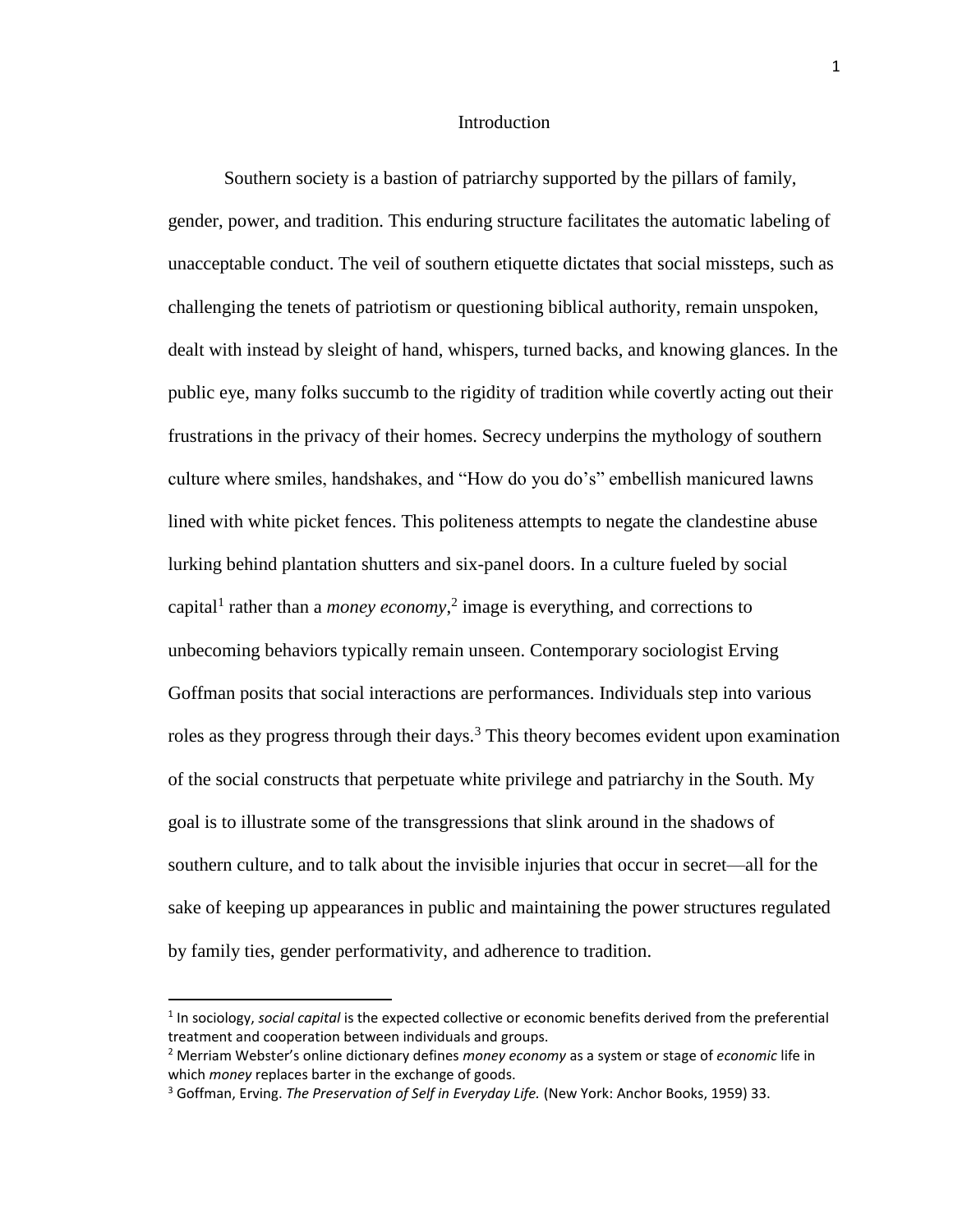Family

Merriam-Webster defines the word "family" as *a group of individuals living under one roof and usually under one head.* In southern culture, significant emphasis is ascribed to heredity, commonly known as "kin." American writer Richard Bach states, "The bond that links your true family is not one of blood, but of respect and joy in each other's life. Rarely do members of one family grow up under the same roof."<sup>4</sup> The family is supposed to be a haven from the stresses and demands of everyday life, but many researchers have discovered a high incidence of abuse within family units. In fact, some sociologists describe the family as "...more violent than any other single American institution or setting (with the exception of the military and then only in times of war).<sup>5</sup> Social researcher Roger Levesque, J.D. Ph.D., states that "violence among families remains hidden due to the widespread beliefs that adorn, protect, and idealize the family across cultures."<sup>6</sup>

Consider, for instance, the happy family on Sunday morning, all dressed up and traipsing into church, Bibles in hand, hair perfectly combed and curled for all the congregation to see and admire. It would appear that this is the normal way of functioning for the family, yet many parents admit that prior to leaving the confines of the home, struggles, tantrums, and reprimands obstruct the path to suitable public

 $\overline{a}$ 

<sup>4</sup> Bach, Richard. *Illusions: The Adventures of a Reluctant Messiah.* (New York: Bantam Doubleday Dell Publishing Group, Inc., 1977) 65.

<sup>5</sup> Strauss, Murray A., Richard J. Geller and Suzanne K. Steinmetz. *Behind Closed Doors: Violence in the American Family.* (Garden City, New York: Anchor Press/Doubleday, 1980) 4.

<sup>6</sup> Levesque, Roger, J. R. *Culture and Family Violence : Fostering Change Through Human Rights Law.* (Washington D. C.: American Psychological Association. 2001) n. pag.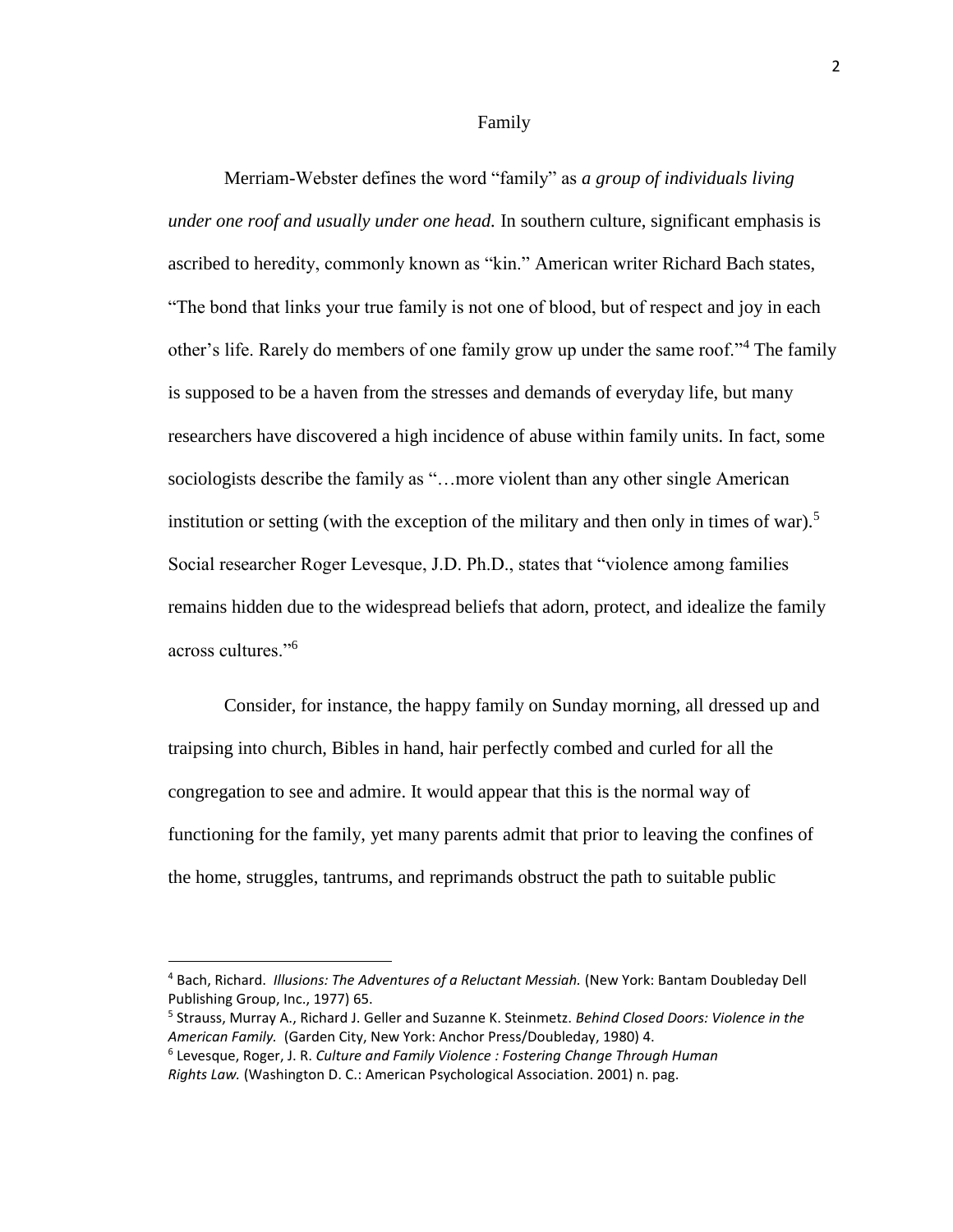presentation. Once outside the front door, the mandates of society pervade the psyche and silently regulate behavior.

Michel Foucault describes this behavior regulation as capillary control: control that stretches into the most private aspects of a person's life.<sup>7</sup> Children may resist this invisible power structure in society until they mature and begin to witness that those who do not adhere to social mores and folkways experience restricted access to resources and opportunities. Females, in particular, who do not uphold the family image sometimes face shaming and scapegoating due to the perpetuation of the fictive "virtuous woman" in Proverbs 31:10<sup>8</sup> and the prevailing ideal of the *Southern belle* as counterpart to the *Southern gentleman—a* necessary combination for the preservation of male privilege.<sup>9</sup>

 $\overline{\phantom{a}}$ 

<sup>7</sup> Foucault, Michel. *Power/Knowledge: Selected Interviews and Other Writings 1972-1977.* Ed.Colin Gorgon. (New York: Pantheon Books, 1980) 30.

<sup>8</sup> See Bible Gateway. 2015. "Description of a Worthy Woman." Proverbs 31. 10-31. *NASB*. Web. **<sup>10</sup>**An excellent wife who can find?

She is far more precious than jewels.

**<sup>11</sup>**The heart of her husband trusts in her,

and he will have no lack of gain.

<sup>&</sup>lt;sup>9</sup> The Encyclopedia of Gender and Society defines male privilege as a special status conferred on males in societies where male supremacy is the central social organizing feature. For an in-depth discussion of the term, see Phillips, Debby and John R. Phillips.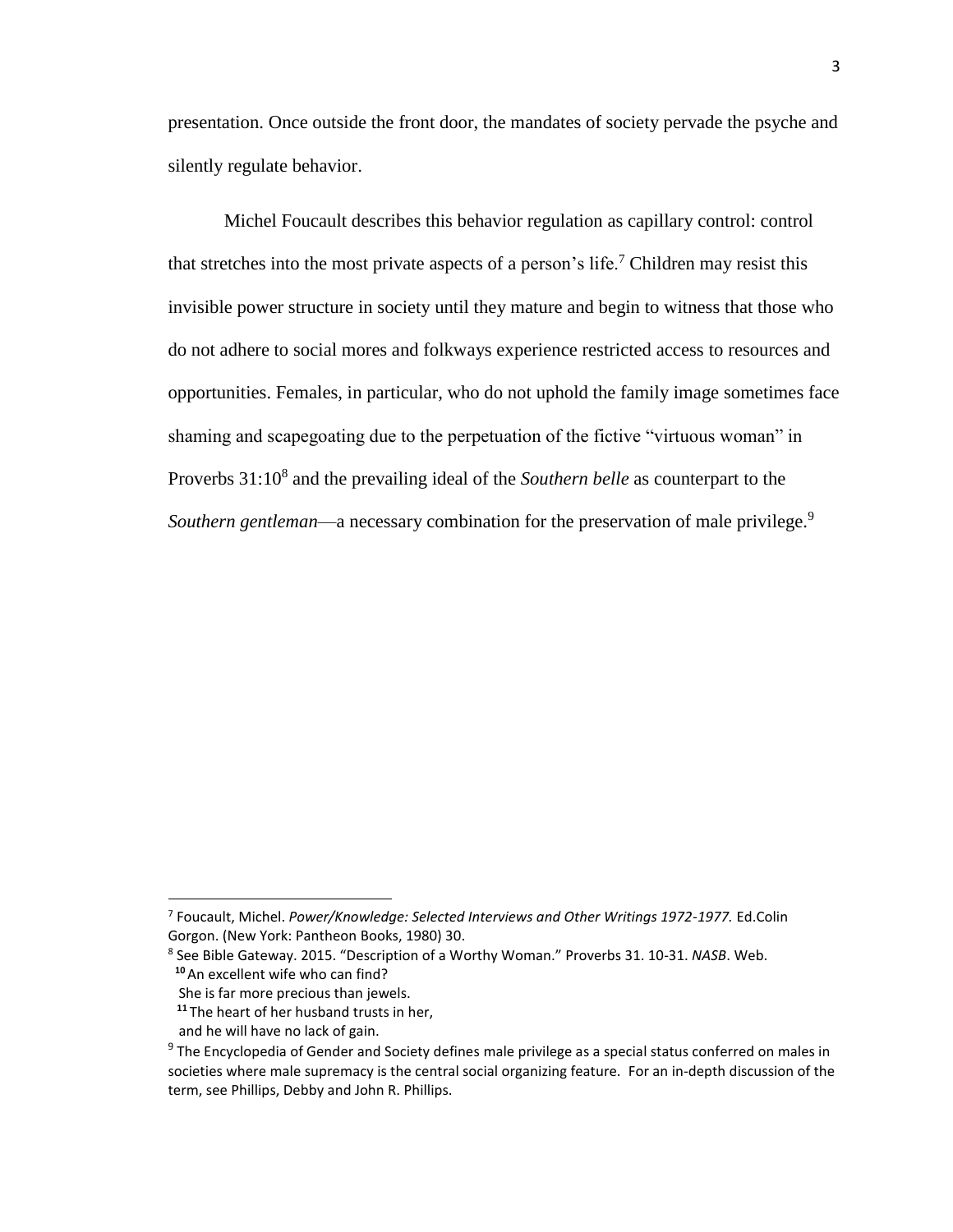#### What About Daddy?

It's funny how mama got busy

When Daddy got cancer.

Mama was always at home.

Now Daddy's mostly alone,

Sitting on the couch with his cap

Covering the mangy patches of hair.

His eyes look outward and inward at the same time,

And when I ask him what he's doing,

He says, *I'm just waiting on Mama.*

Daddy had to use a wheelchair

When he couldn't walk anymore.

Mama was out shopping with her friends that day,

When I found him lying on the floor like a pile of old books.

His eyes were looking up and down at the same time,

And when I asked if he was okay,

He said, *I'm just waiting on Mama.*

Daddy was in bed all the time when

I went to visit him one night.

He hadn't eaten, and

His eyes were looking left and right,

So I fed him dinner,

And he savored every bite.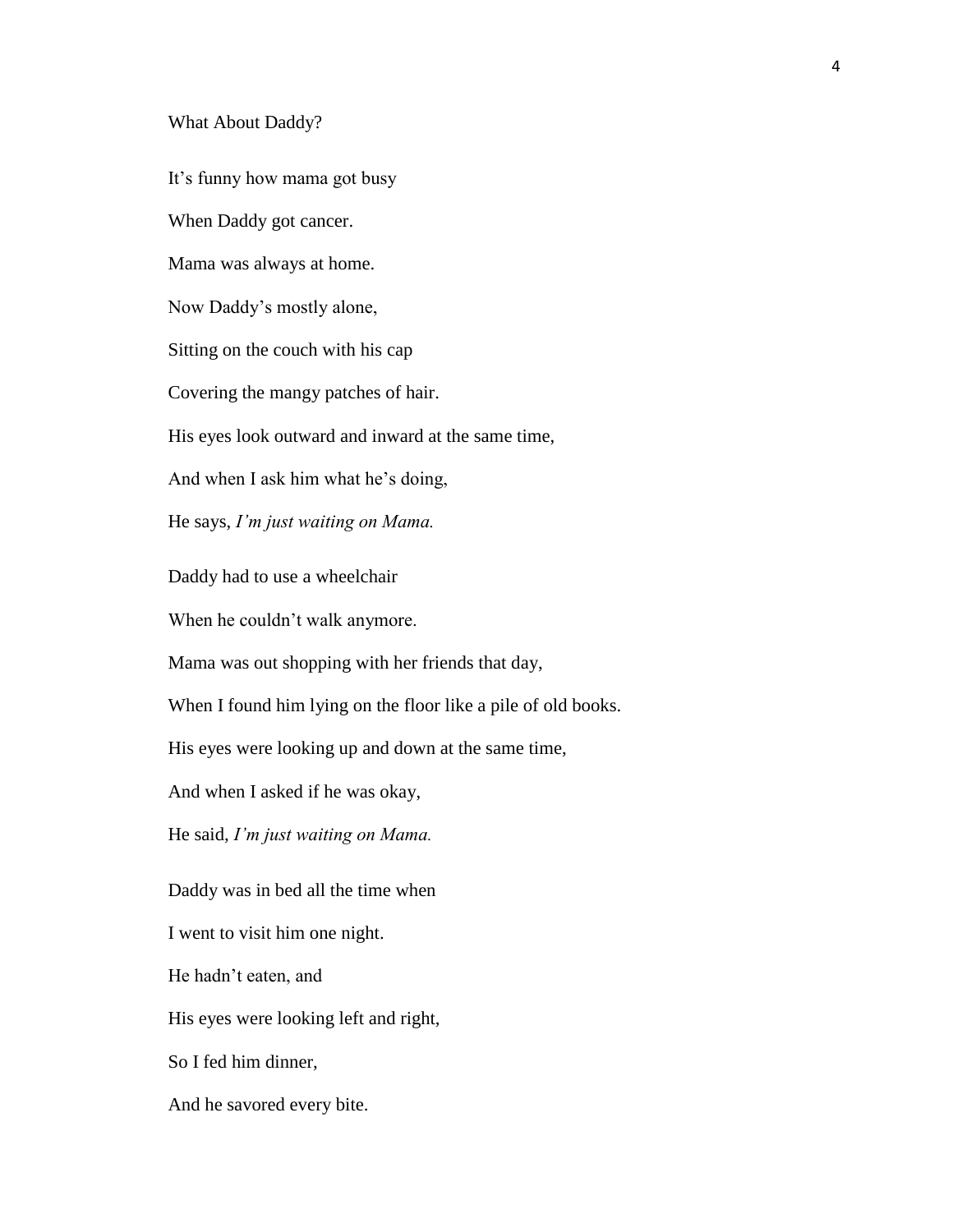[What About Daddy, page 2, continue stanza]

When I asked, *Where's Mama?*

He didn't answer.

Daddy couldn't speak anymore,

So I read to him;

Something about love from *The Bible*.

I think he liked it

Because he cried a little,

And his eyes were dancing around and around.

His body shuddered and shivered.

Then Daddy closed his eyes for the last time.

The memorial service was a few days later,

And the church was so full

We could hardly swallow.

Mama looked like a movie star,

Driving up in her fur coat and new car.

And we all said "There's Mama.

She came to say goodbye."

After the burial,

At Mama's house,

We stared at fresh paint,

And scooped up casseroles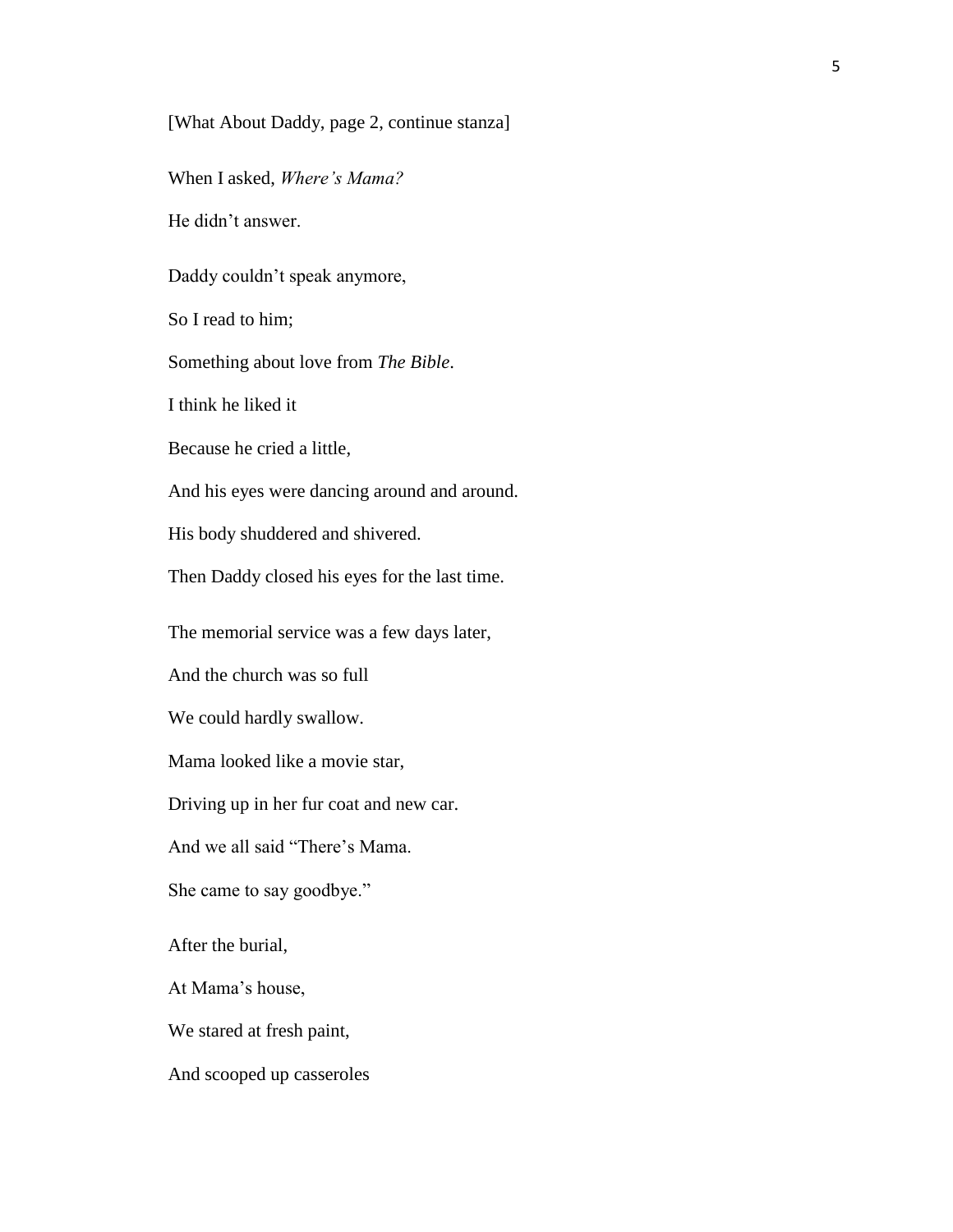[What About Daddy, page 3, continue stanza] That tasted like the smell of new carpet. The front porch creaked As we shuffled through a thicket Of friends and kin in their Sunday best, Standing like pillars, sipping coffee, Sitting in fold out chairs, Balancing plates on knees, Stabbing at pies, whispering Into each other's shoulders about How Mama must've won the lottery When we lost Daddy.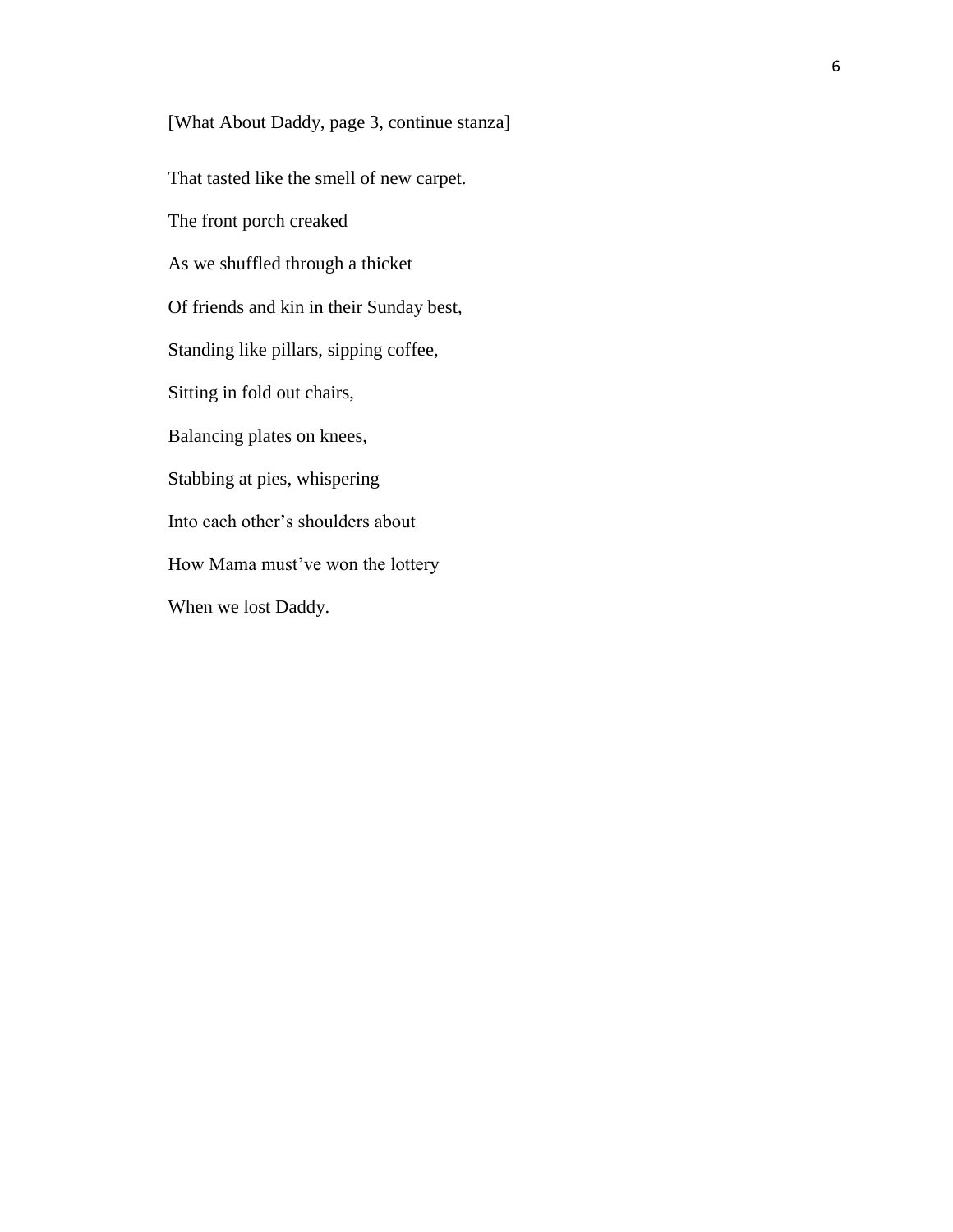Mother's Advice

I was thirteen

When the red brown spot

On the bright white crotch

Of my cotton panties glared up at me

Like a Rorschach inkblot—but not.

More like a nightmare,

A hallucination?

Skull-and-crossbones,

Initiation to womanhood.

I shoved a wad of tissue

Between my thighs,

Ambled through the house,

Riding an invisible hobby horse.

Mother was shopping,

And when she returned

From spending the money

That Daddy earned,

I asked her to follow me

Back to the toilet,

Stared at the tile, and

Told her I got "it."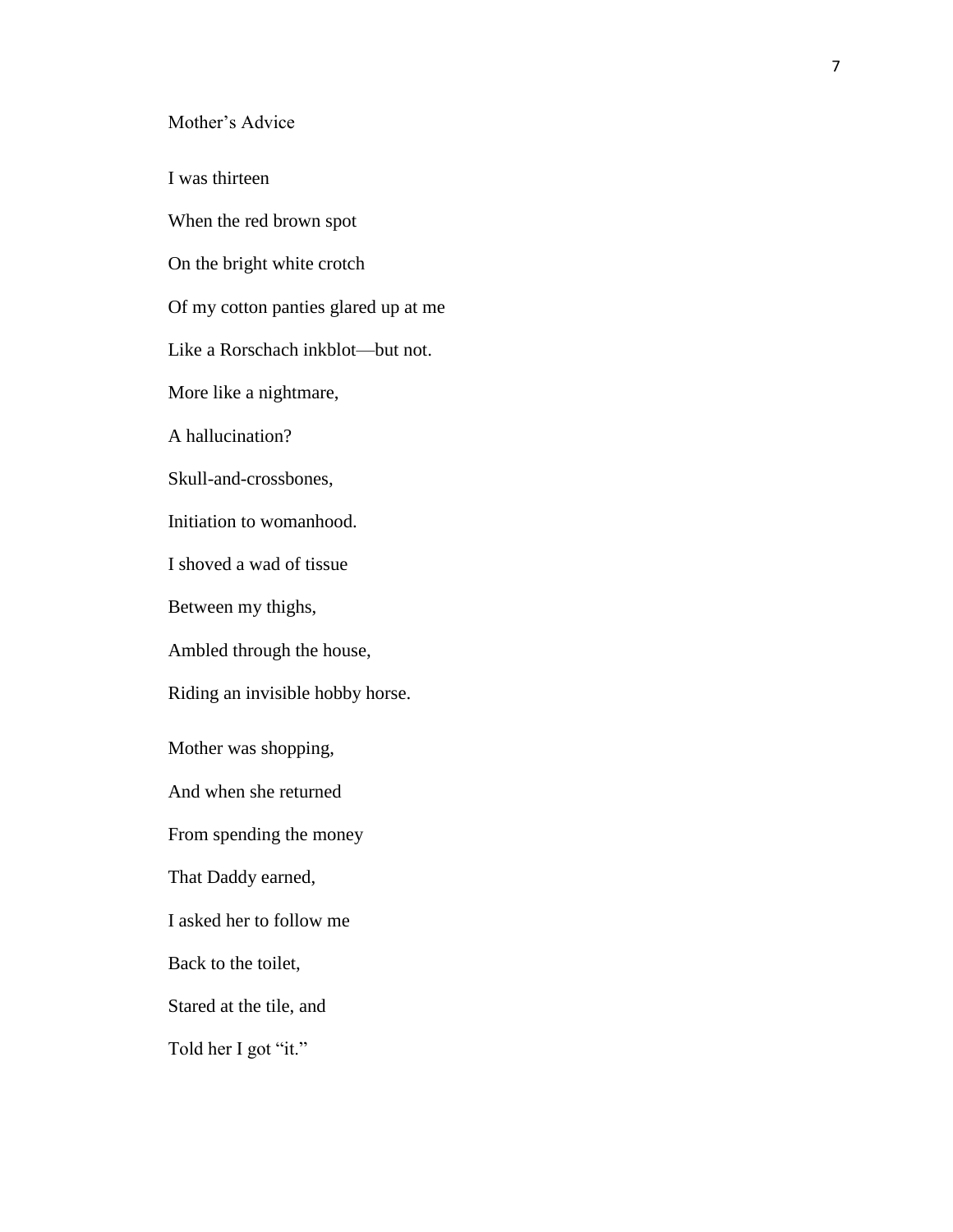[Mother's advice, page 2, begin new stanza]

Standing in the doorway,

Hands on her hips,

Tapping her foot, she offered a tip: "Look for a package under the sink Of sanitary napkins wrapped in pink. Don't forget to be discreet And wrap them like a present. No one wants to look at those Or smell something unpleasant." She marched away and yodeled back From halfway down the hall, "Good luck, my dear. Try not to fret; It happens to us all."

I was forty-three When the night sweats plagued me Like being in a wet t-shirt contest Except with extra gravity. *Menopause?* I wondered, Thrashing out of the covers. *No need to call mother,* I thought as I crawled

<sup>\*\*\*</sup>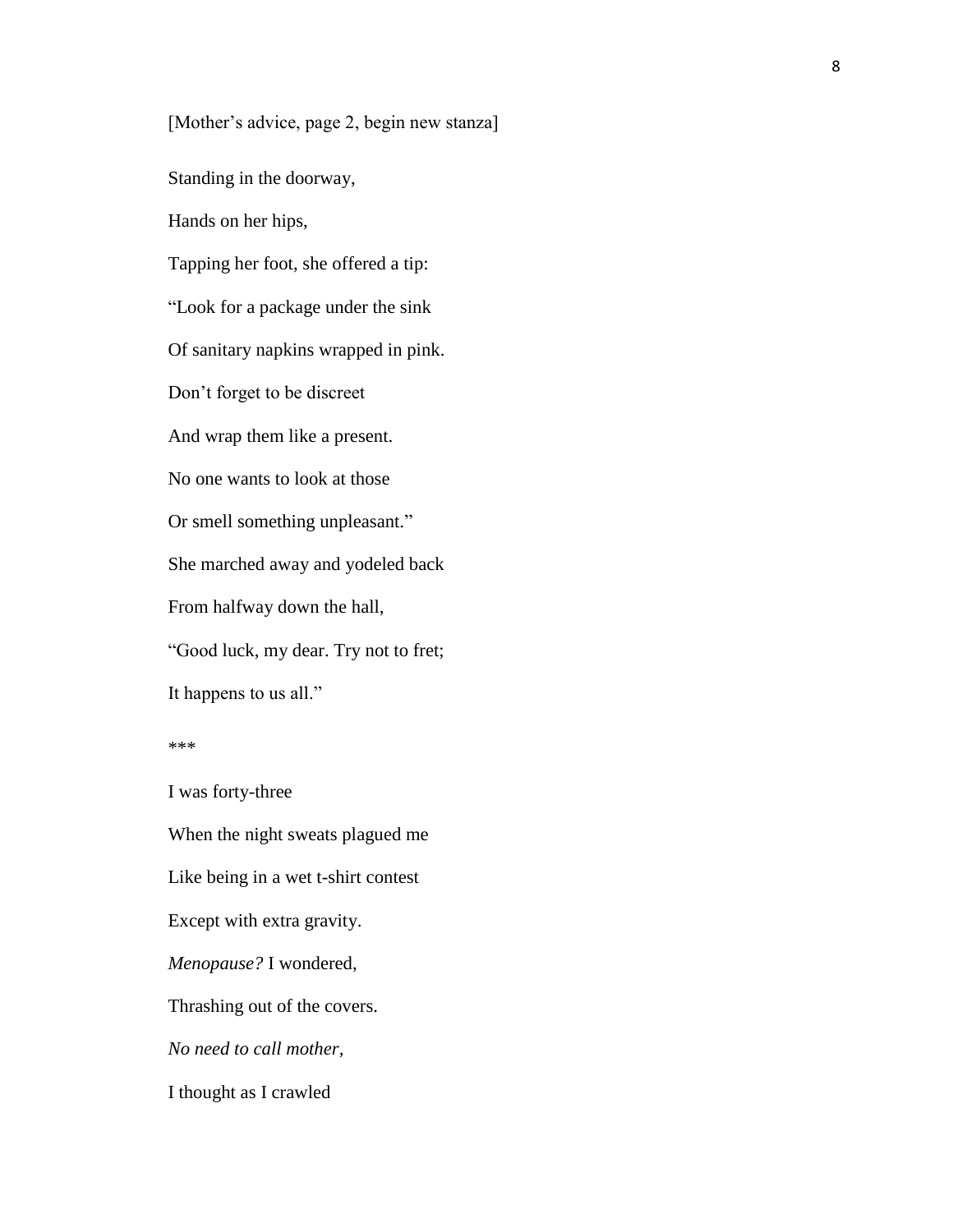[Mother's Advice, page 3, continue stanza]

Back into bed at 3:00 am

With a rolled-up towel

Nestled between my breasts.

*Better to wait until Wednesday,*

*And bring it up to the therapist.*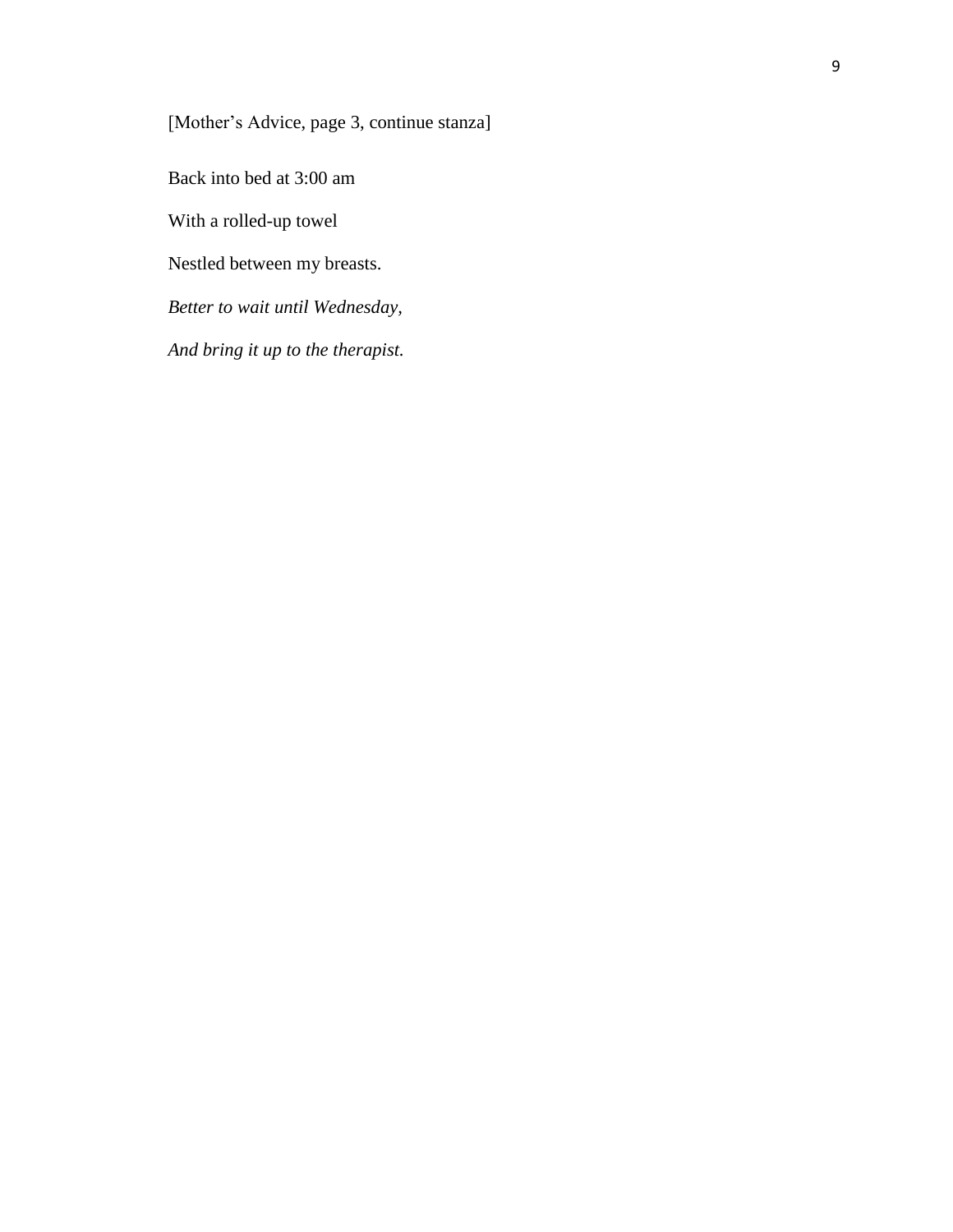Learning to Shift

It's time.

This car has seen better days Like the day you tossed me the keys, Sending me into the world Bolstered by warranties, Power, freedom, and security At the threshold of adulthood, I knew that I would succeed. With this car, You were going to teach me How to parallel park and fix a flat. You ordered a AAA map that Showed me the way to college and back. But when I left home, you left too. The brain tumor robbed me Of a dad to come home to. This car became a monument That I worshipped, clung to For just one more year, One more trip, A chance to commune To sit and forget,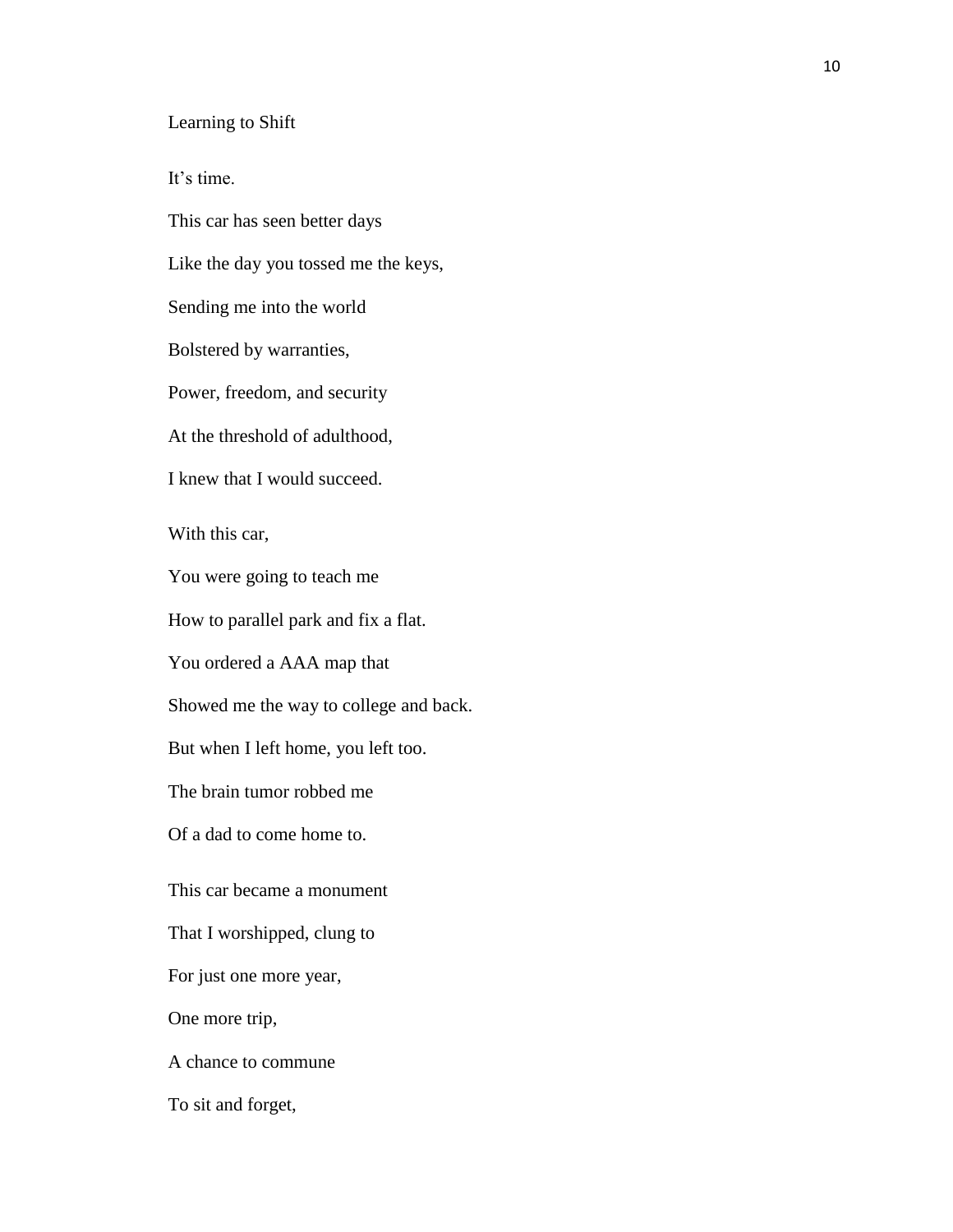[Learning to Shift, page 2, continue stanza]

To imagine that I still had a place

To land.

Years of repairs, deteriorations

Have left me with a body

Dented and scuffed

Tires balding, hinges moaning,

And an engine that has endured

Enough—

The way you should have aged by now—

Growing older, slowing down…

Like each new model year,

In my mind, *you* continue to shine,

While I feel the depreciation

Between your age and mine.

So now it's time to stop repairing,

Start preparing for a future,

Scrape the curling decals

From the window and the bumper,

And accept

That you're not

Coming back.

It's time.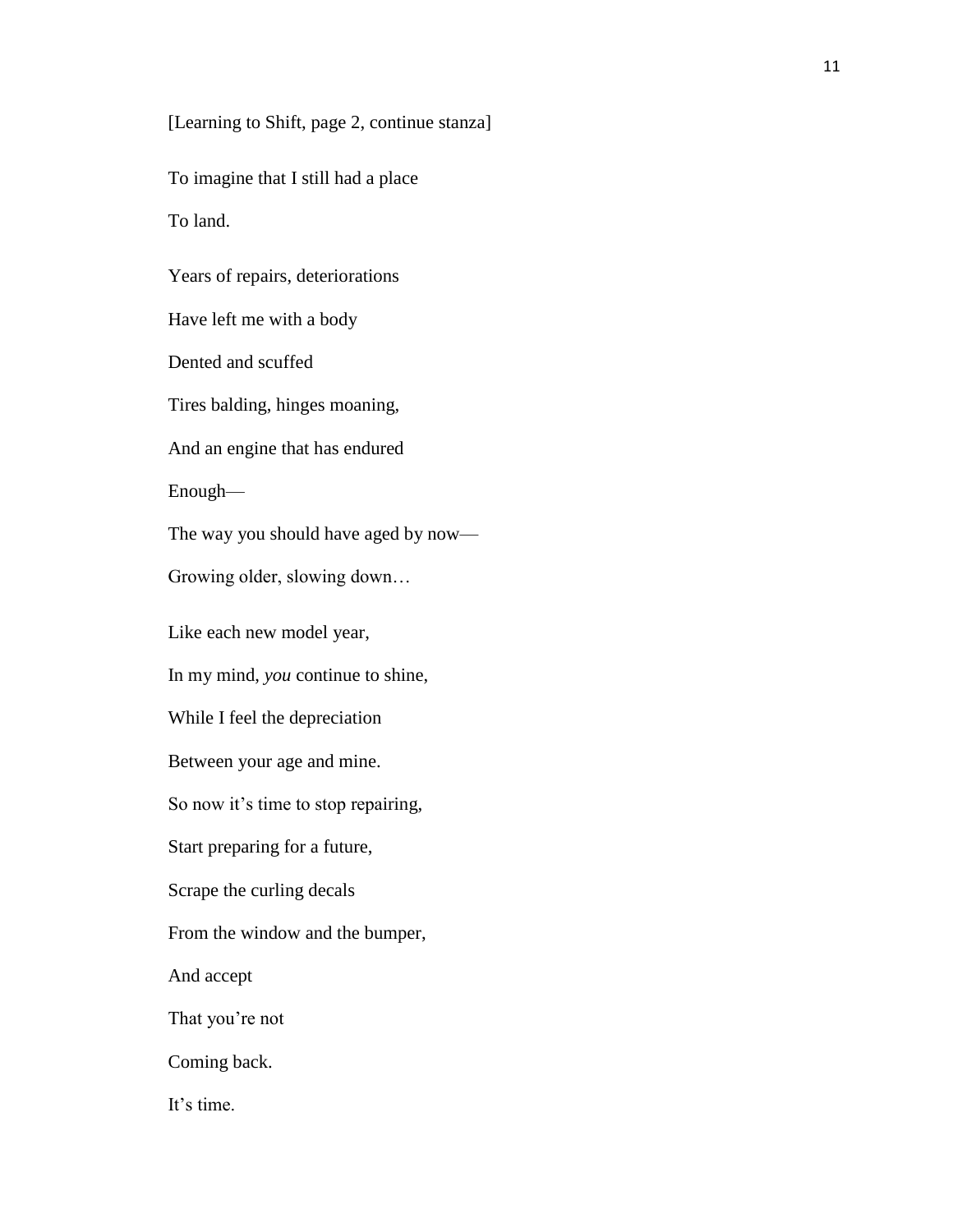#### Gaslighting

"I've always been there for you, and I always will be," Announced mother as she swizzled her vodka & tonic. "Don't you agree?" She surveyed the empty kitchen. *Of course, mother,* I thought as I blurted out, "No."

"Is this about your cancer?—It was bad timing— I had just been elected president of the Women's Club." "But I needed you." I said, cracking open my chest, Determined to make her see.

"I'm sorry that you remember it that way," Said mother as she reached for the melon baller And proceeded to scoop spheres out of my heart While it shivered in my hands like baby lamb.

"It's tender. I hardly have to chew." She noted, Popping the burgundy balls into her mouth like butter mints. "It still hurts mom. Even though my heart isn't In my chest, I still feel the cut, the dig."

"Don't be silly," she replied. "How could something So exhilarating to me ever cause you pain? You really need to work On your perspective, dear."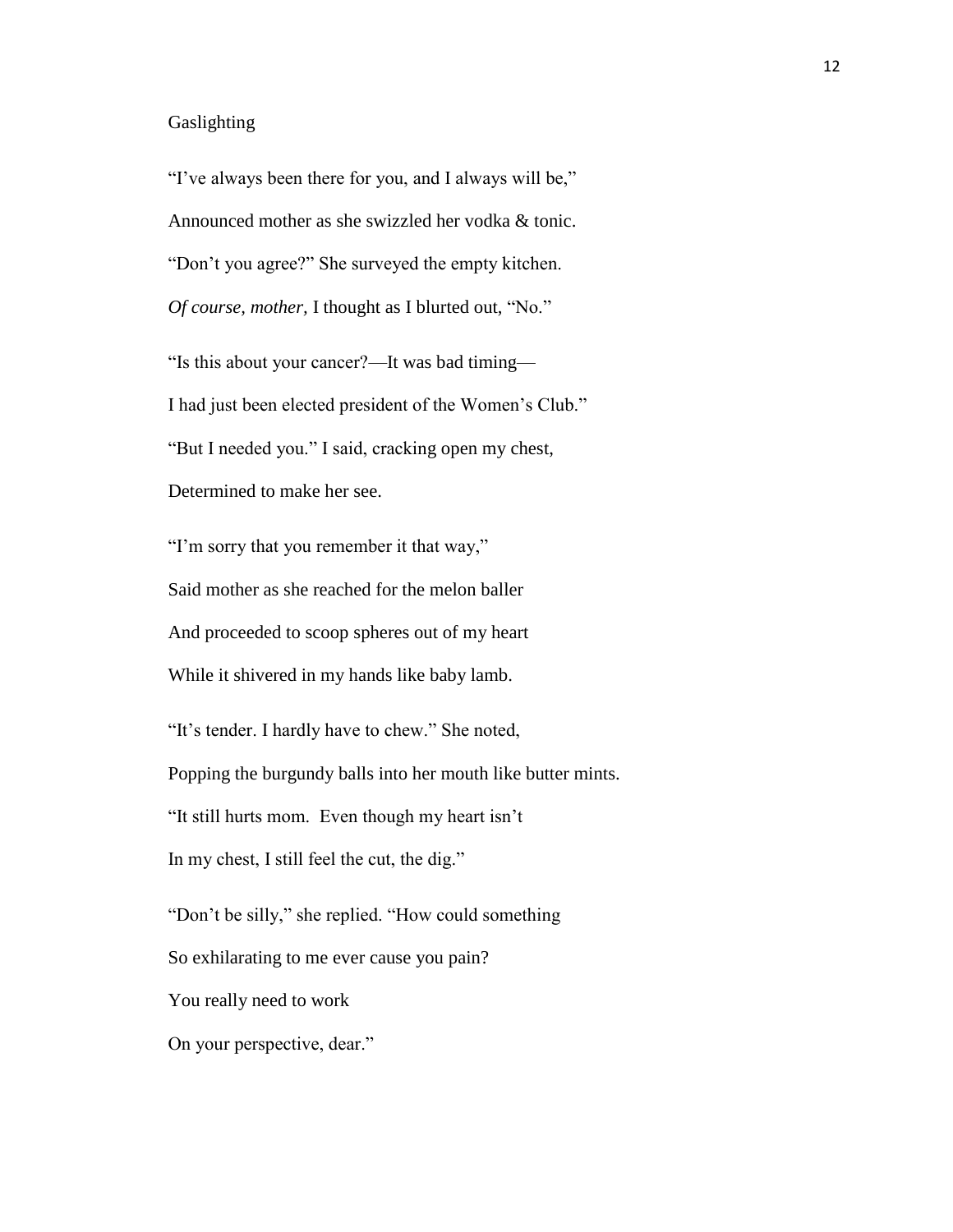#### Love at the Laundromat

That day when the dryer broke,

My agenda collapsed like a failed business merger As I lugged four loads of laundry to the Wash-N-Fold, Armed with a roll of quarters in each front pocket; A mission quickly aborted By rows of completely-occupied machinery. Whirring and whooshing enveloped me like a warm robe As I lurked in the corner like a kid waiting up for Santa. Mothers traipsed through the rumbling landscape, Daughters at their sides, following along As if connected by an invisible tether, Talking, teaching, laughing, learning, Sculpting mounds of fabric into stately bundles Through sleight of hands and elbows. I hovered near the vending machine, watching— As they pantomimed in some foreign dialect That transformed daily routine into happy communion. Finally, I deduced that I must be witnessing *Love* Amidst garments tumbling and dryer sheets fluttering— Almost like the lace edges of my mother's handkerchiefs Dancing over my head As she shooed me away during afternoon tea.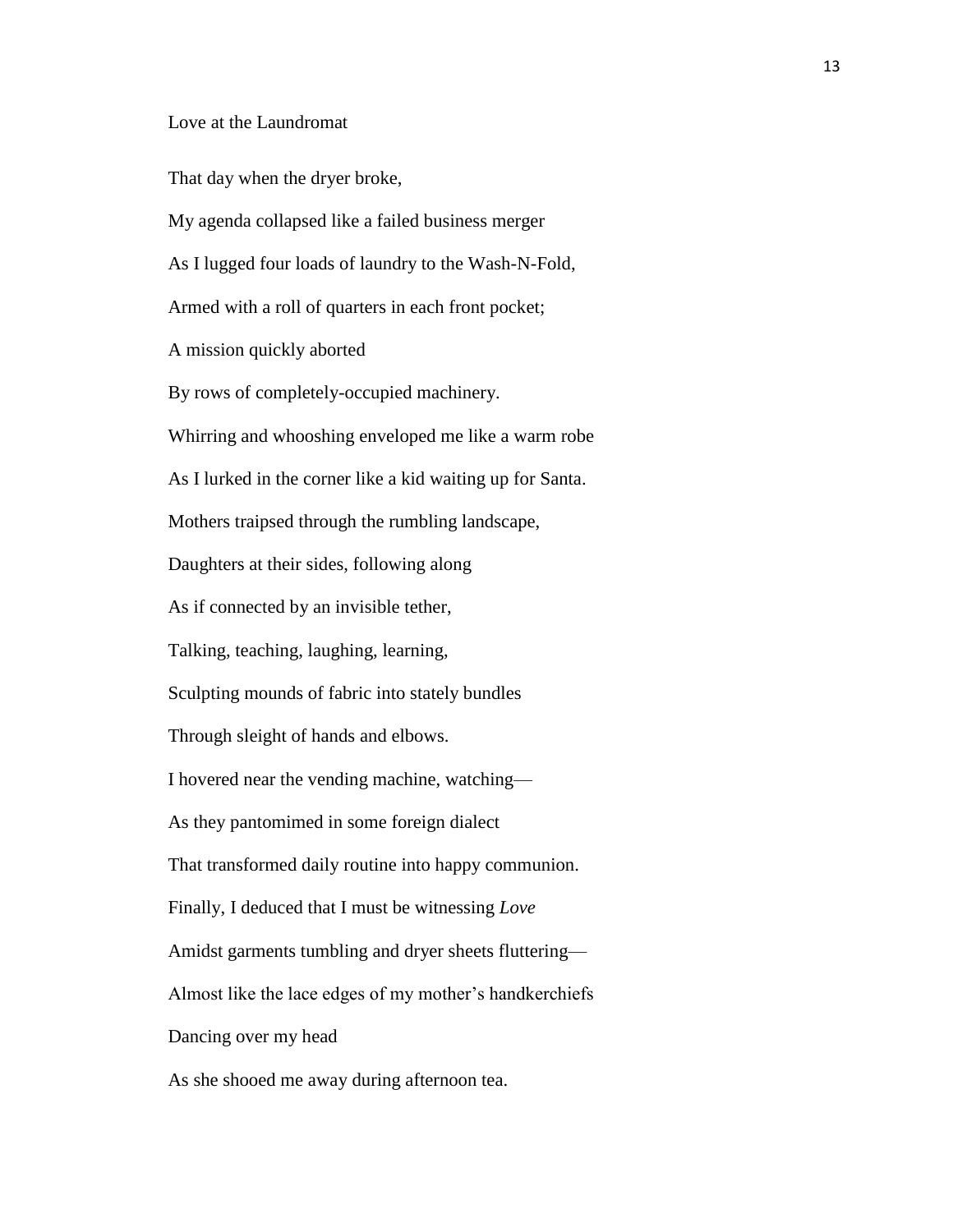#### The Day When I Grew Up

was not the day when I taught myself How to ride my bike in the rain, Or the day I lost my virginity in a sleeping bag In my boyfriend's basement. It wasn't the day that I found out I was pregnant In my second semester of college Or the day I got married for the first or third time. The day when I grew up, I sat on my mother's couch, Three glasses into a bottle of Chardonnay, On the trailing edge of middle age, And a few decades down memory lane. "Mom, do you remember the time…" My brain clicked, and the list of her transgressions Filled the back of my throat as I glanced her way, Startled by the old woman peering up at me Like a kid anticipating a bedtime story, Balancing a wine glass on fingers that resembled The branches of a January oak; The same fingers that used to squeeze my little arm in public, Nails digging in, leaving red crescent-moons Along the landscape of my tender flesh.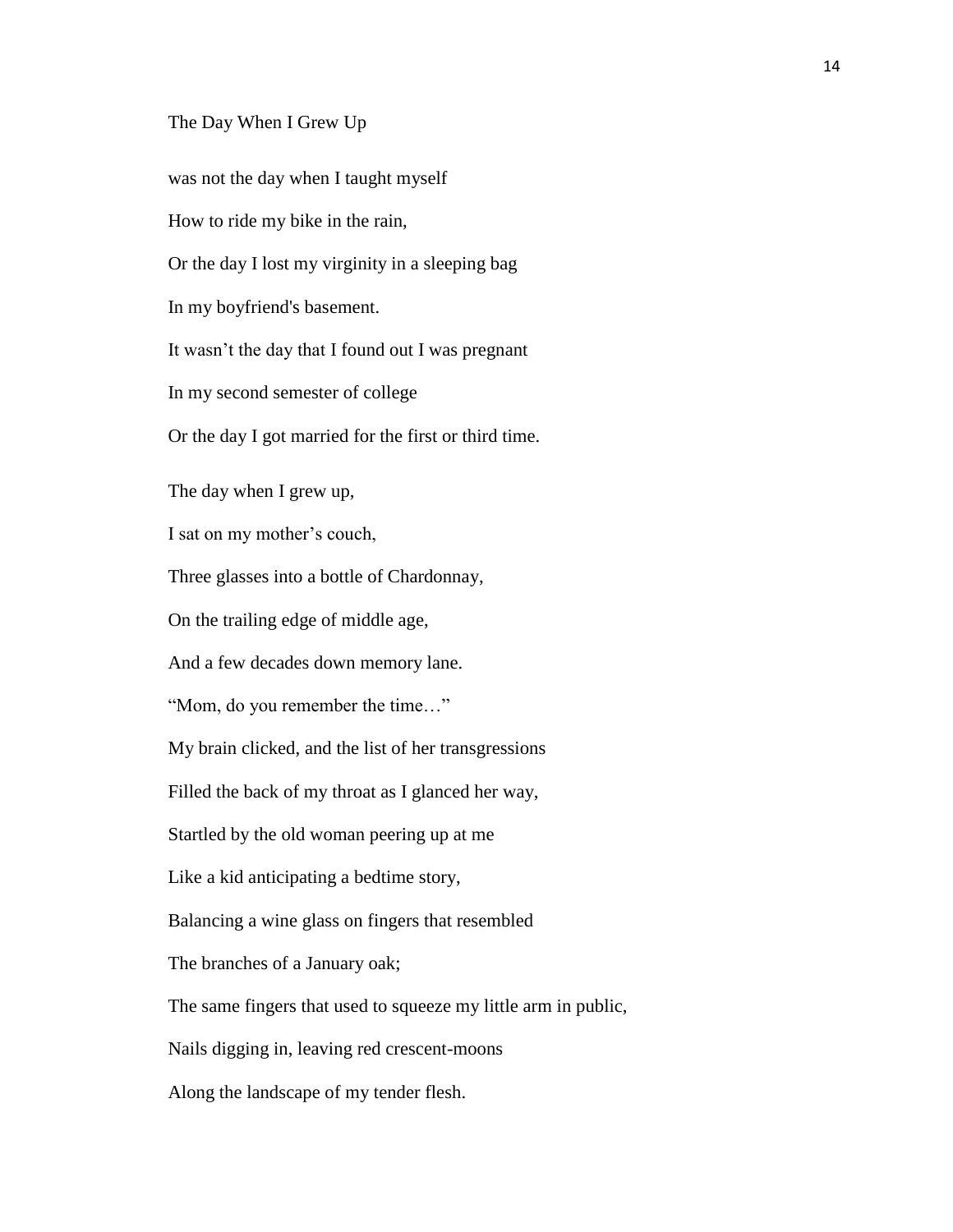[The Day When I Grew Up, page 2, begin new stanza]

"Mom, do you remember when…"

Words raged inside my head:

Histories—My stories— that I wanted to retell,

Shaming and scapegoating that needed to be set straight:

*You were a colicky baby—*

Mom, I'm lactose intolerant.

*You were too clingy as a child—*

There were so many men. I needed you, Mom,

But I guess you needed them.

*Your teenage years were horrible—*

Yes they were, Mom. Horrible.

Flashbacks filled my mouth like broken glass

Begging to be spewed.

"There were times, mom…" I began.

She smiled at me, her eyes dancing

Like a child eating cotton candy at the circus,

And my life flashed across the creases on her face.

My eyes zeroed in on her heart like a laser.

I knew in that instant that I could crush her

With my soliloquy of retribution.

"There were times, Mom, when you

And I didn't get along," I said, leaning in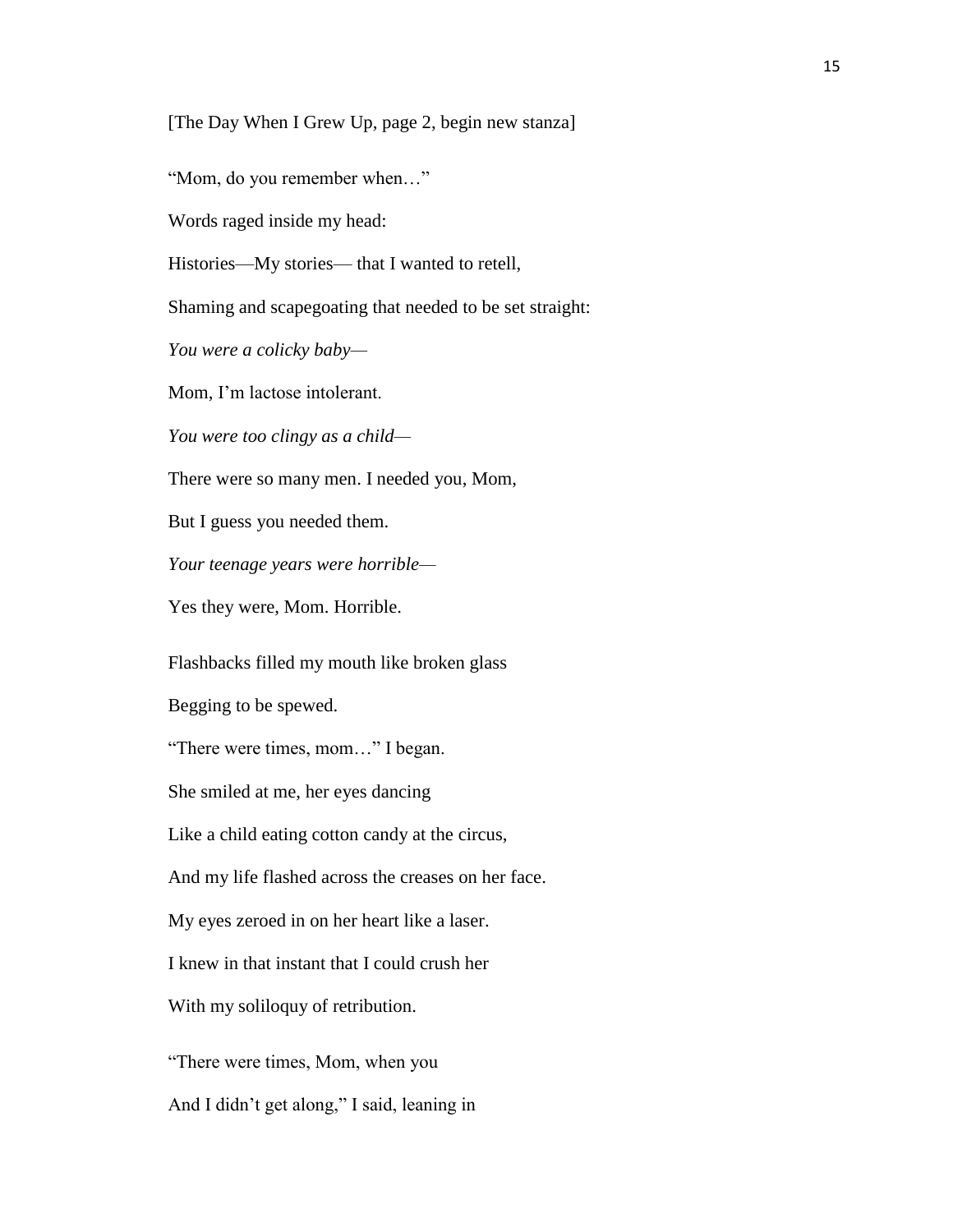[The Day When I Grew Up, page 3, continue stanza]

As she crumpled onto the arm rest, wide-eyed,

Bracing, raising the goblet to her heart like a shield.

I closed my eyes and thought to myself,

*I'm bigger than her. It's my turn now.*

But when I glared at my mother,

I no longer saw her.

Her face was replaced by my granny, my daughters,

Pleading with me to please forgive her,

And the rancor that coated my tongue turned to water.

"Mom?" I asked. "Do you remember how

We argued so much when I was younger?"

I broke the pause before she could answer,

"I think you should know…

That to me

It was all just a big misunderstanding."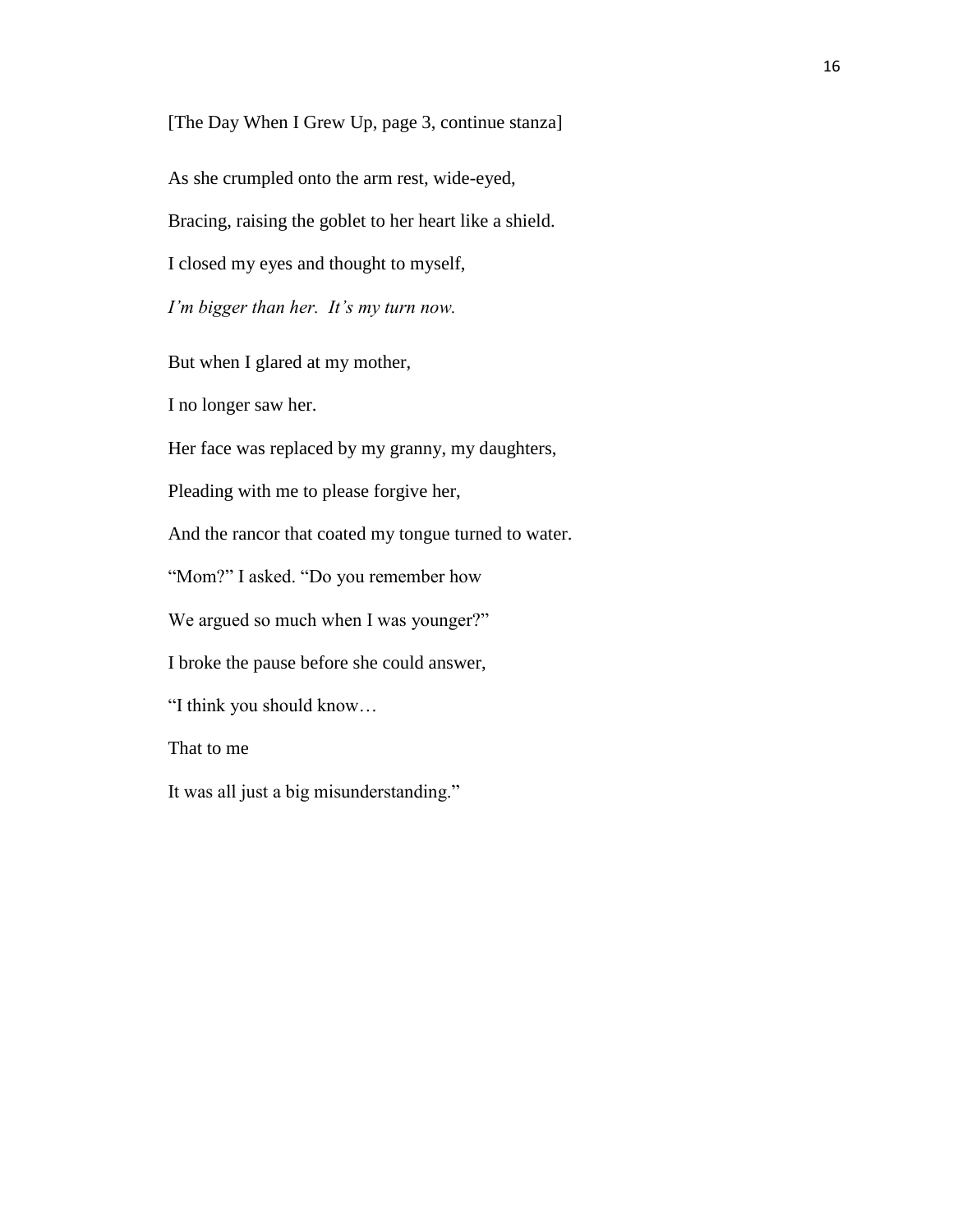Gender

When we think of the South, we think of Southern charm, hospitality, and the mythological time warp that slows the flow of life down to the dribble of honey on a biscuit. As with any society, public interactions are a veneer over private lives, and in the South this can be especially problematic for women. For example, a woman rises to become cook and mother to her family, then steps into the role of her day job to supplement her husband's income. Later, she arrives home again to cook and supervise homework, drive her children to various activities, and then tuck them into bed, once again returning to her wife role as she slips into bed with her husband. The cycle repeats itself leaving the woman exhausted as she strives to keep up with the requirements of society alongside her peers. In the 1980s, this condition was described by Arlie Hochschild as "the second shift." Her research into the lives of working women revealed an unequal distribution of household labor between males and females.<sup>10</sup> More recently, feminist researchers have theorized that a "third shift" further encumbers women as they provide emotional support to family members in addition to their jobs and domestic duties. $11$ 

The South perpetuates a particular kind of hegemony in which male privilege weaves itself into every stitch of society. The social elite admittedly enjoy participating in scripted gender roles while women in the working and middle classes face the challenges of misogyny on a daily basis. Further, a woman who is divorced or unmarried risks being labeled as "damaged goods" by the church, the family, or even friends and acquaintances.

 $\overline{a}$ 

 $10$  For an in-depth discussion of "division of household labor," see Hochschild, Arlie R, and Anne Machung. *The Second Shift*. (New York: Penguin Books, 2003)

 $11$  Gerstel, Naomi R. "The Third Shift: Gender, Employment, and Care Work Outside the Home." *Qualitative Sociology* 23.4 (2000) : 467-483. Web. 12 February 2015.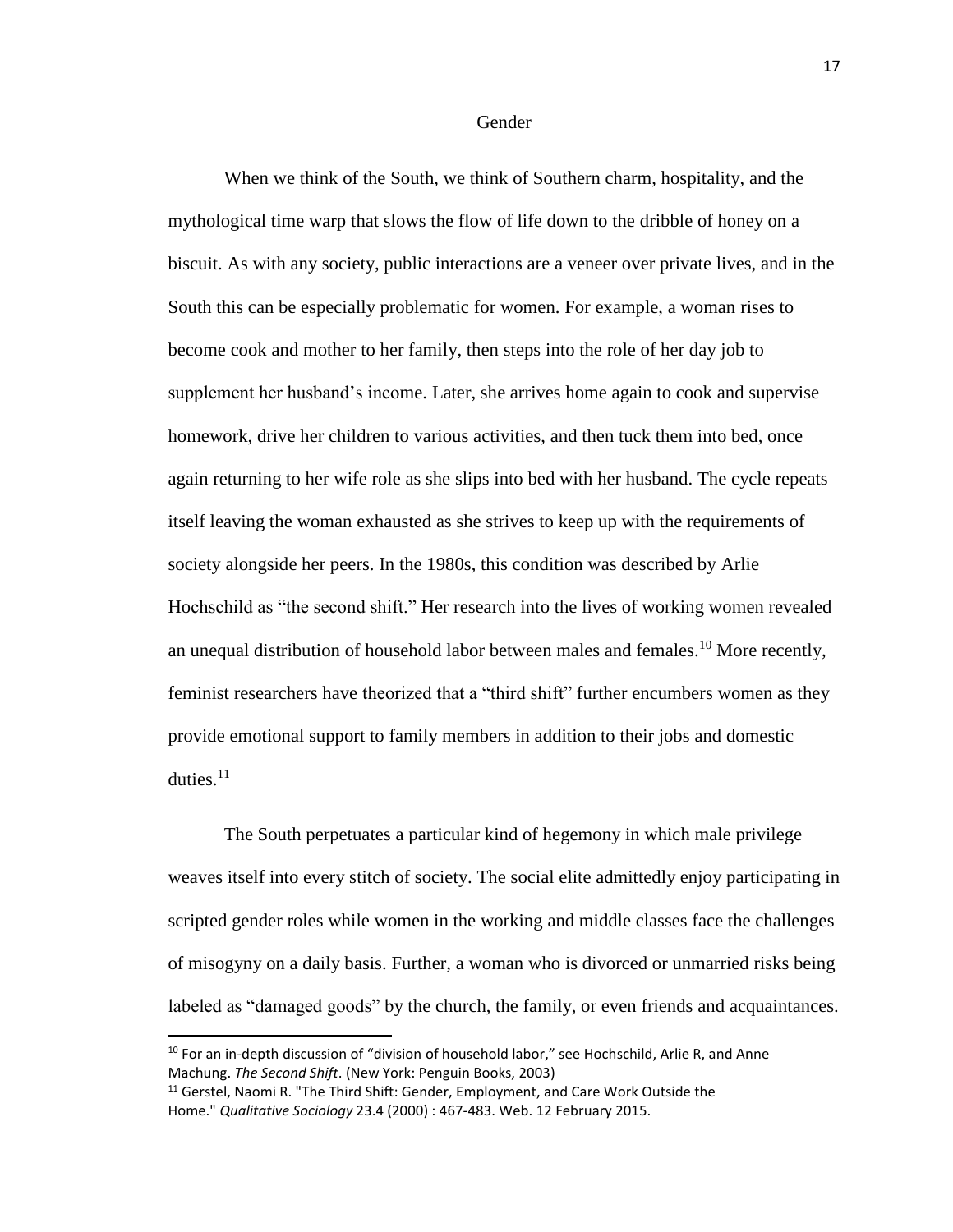Unfortunately, many women perceive that they have few options for leaving an abusive situation due to the inordinate value placed on marriage and motherhood in southern culture.

Men face gender discrimination in the South as well. For example, those who do not subscribe to the authorized masculinity of the "Good Ole Boy Network" face bullying and persecution. This elusive brotherhood poses a considerable threat to people who are openly homosexual, forcing some to seek refuge through an unspoken mechanism called a "lavender marriage,"<sup>12</sup> a haven reserved for members of high society. Other queer and non-traditional individuals carry out their lives in the shadows of heteronormativity.<sup>13</sup> In 1903, sociologist W.E.B. Dubois coined the term "double-consciousness" to describe "…a peculiar sensation…this sense of always looking at one's self through the eyes of others, of measuring one's soul by the tape of a world that looks on in amused contempt and pity." <sup>14</sup> Though Dubois's theories originally referred to racial prejudices, many contemporary sociologists have applied them to the experiences of other oppressed groups in society.

l

<sup>12</sup> *Lavender marriage* is a common term used to describe a male-female marriage performed with the explicit purpose of hiding one or both of the partners' homosexuality.

<sup>13</sup> Merriam Webster's online dictionary defines *heteronormativity* as the attitude that [heterosexuality](http://www.merriam-webster.com/dictionary/heterosexuality) is the only normal and natural expression of sexuality.

<sup>14</sup> Dubois, W.E.B. *The Souls of Black Folk*. (Cutchogue, New York: Buccaneer Books, Inc. 1976) 16-17.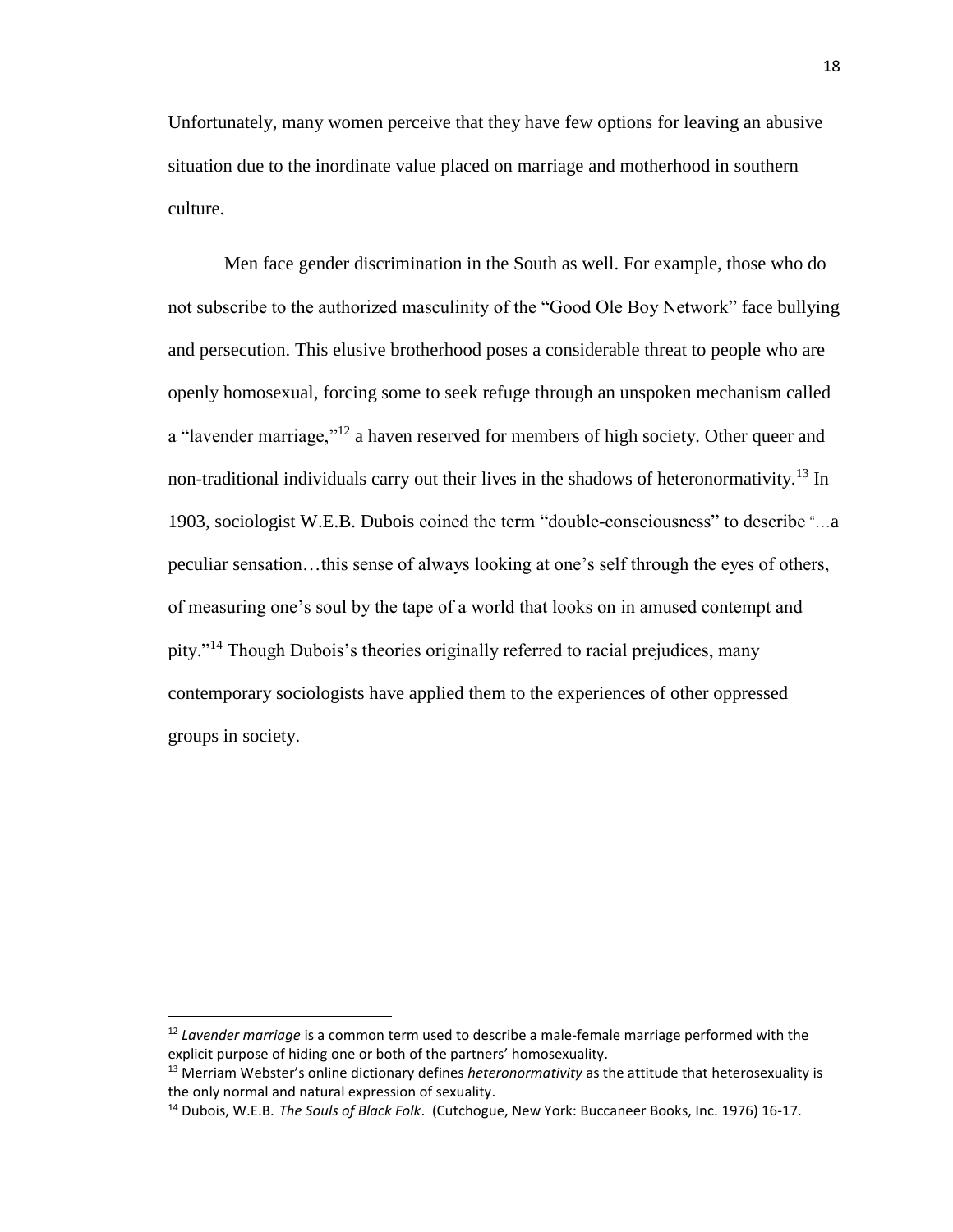## Bell Curve Ball

Yes,

actually I am aware that your child is an honor student. How could I miss the redundancy of stickers plastered so prominently on the rear end of your SUV like the fanned out plumes of an amorous peacock strutting above a row of family -member -stick -figure decals as you swerve in and out of the *cul de sac*, kids launching out of flung open doors, water bottles cascading onto the ground, crunching under tires as you catapult out of your driveway nearly decapitating my dog while you wave and smile at me on your way to "yoga," when we all know it's really Therapy Day?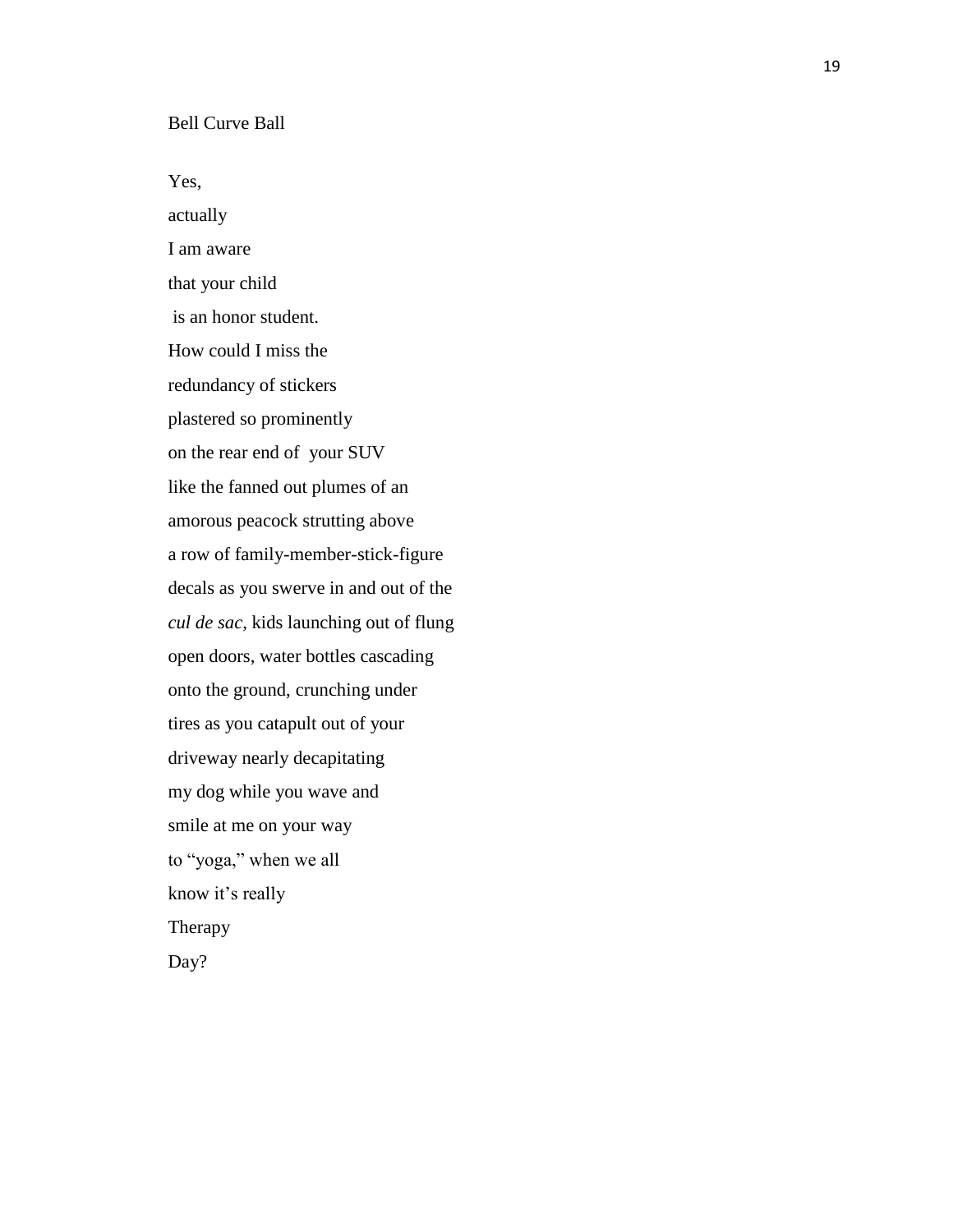## Easement

A handshake evolves Into a friends' embrace. A kiss on the cheek Leaves an unseen mark: Indelible*,* pulsing, Like a fresh tattoo, Awakening dormant desires Between spouses of others. Reality fractures With each neighborly hug And the accidental brush of skin Between a hand, an arm The back of her neck. Erotic thoughts creep Into her mind's To-Do List: Soccer game, necktie… Little League, belt buckle… Carpool, buttons, one by one. Yearnings metastasize During each public function Eye contact lingers Then quickly averts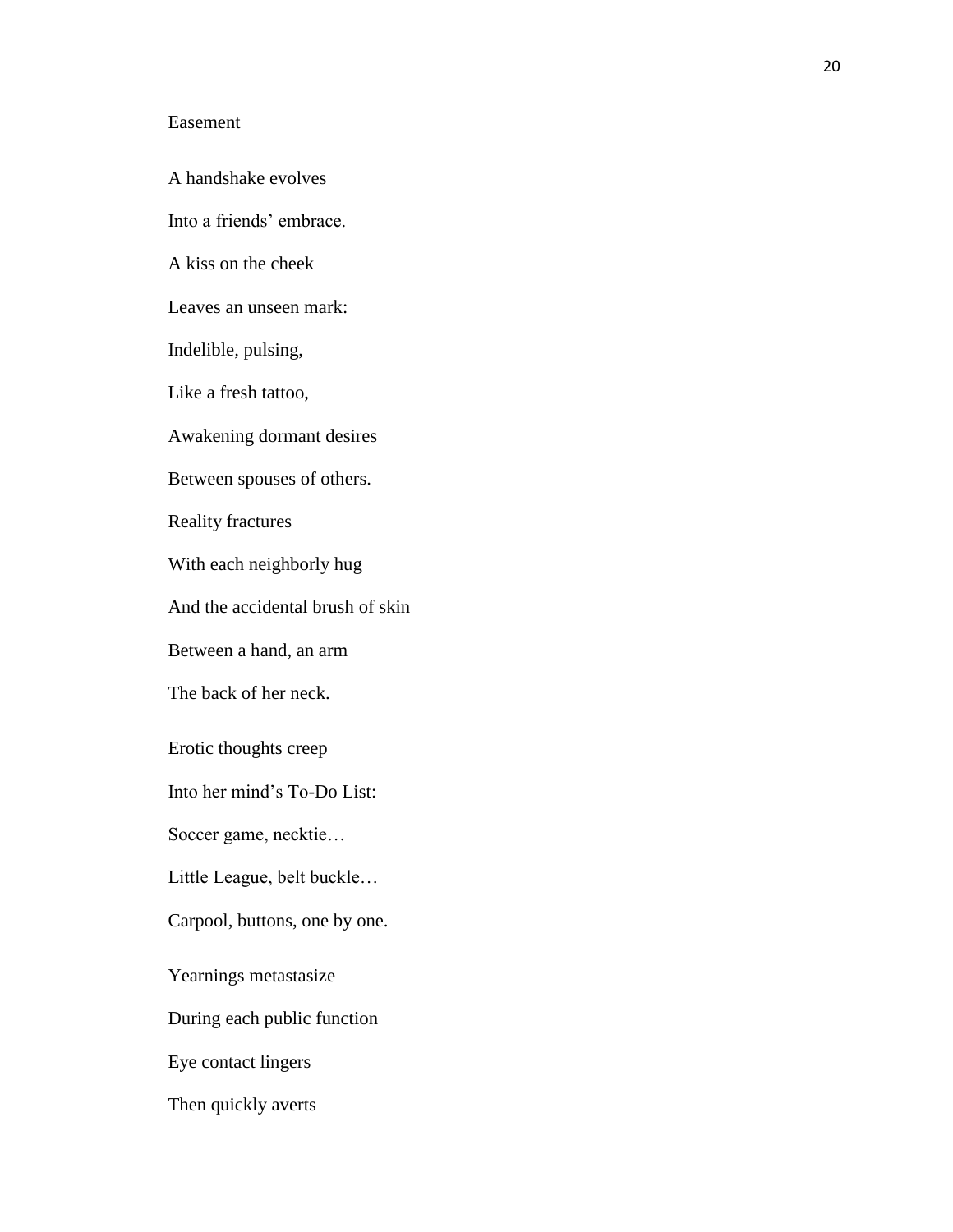[Easement page 2, continue stanza]

Skin quakes

Beneath his pressed shirt and her sensible blouse.

Bodies secretly beg

For the possibility to reclaim

The mystery of abandon

That marriages had snuffed out so long ago.

A chance encounter

Sparks the proposition.

Opportunity masquerades as coincidence,

Breathing life…into sin.

Chemistry conquers convention.

Cravings collide—

The scent of sweat, half-closed eyes—

Carnality, aching, blazing inside,

Torching the remnants of legal bondage—

Fading ink on stale paper

In the back of the bottom desk drawer.

Two neighbors become savages,

Bound by plots and schemes,

As honor slips into the shadows of sensuality.

Civilized adults devolve

Into ravenous brutes,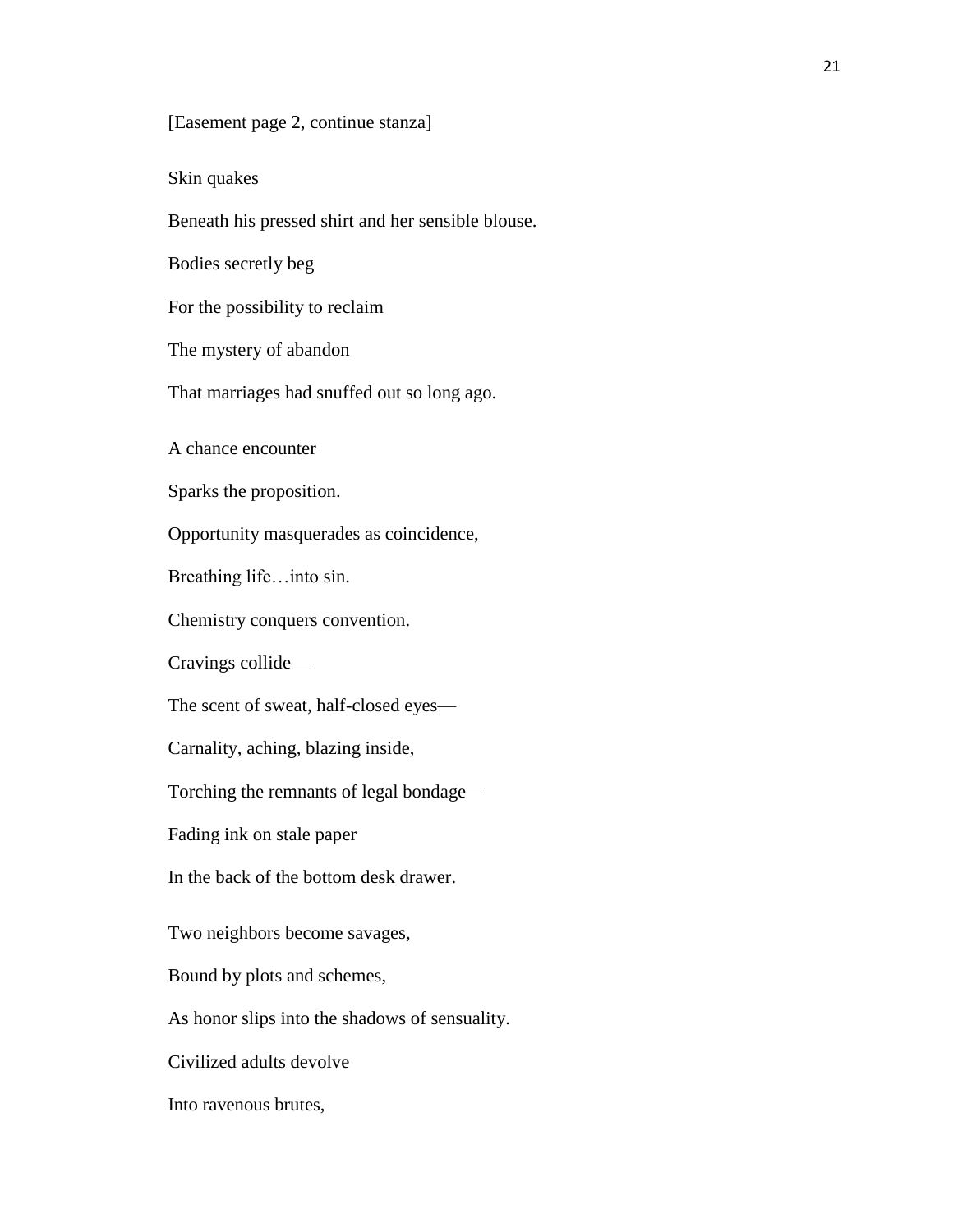[Easement, page 3, continue stanza]

Enraptured by the mirage

That vows to quench

Yet dehydrates the soul,

Trapped

Between domesticity and decadence—

Belonging to neither—

Lost in a landscape

Of counterfeit intimacy,

Fooled by the fantasy

Of fidelity's detour—

An illicit itinerary

That leads to love's

Dead

End.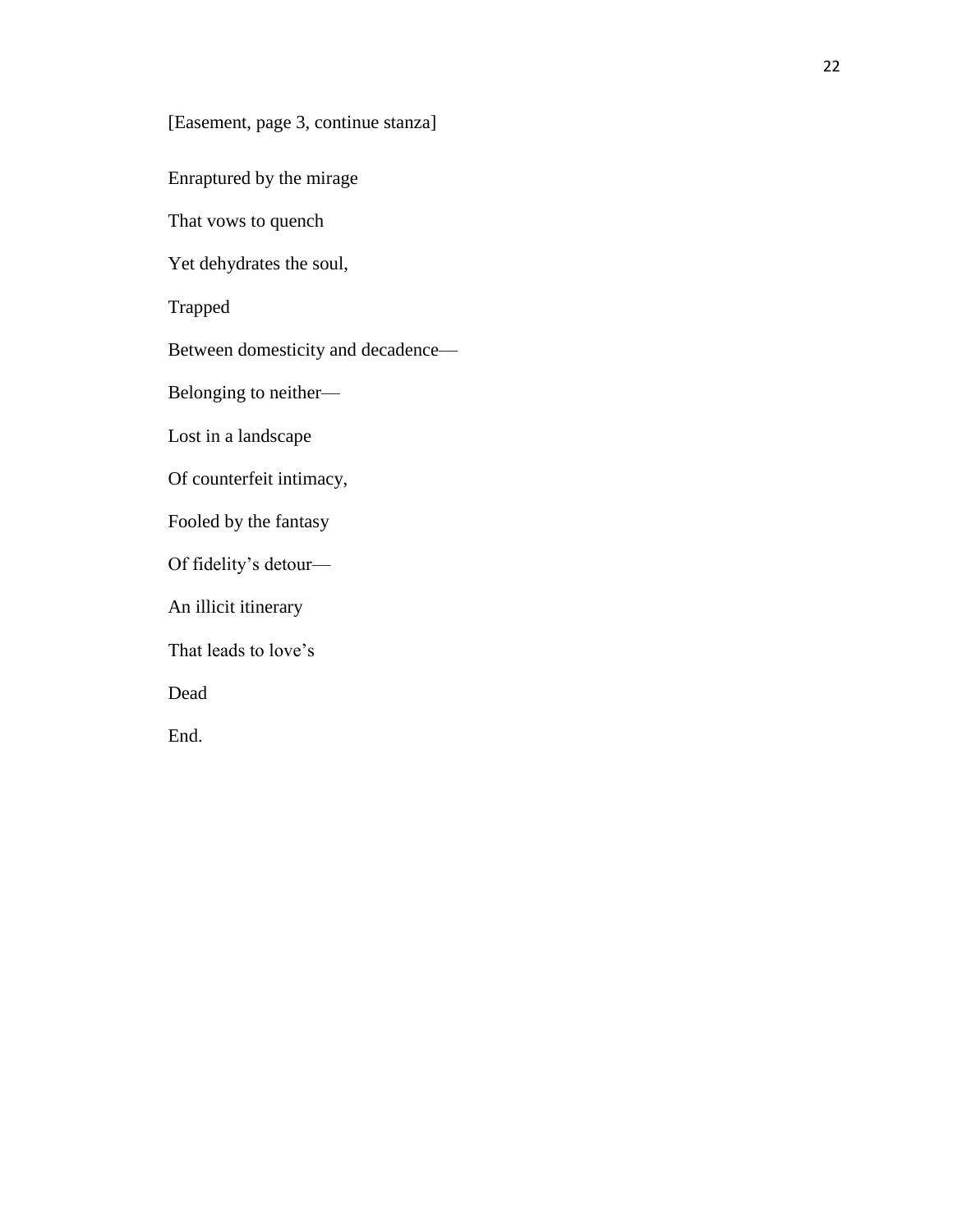## The Late Show

The clanging of ice on glass tolls through the kitchen.

Footsteps brush the floor as she slogs

Toward the decrepit couch cushion.

Crinkling cellophane and creaking cardboard

Reveal her companions:

Twenty slender suitors dressed in white,

Each waiting to give her a five-minute sacrificial kiss

And a distraction from the barren telephone.

With a gale-wind sigh,

She reaches for the lighter and the remote.

Darkness saturates dusk,

As flickering images pummel her blunt eyes.

Lips that once dripped with lovers' passions

Now pucker around the smoldering dry vices,

Filling her chest with

Soot that won't soothe

The cavernous ache.

Muffled babbling wafts from the television,

Attempting to arrest

Her sideways glances

Toward the mute machine,

Until midnight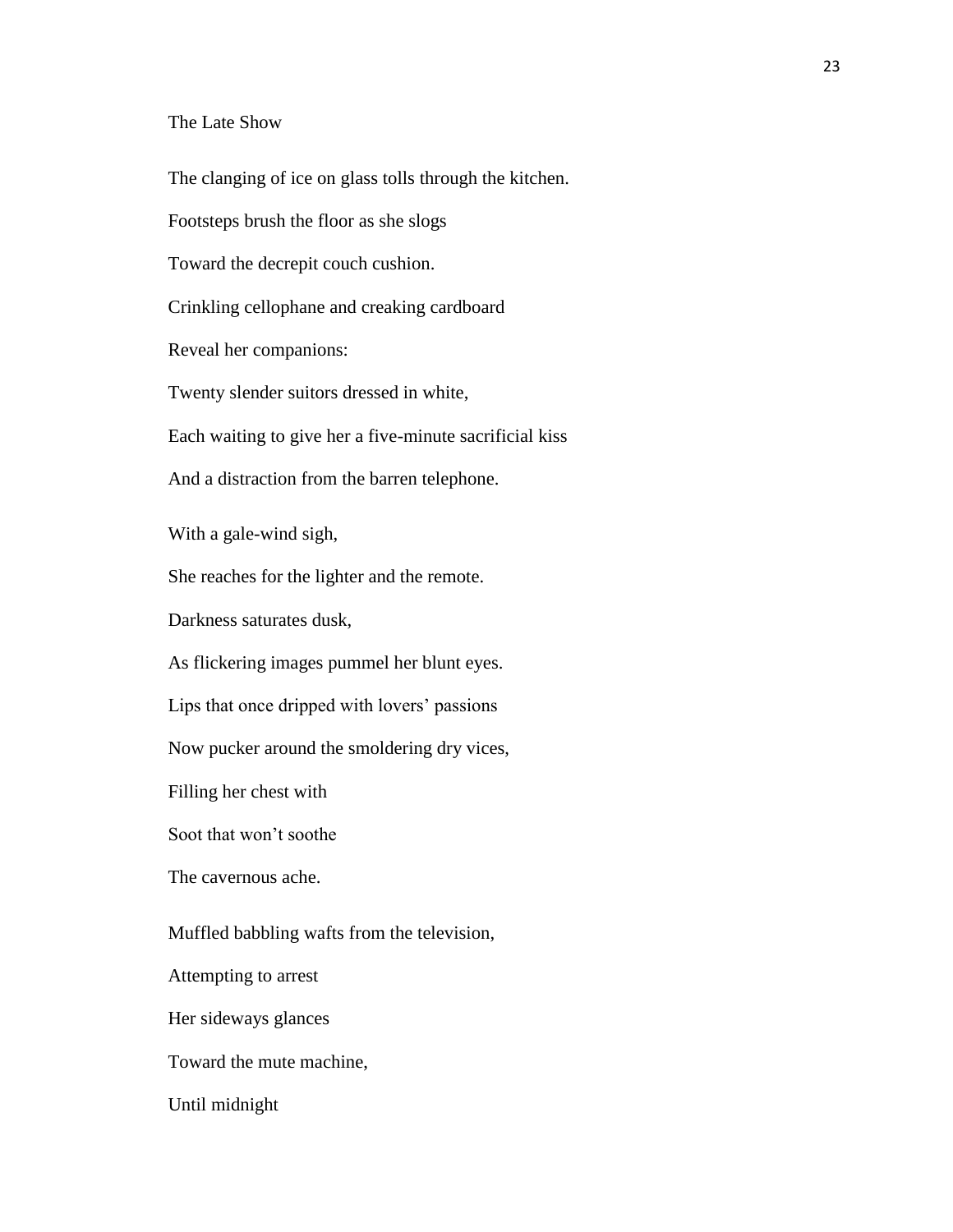[The Late Show, page 2 continue stanza]

Leaves her

With a sip of stale scotch-water from a tepid glass,

And a pregnant ashtray to escort her

Across the dull linoleum,

Through the kitchen,

Along the balding carpet,

To her crisp, fresh,

Empty

Bed.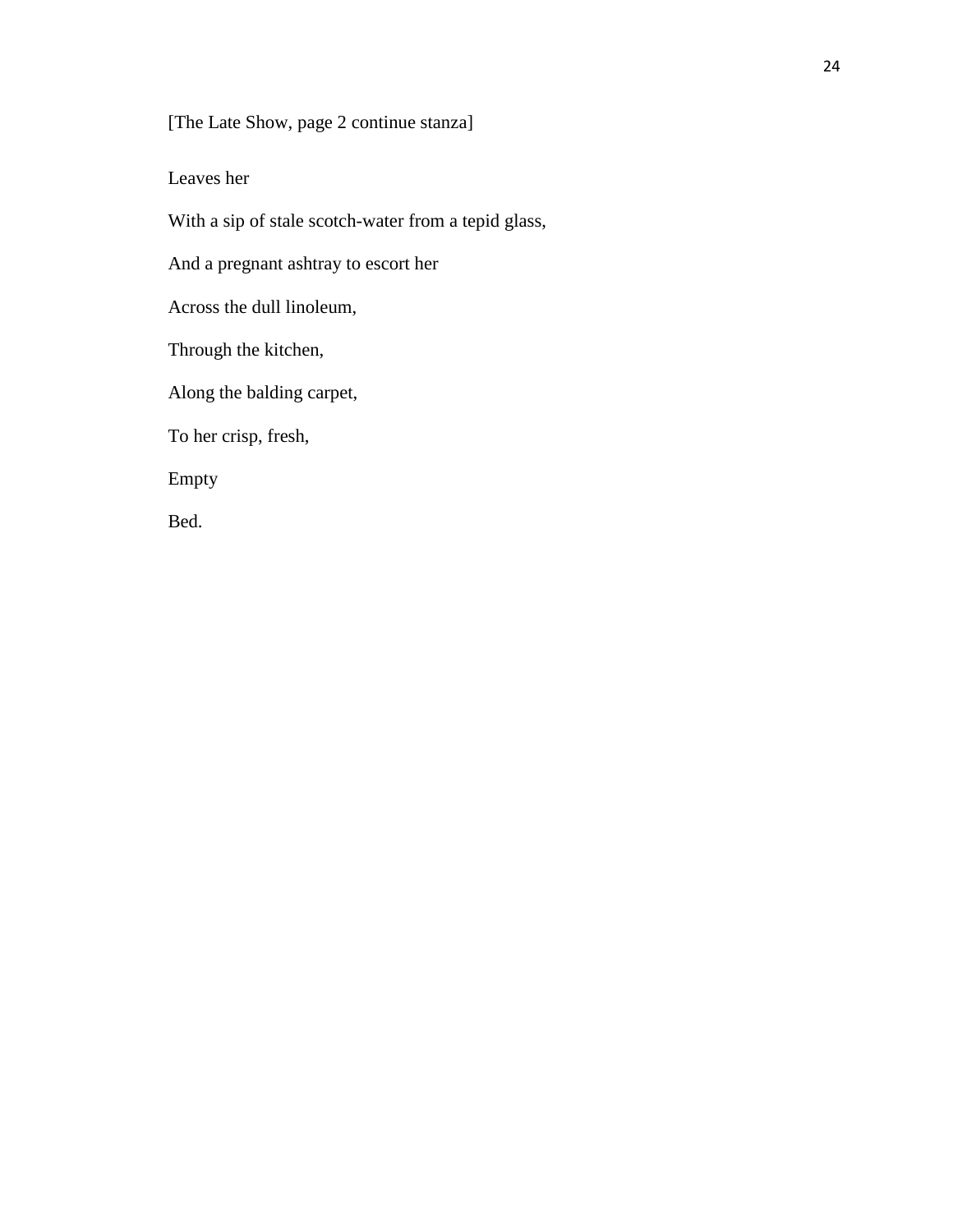## Behind the Veil

I knock on the door to his apartment.

Tap. Wait two seconds. Tap tap.

As the door closes behind, I collapse into him

Pressing my forehead against his,

Gazing into his eyes.

I mumble through a banquet of kisses,

"You are my charger, and my battery is low,"

"Then let's power you up," he teases.

I break from his embrace, bantering back,

"I'll race you to cloud nine."

I throw my clothes onto the carpet,

Admiring him as he emerges from his own attire.

He tumbles onto me, and before I know it,

I am engulfed by his frame,

Moving in tandem like a trapeze act.

"Cloud nine going up,"

He whispers into the back of my ear.

And we do go up, and up and up

Until our bodies amalgamate,

Soaring and crashing

Into the pillowy firmament beneath us.

He pulls the comforter over our nakedness,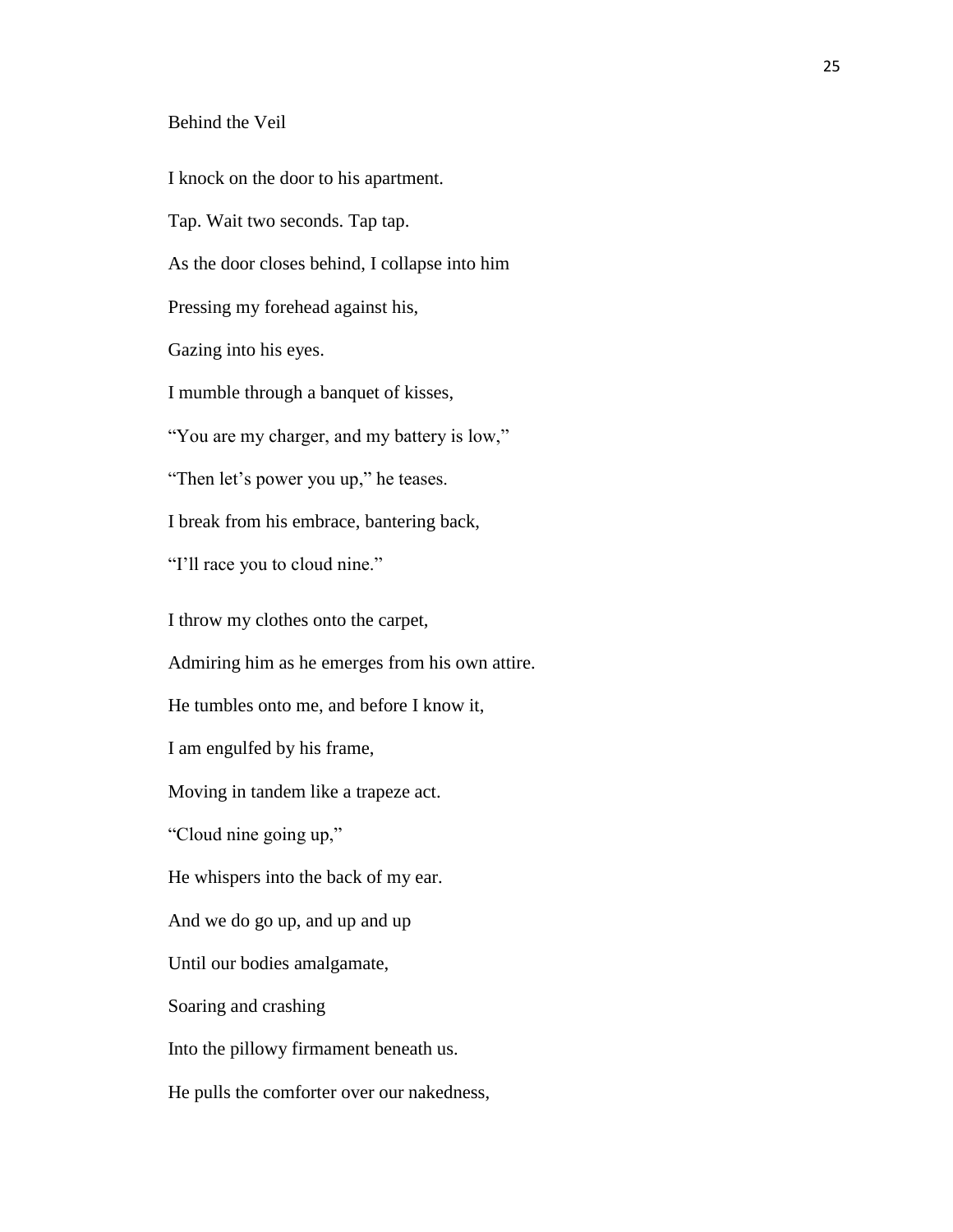[Behind the Veil, page 2, continue stanza]

Nuzzles the nape of my neck.

"What will we do after today?"

He gazes toward the ceiling,

Tracing a circle on my chest with his finger.

"I can still see you after the wedding,"

I assure him.

"No, my love, it will be difficult."

"What do you mean?" I protest,

"I can't be married without you."

My stomach tightens.

"We'll see, my love. We will see," he soothes.

I lie with him until the last possible moment,

Until time betrays us once again.

"It's late. I have to go."

I extract myself from our embrace.

"Don't move," I say as I dress myself,

"I want to think of you just like this."

I race to my car and speed toward the church.

Pulling into the parking lot, I confront a coalition

Of tuxedos huddling near the side entrance.

"Hey. There you are," bellows my older brother,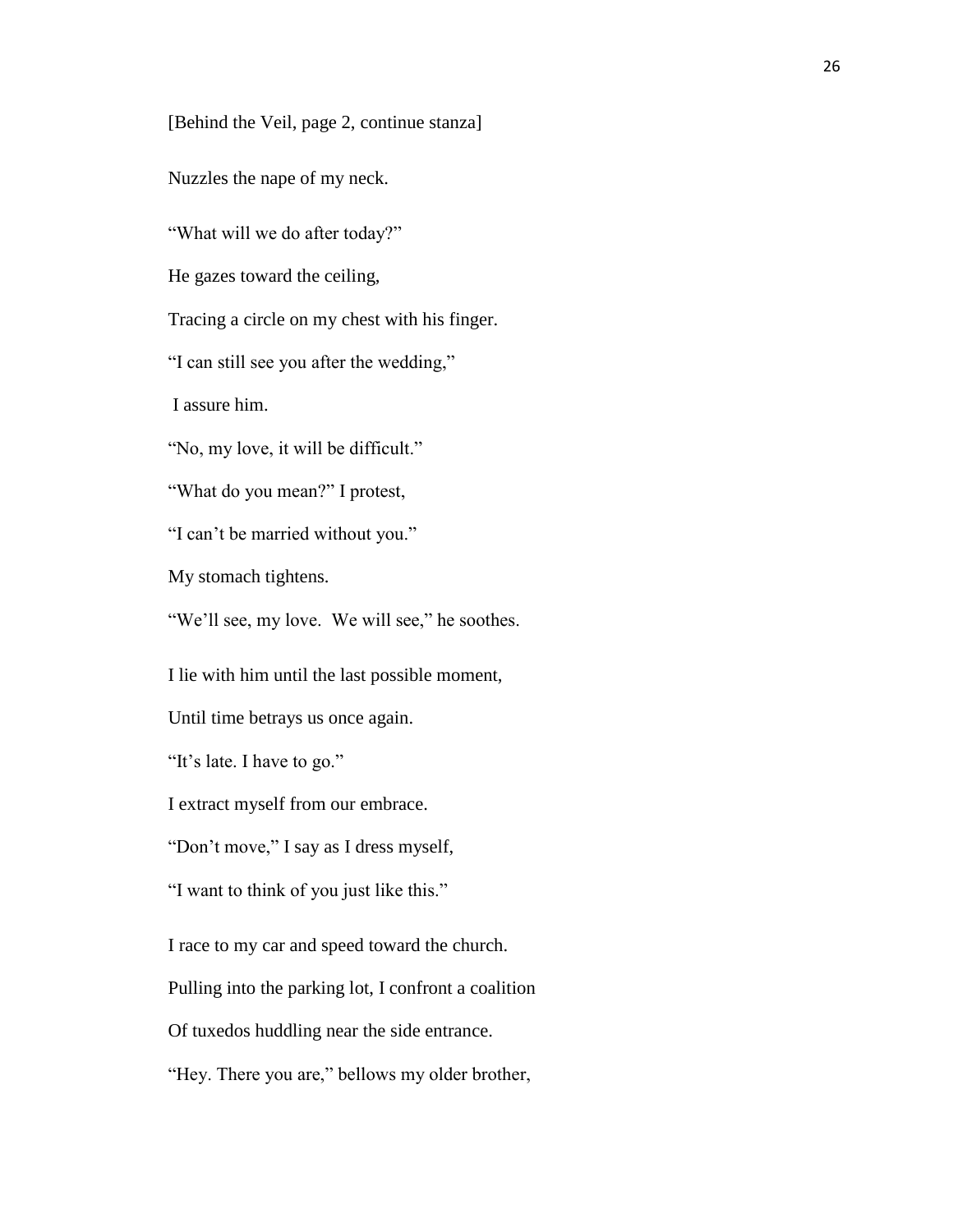[Behind the Veil, page 3, continue stanza]

"Get inside. Let's do this thing."

He nudges me in the ribs,

Ushers me down the hallway

And into the dressing room.

"Yeah. Of course," I reply.

And I shed my clothes—again—

Like I'm peeling off skin.

"You okay?" asks my brother, winking at me,

Waving a tiny gold band on the end of his pinky.

"Yeah." I play tug-of-war with my cummerbund. "Nerves."

Dong, dong, dong sounds the choir bell.

"Showtime," says my brother.

He straightens my necktie.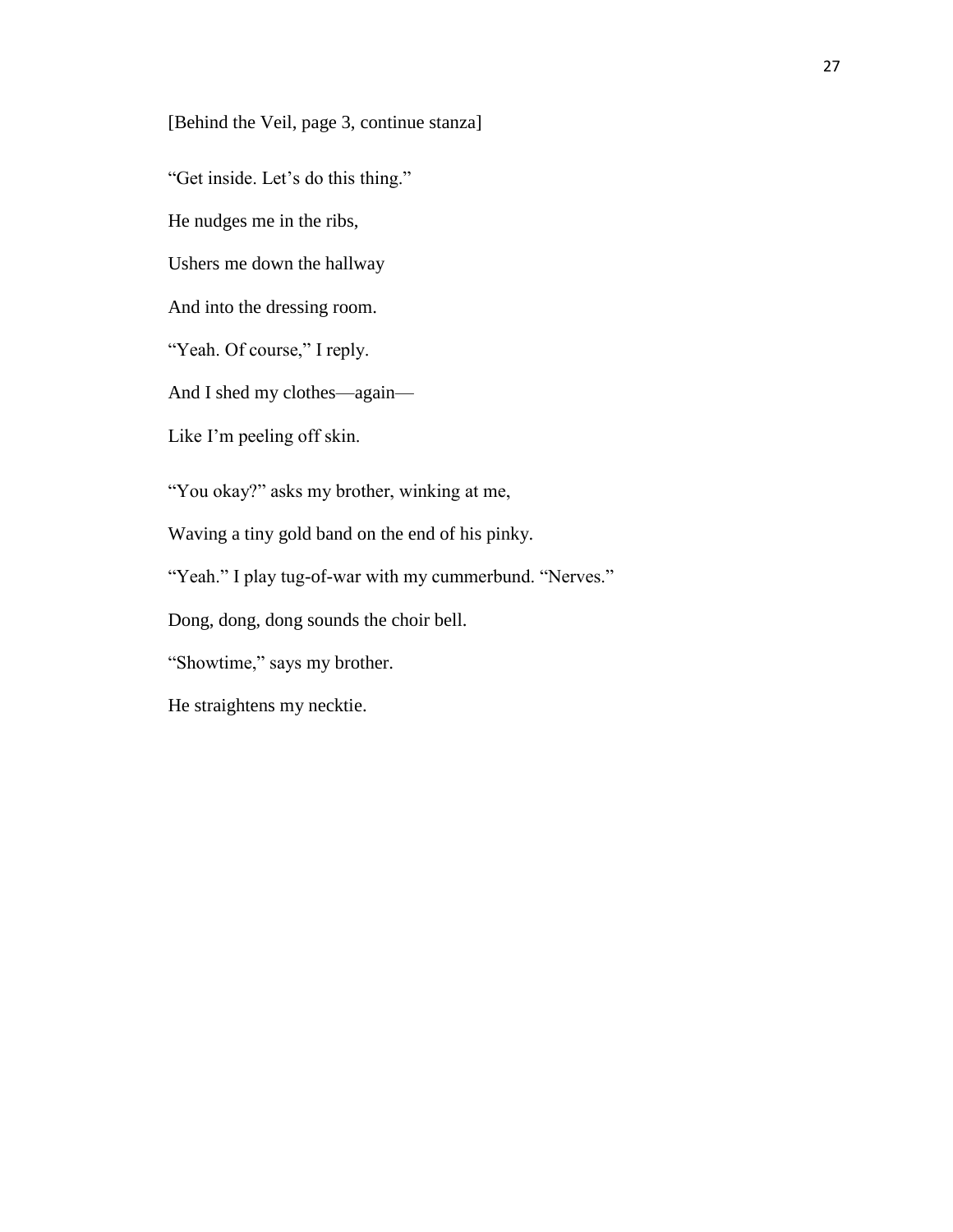## Resilience

When you tear a young limb off a tree, It won't crack. You can twist it and bend it Back and forth, back and forth Until it frays and splays like an accordion But the shredded fibers won't surrender Like a heart that doesn't know how to stop beating Inside the charred chest of a boy As he lay on the crisp white sheets of a hospital bed Littered with flakes of smoky, scorched, skin, Lips quivering, singed eyes begging amidst a potpourri of Gasoline, flesh and antiseptic, Wishing he could explain to his mother About how they wouldn't stop taunting— The sweaty, jock-itch-ridden lot of them— Like they were playing air hockey and he was the puck, Whacking him back and forth with their words, Day after day, year after year, Seventh grade, eighth grade, ninth grade, Ripping his outfits, stomping his loafers, Bumping, shoving… How could he tell Mama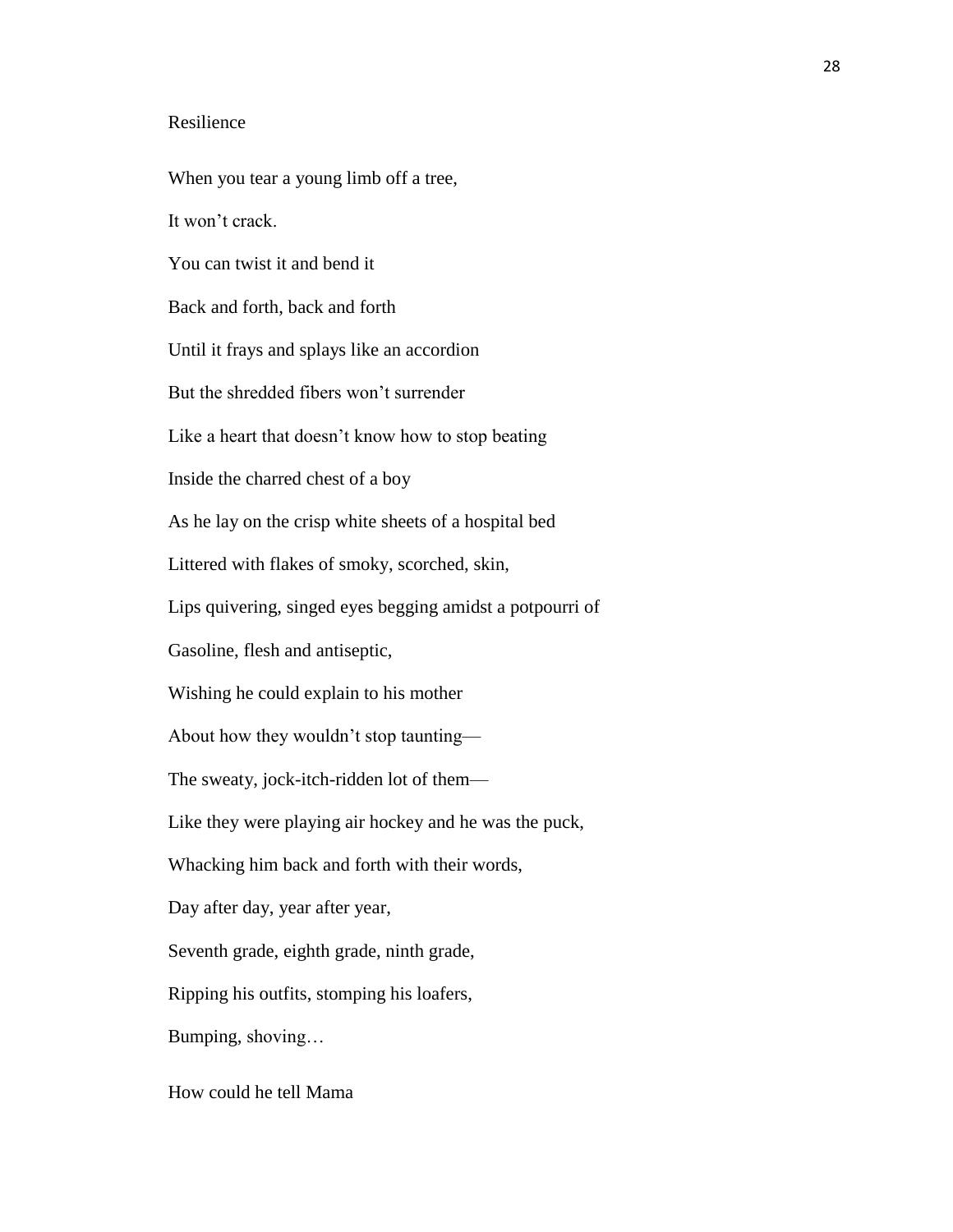[Resilience, page 2, continue stanza]

About the twisting, searing knot in his gut

Or that he felt like a hunkered-down soldier

Waiting to be ambushed?

Day after day…

Until he watched his violin splinter beneath their cleats,

And he cracked. He broke.

He hurtled home to the red gasoline can

That promised to end the maul.

Petroleum mingled with tears and sweat,

Soaking his clothes to a heart-beat rhythm:

*Over, Done, This is Freedom*.

The match hissed its final decree.

Flames torpedoed him into the front yard,

Too-late screaming, "I don't want to die."

Blackness shrouded him—

He awakened to the glow of his mother's face,

Her hand caressing the pillow beside his scalded head,

Cradling him with only her voice:

A melody drifting into his kindled ears,

"Softly and tenderly Jesus is calling…"

"There's not much time," said the nurse,

Administering another dose of morphine.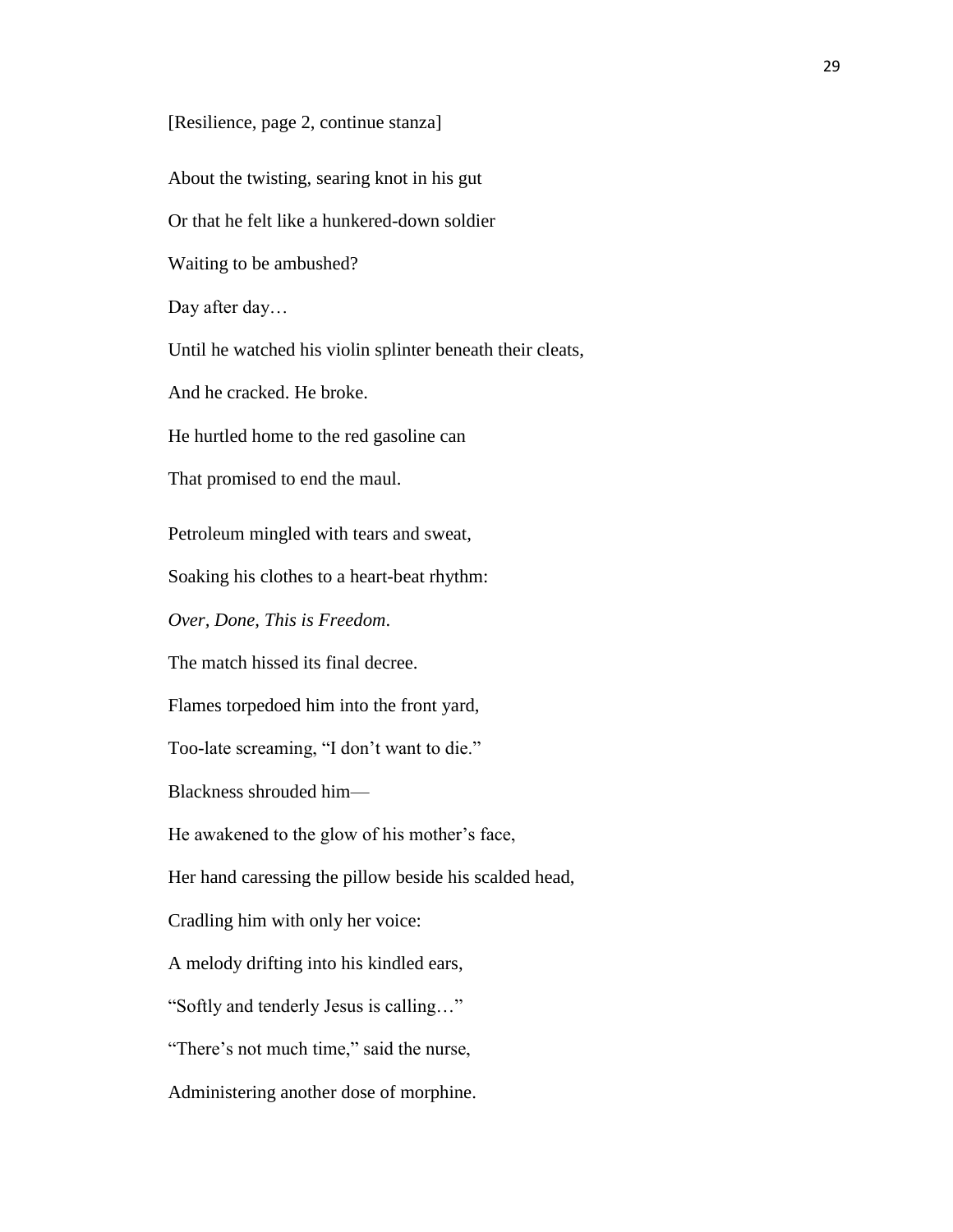[Resilience, page 3, continue stanza]

The scent of latex accosted his nostrils,

Tubes clacked against stainless steel poles,

Words flailed inside his skull,

Searching for an exit,

Clawing their way toward his skinless lips

Emitting a long groan that meant to utter

*I'm sorry mama.* 

*I just couldn't bend anymore.*

And looking into her eyes,

He knew, she knew.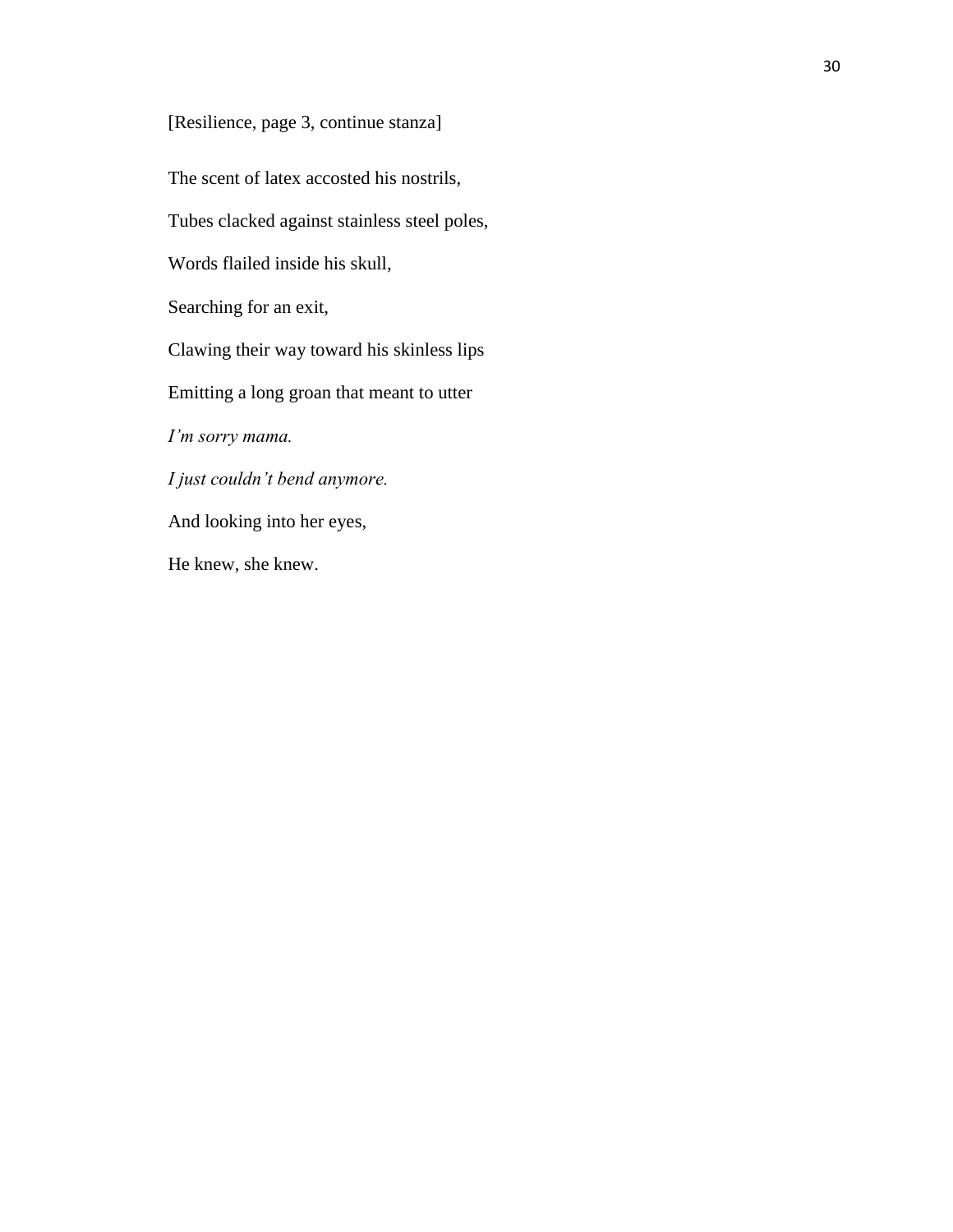#### Power

The South is notorious for its lack of access to higher education. In fact, the rural south contains a disproportionate number of uneducated women. <sup>15</sup> This disparity further sustains the social structure of white male privilege and preserves power inequalities that leave many without an audible voice or vehicle for change. Ironically, white women face obstacles to educational resources, leaving them handicapped and reliant on men's access to social capital. A woman who seeks her own career clashes against fiercely-protected gender definitions and power structures of society. From the time that they are little girls, white women are trained that personal success is tied to "marrying well" and raising a family. Considering the more-than-fifty-percent failure rate of marriages, this advice is misguided, exploitive, and disenfranchising. Careers for the southern bride must come second (or third) or not at all. This hegemonic mirage renders the majority of women vulnerable to power structures that allow men to practice serial monogamy; a cultural pitfall that has bolstered the feminization of poverty, leaving single mothers and their children to form the highest percentage of people living below the poverty line in our country.<sup>16</sup>

The South is steeped in a "culture of ownership" where private property is highly valued and passionately protected. A ubiquitous "no trespassing" mentality lauds the acquisition of material possessions, and those who are owners assert great power over their domain. Unfortunately, there are occasions where property ownership can translate

l

<sup>&</sup>lt;sup>15</sup> Myers, J. E. and Gill, C. S. "Poor, Rural and Female: Under-Studied, Under-Counseled, More At-Risk." *Journal of Mental Health Counseling*. 26.3 (2004) : 225-242. *ProQuest Psychology Journals* 225-242. Web. 12 January 2015.

<sup>&</sup>lt;sup>16</sup> Mykyta, Laryssa and Renwick, Trudi J. "Changes in Poverty Measurement: An Examination of the Research SPM and Its Effects by Gender." U.S. Census Bureau. January 2013. Web. 12 February 2015.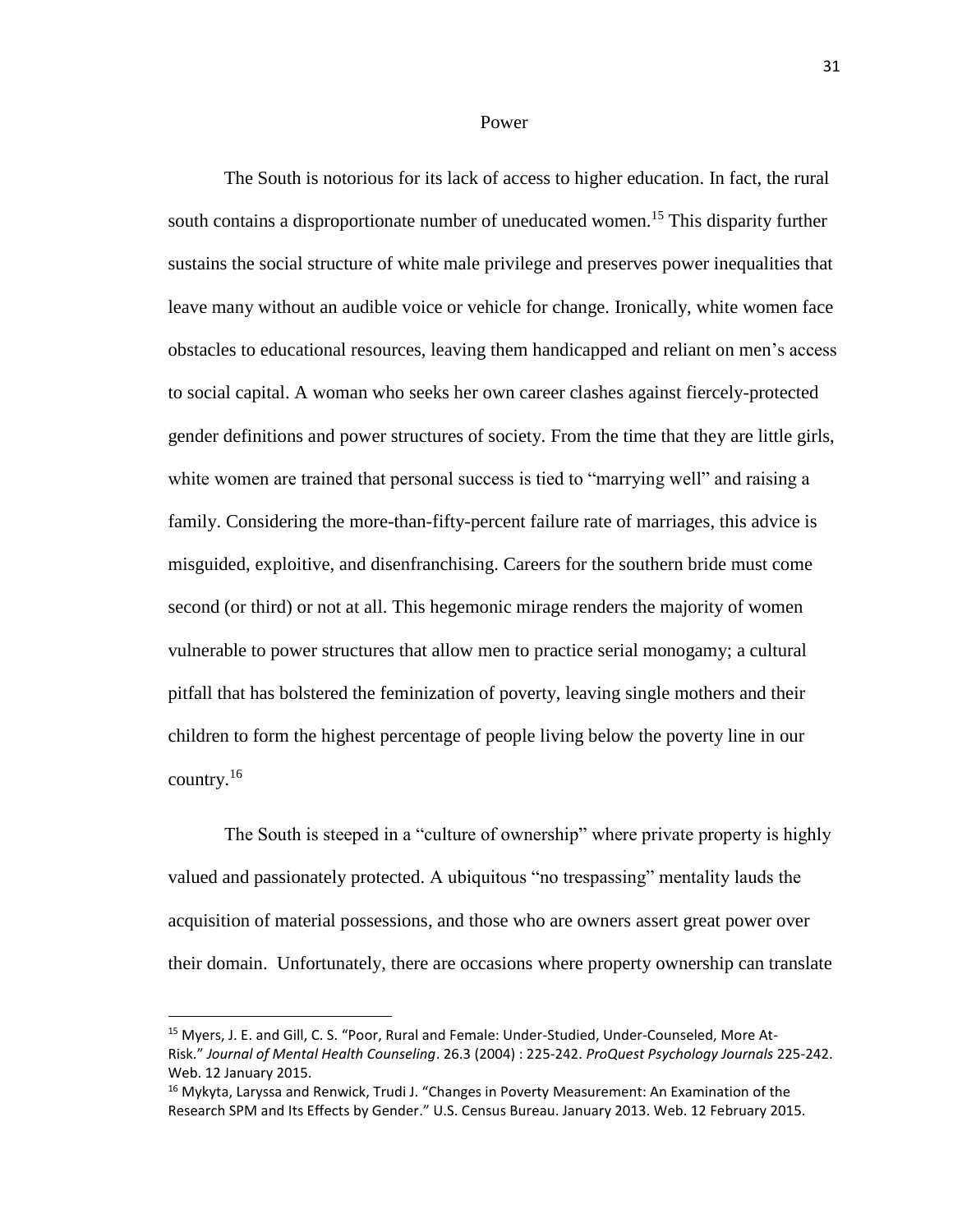into the perspective that even one's relationships are possessions, such as one's spouse or children. While privacy seems to be a natural and innocuous desire, it can also harbor secrets, infidelities, and injustices. The hills, backwoods, and double-wides, as well as the split-level ranches and McMansions, are covert settings for atrocities, abuse, and neglect. For those who own land or other material possessions, challenges to their privacy from the outside sometimes provoke a defensive response as evidenced by the ongoing debate over the right to bear arms.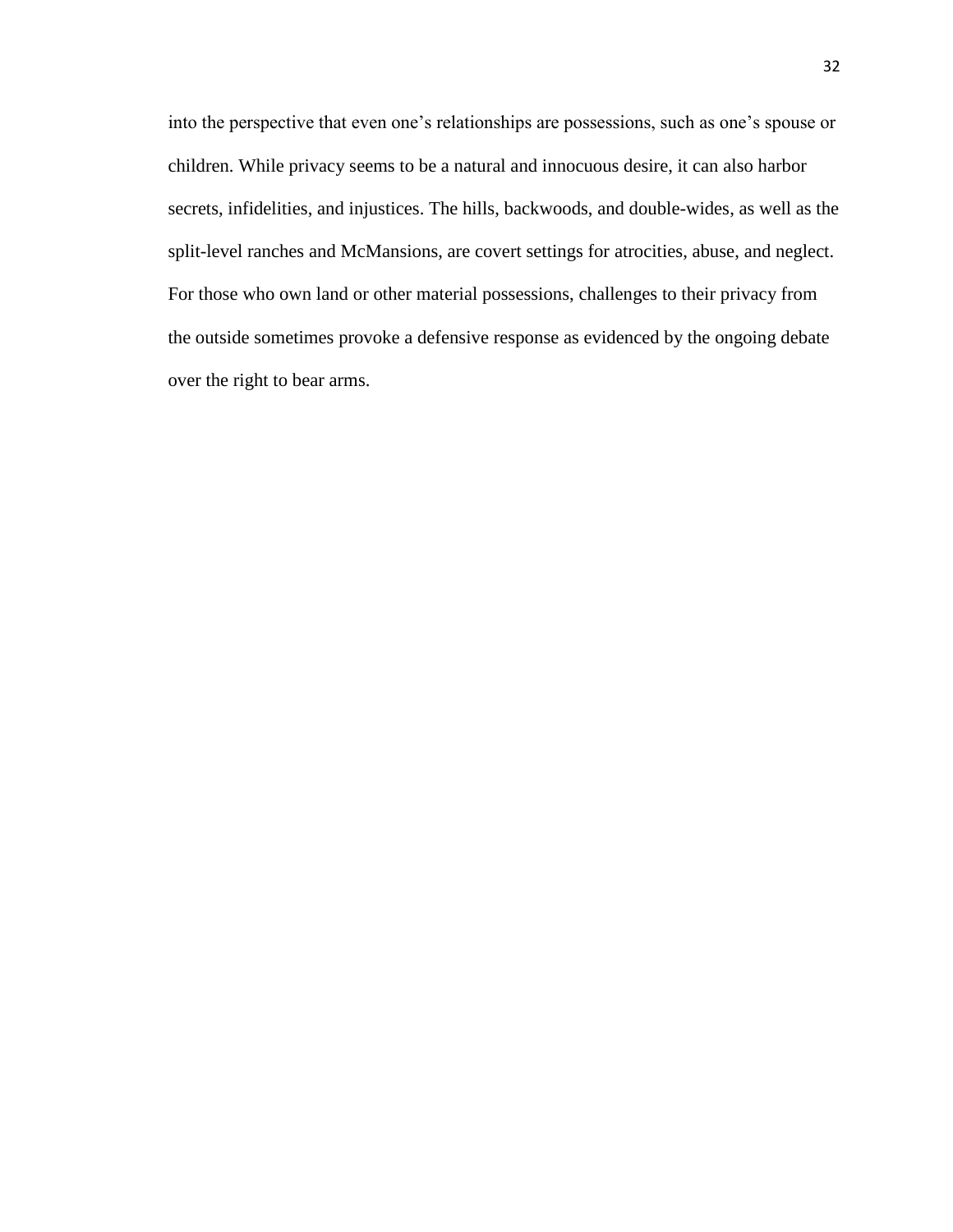The Equalizer

How about…

Instead of taking away

The guns, we

Give everybody a gun—

Level the field.

Everyone gets a rod,

So that when citizens—

Perched in their pick-em-up-trucks

Like cavalry commandos—

Start launching hate grenades,

They can exhibit their fervor

With bona fide honor

Against friends and lovers of various colors.

Because anyone can shout,

And grunt

At the masses—

Laborers, workers,

Lower classes—

"Let them eat cake…"

And quiche and chicken slime,

Breaded, fried, and supersized.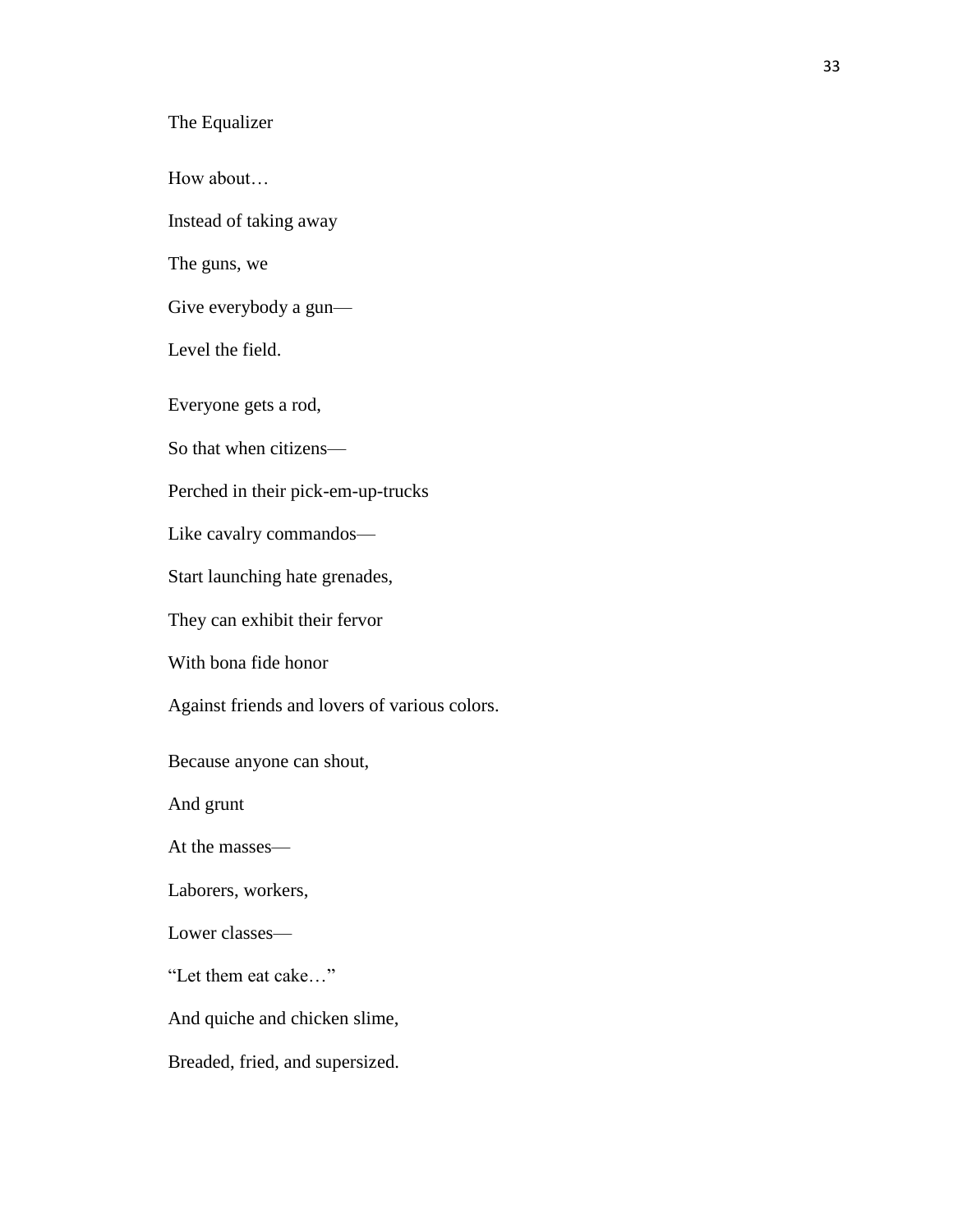# [The Equalizer, page 2, begin new stanza]

Anyone can hang

A rebel flag from a tailgate,

Shake a fist behind

Tinted windows and ejaculate

Disdain from lips

That snarl and spit

Through picket-fenced teeth

That gnash and grit.

Anyone can speak freely,

Armed with the artillery

Of wealth, status,

And the power of the majority.

But it takes a real man

To stand his ground and articulate

Opinions to someone

With the power to retaliate.

So be a Real Man

And speak straight

Into the cold

Steel eye

Of My

.357 magnum.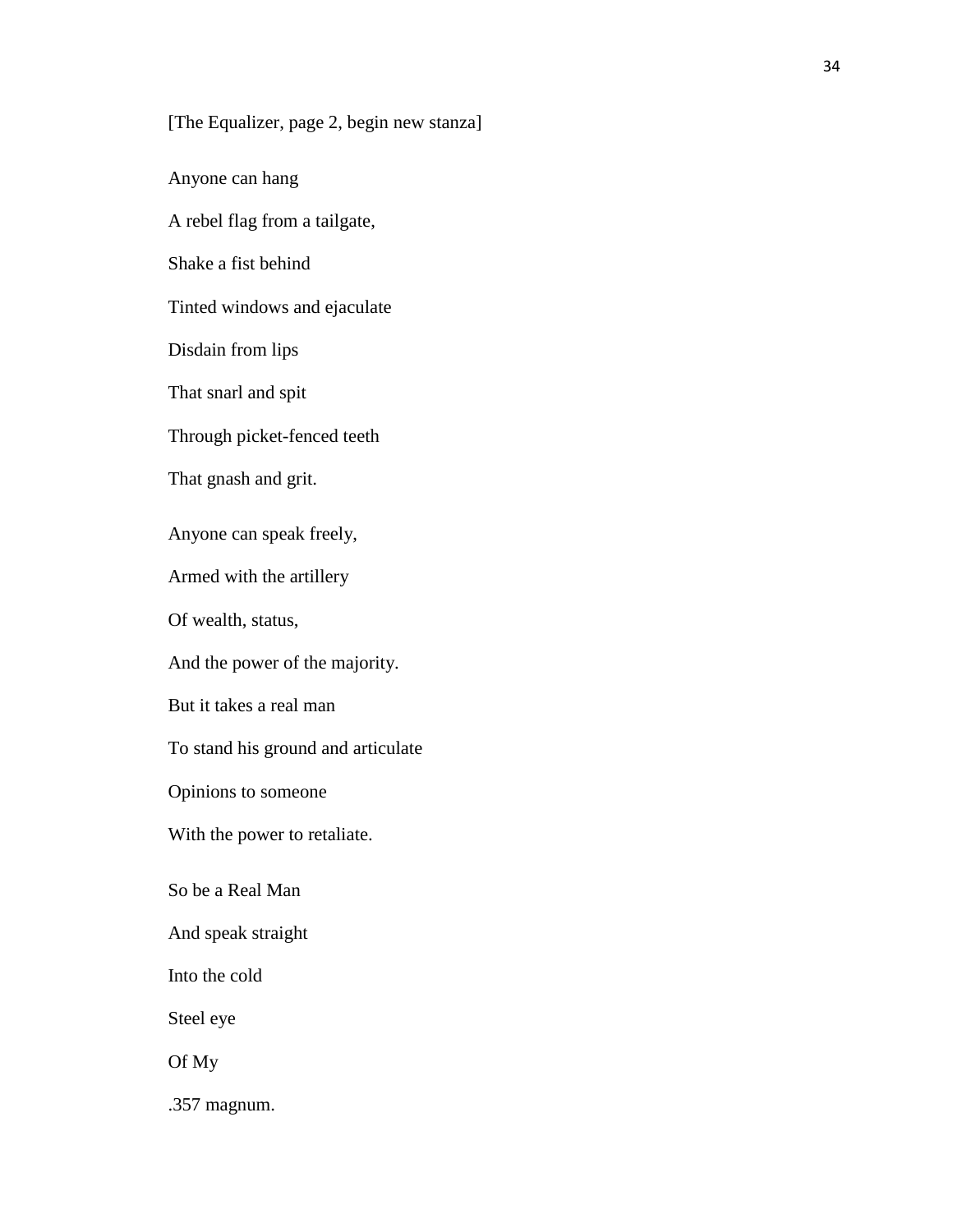Log on Log off Log on crtl+alt+del crtl+alt+del Log on Log off Lock Log on Sleep Switch user Log off Log on Log off Log on ctrl+alt+del ctrl+alt+del Log on Sleep Hibernate Log off Log on Restart Log on Restart Log on Log off Log on Hibernate crtl+alt+del crtl+alt+del crtl+alt+del crtl+alt+del crtl+alt+del crtl+alt+del crtl+alt+del crtl+alt+del crtl+alt+del crtl+alt+del crtl+alt+del crtl+alt+del crtl+alt+del crtl+alt+del crtl+alt+del crtl+alt+del crtl+alt+del crtl+alt+del Shut down.

How to Stay Married to a Narcissist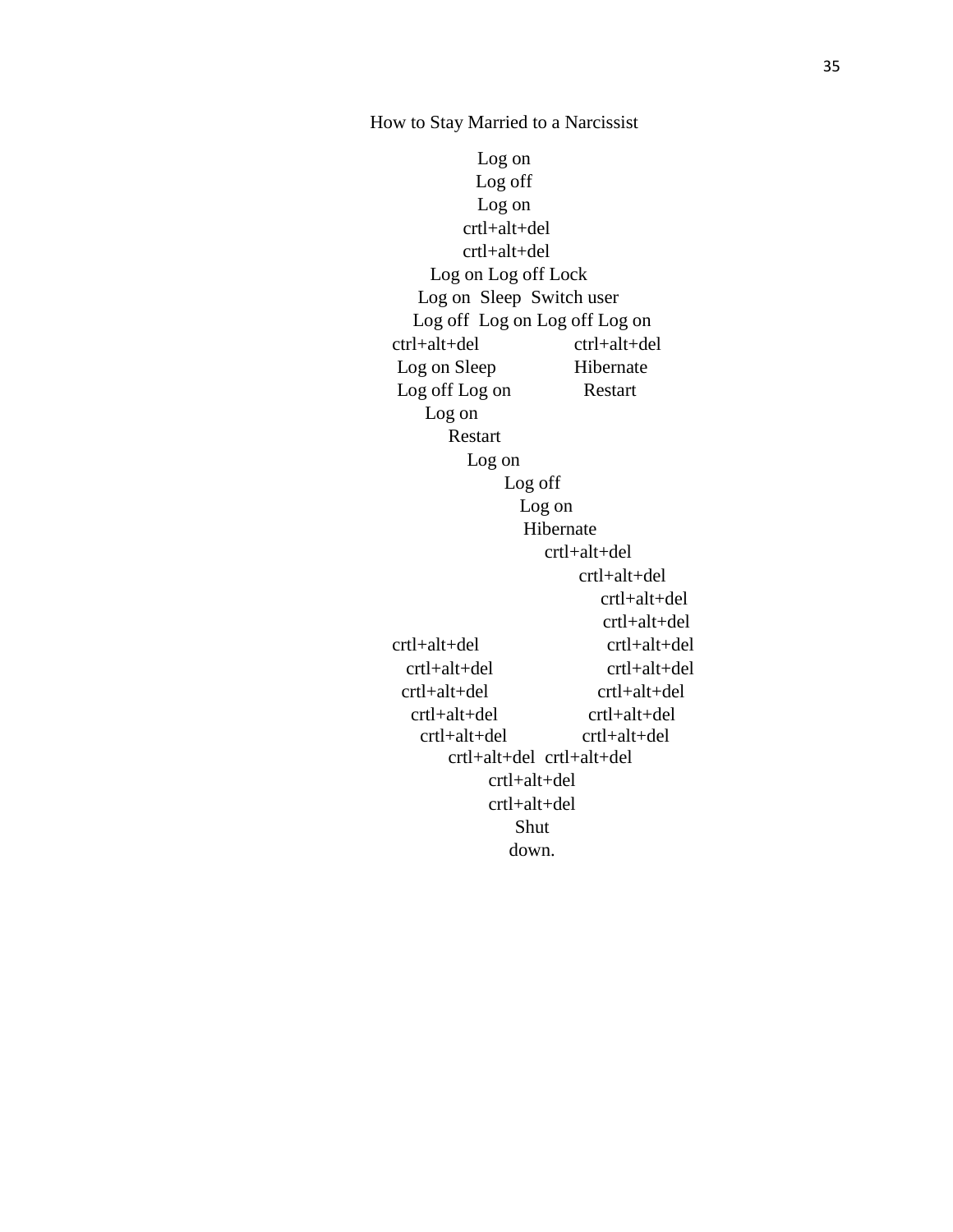# Pornography

When we got married,

You brought home a pet.

It was a baby elephant.

At first it was cute,

Sitting there on the comforter,

But it grew so large

That it filled the perimeter

Of our bedroom.

I started to eat it

One bite at a time

It looked like chocolate

But tasted like poo.

When it stood on my chest,

I grabbed barbeque

Sauce and nibbled

On its toes.

The more I consumed,

The more it would grow

Until all I could see was

Wrinkly gray leather.

We couldn't even sleep together.

I was crushed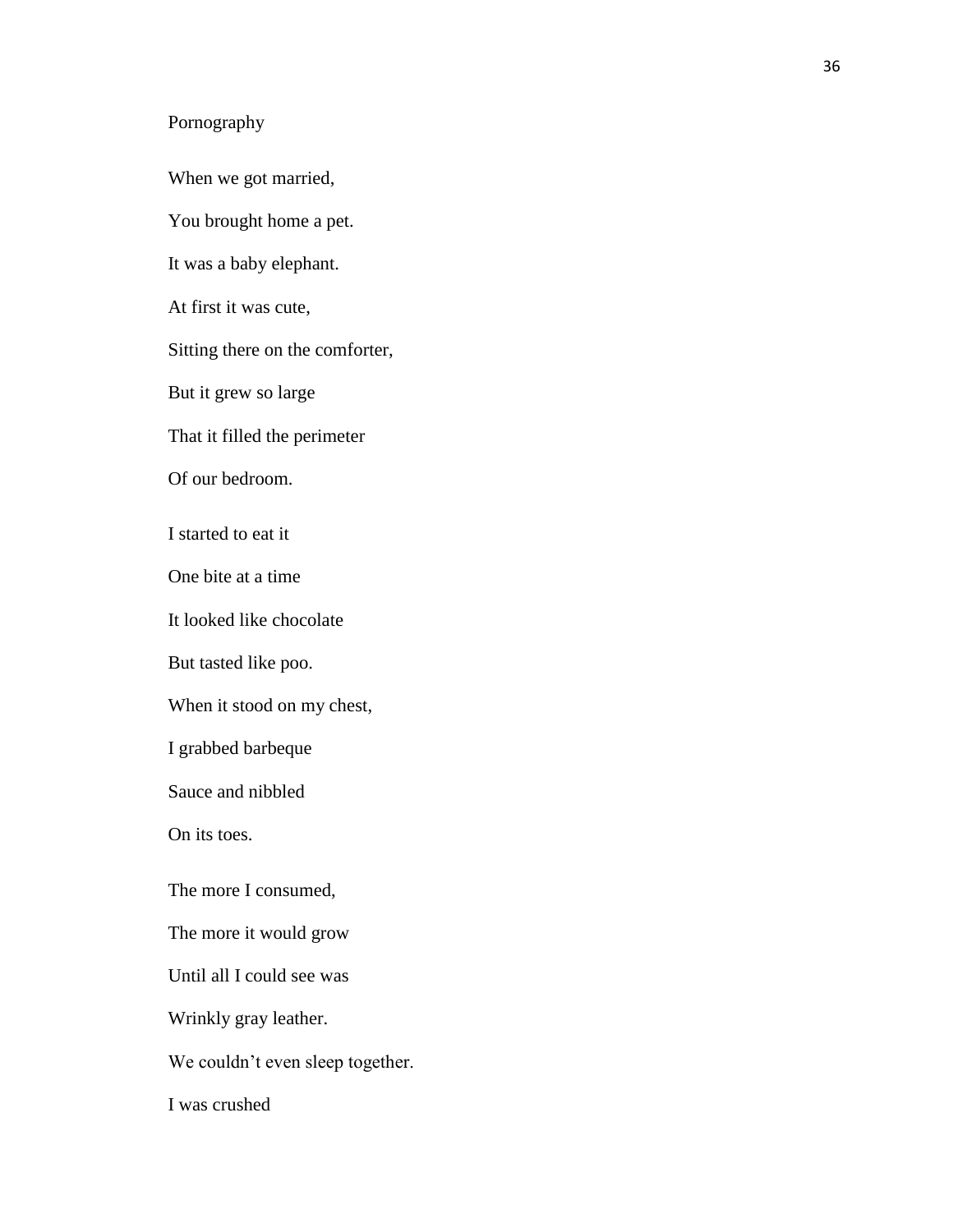[Pornography, page 2, continue stanza]

Against one wall;

You were shoved into another.

"I don't like this," I said

To which you replied,

"Stop complaining. You knew.

I had this elephant when I married you."

I countered, "But now,

You're so far away."

Still, you yelled back,

"The elephant stays."

I threw some clothes in a duffle,

And scaled the pachyderm's torso.

Reaching the ceiling, I shouted "I'm leaving

You and the elephant in our bedroom."

I slid down its trunk to the window,

And lifted up the pane.

I hurdled the sill,

Thinking, *Oh what a thrill.* 

*I'm off to reclaim my libido.*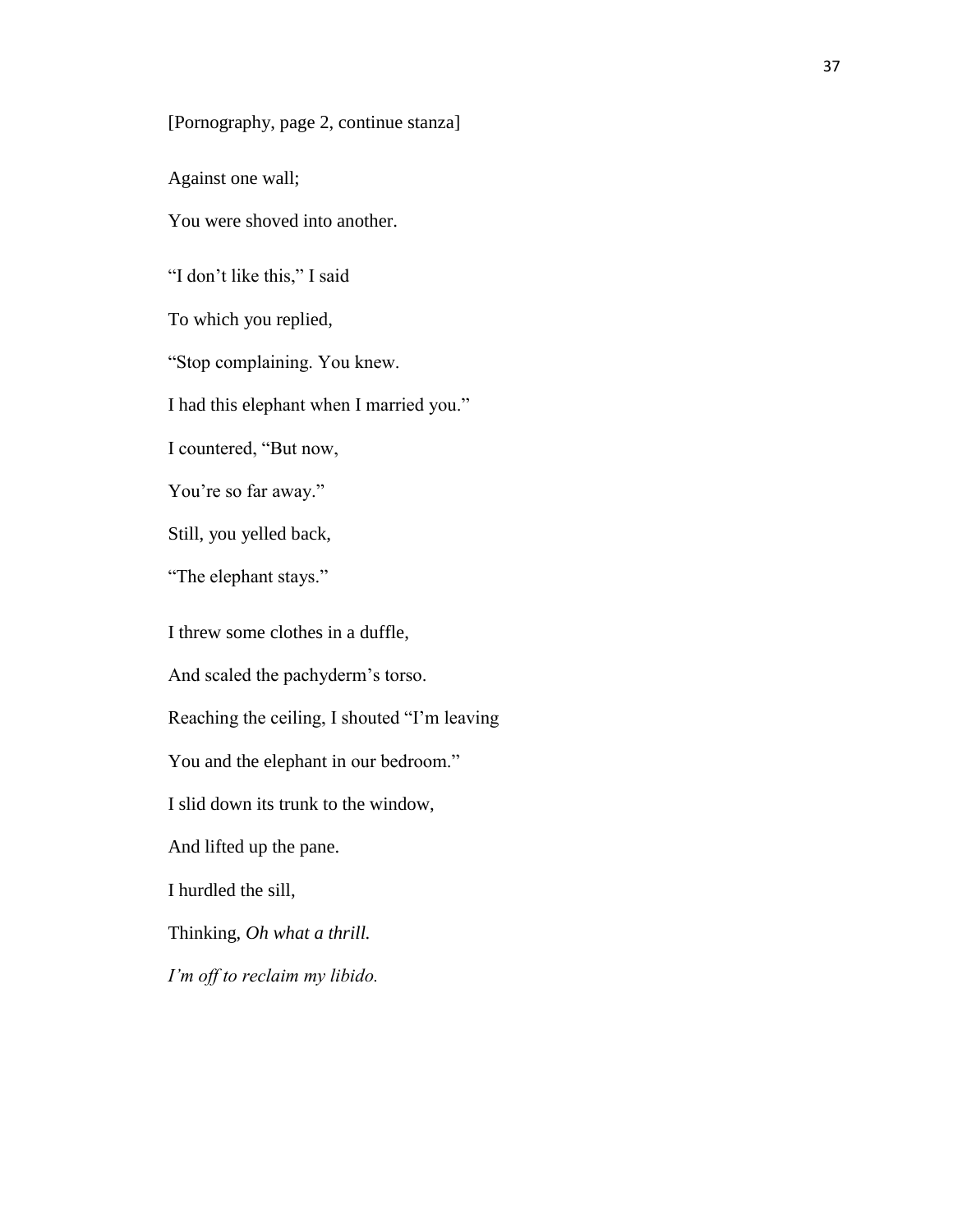#### Out of the Fog

The morning sun accosts my battered face; No comfort for the ache of love's dysfunction. These throbbing wounds that *sorry* won't erase Proclaim last night's spontaneous combustion. Although my heart implores me otherwise, Contusions echo reason through my brain. Recalling how my flesh was tenderized By knuckles fueled with loathing and disdain. If I should stay, you'll try to make amends, But history shows your promises don't last. My newfound strength forbids me to pretend The future will not replicate the past.

The time has come to follow my own bliss, Propelled by pain away from this abyss.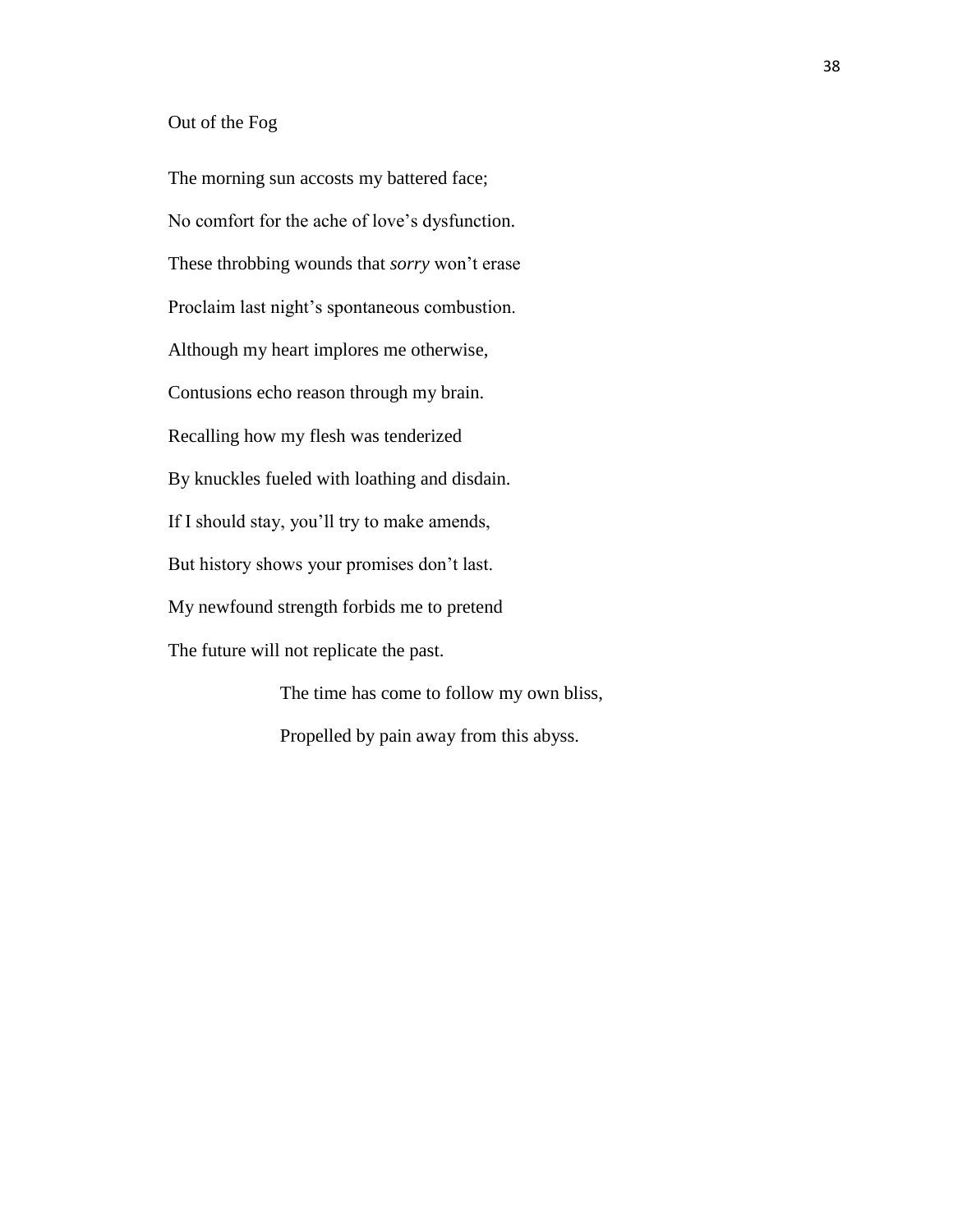#### Straitjacket

I'd rather ride bareback on a unicorn, Or stomp around where devils fear to tread Than live by an agenda. I want to measure my life with sand Between my toes on a Wednesday at dusk Or the number of floors traveled up And down in a glass elevator just because. I'd rather wake up bare just in time for work, Steeped in desire and a breakfast of kisses Than politely sip coffee from patterned china While discussing, neckties, tuition, and the business Of retirement funds or a new kitchen. I'd rather live my life by the phases of the moon, Between magic carpet rides, and cinder-block shoes. I may take a sponge bath in my own tears Or slurp whisky from the bellybutton of a lover, And if that makes me crazy, Then I hope never to recover.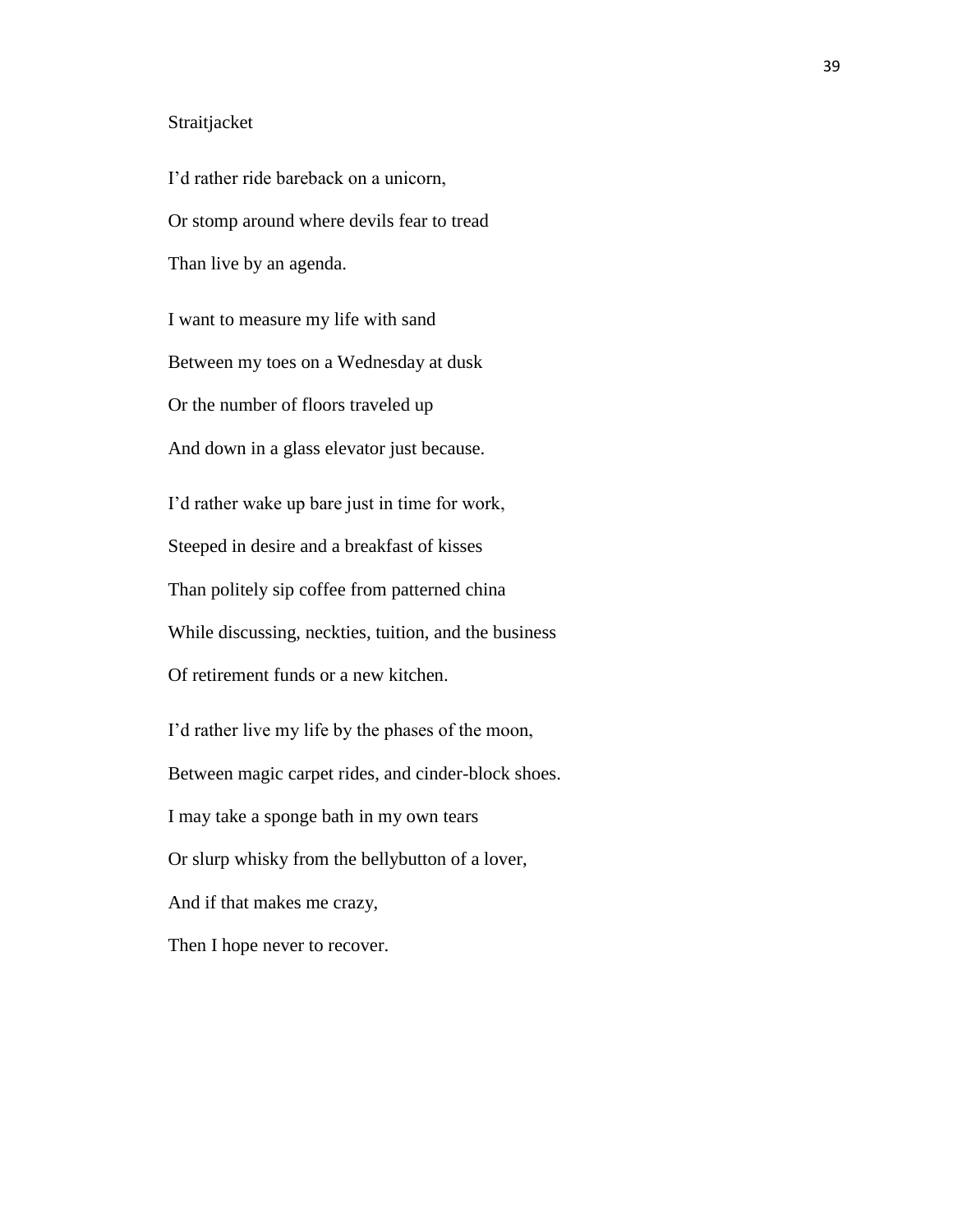#### Tradition

The South is a land of smiles shrouded by whispers; it is a land where stories and mysteries sneak through the oaks and the azaleas, wind around the corner drug stores and lamp posts on Main to the front porch swings, back screened doors, and breakfast nooks. Some stories are told in broad daylight if you know the code of the wave, the wink, or the raised brow. The intense and reflective nature of poetry grounds the abstract emotions and experiences of women who were raised in the South amid restrictive language and limited resources that discourage independent thinking and persist in marketing a resistance to progress as Southern charm.

Traditions and rituals create and sustain the history of a culture; for some this is nostalgic, for others violent. The history of the South has been profoundly onedimensional, focusing on the viewpoint of white males and eschewing the rich intellectual resources of women and other marginalized groups. It is high time to share the whole story of Southern culture, to unearth the treasure of small stories and meek voices. Flannery O'Connor once said, "…anything that comes out of the South is going to be called grotesque by the northern reader, unless it is grotesque, in which case it is going to be called realistic."<sup>17</sup> It's time to be real, and to listen. This is how the South will rise.

#### *Poetry becomes that conversation we could not otherwise have.*

~Cid Corman  $(1924-2004)^{18}$ 

 $\overline{\phantom{a}}$ 

<sup>17</sup> O'Connor, Flannery. "Some Aspects of the Grostesque in Southern Fiction." (1960) : n. pag. Web. 12 February 2015. <http://www.en.utexas.edu/amlit/amlitprivate/scans/grotesque.html> <sup>18</sup> Poetry Foundation. Web. 12 February 2015. <http://www.poetryfoundation.org/bio/cid-corman>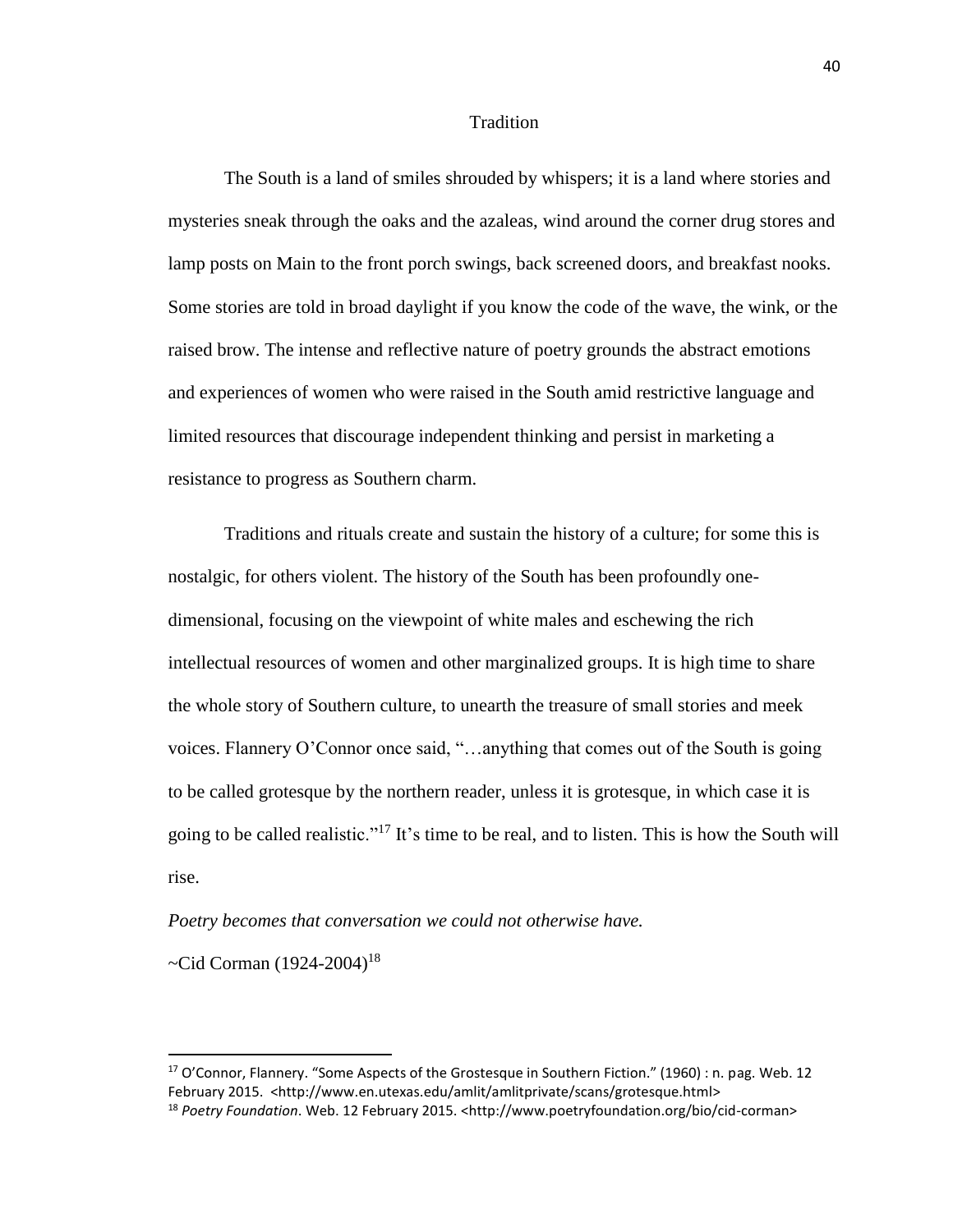#### Abstinence

She's a good girl who follows the rules "No condoms," say the schools, The church, and the parents. "No sex allowed until marriage; Abstinence is the only solution." But no one tells her what to do when The boyfriend says, "If you love me, Let me.—just this once. I'll pull out. Trust me." In the back seat or the bedroom After school before mom gets home. It's a beautiful secret, a love for the ages Like Angelina and Brad, Beyoncé and Jay Z, Or a love song by the Dixie Chicks Until she's late by a couple of weeks. Now he's off to college And she's out of the closet— A heterosexual single white female— Exposed more each day as her belly swells, Left to march in the shame parade With other good girls who obeyed And trusted authority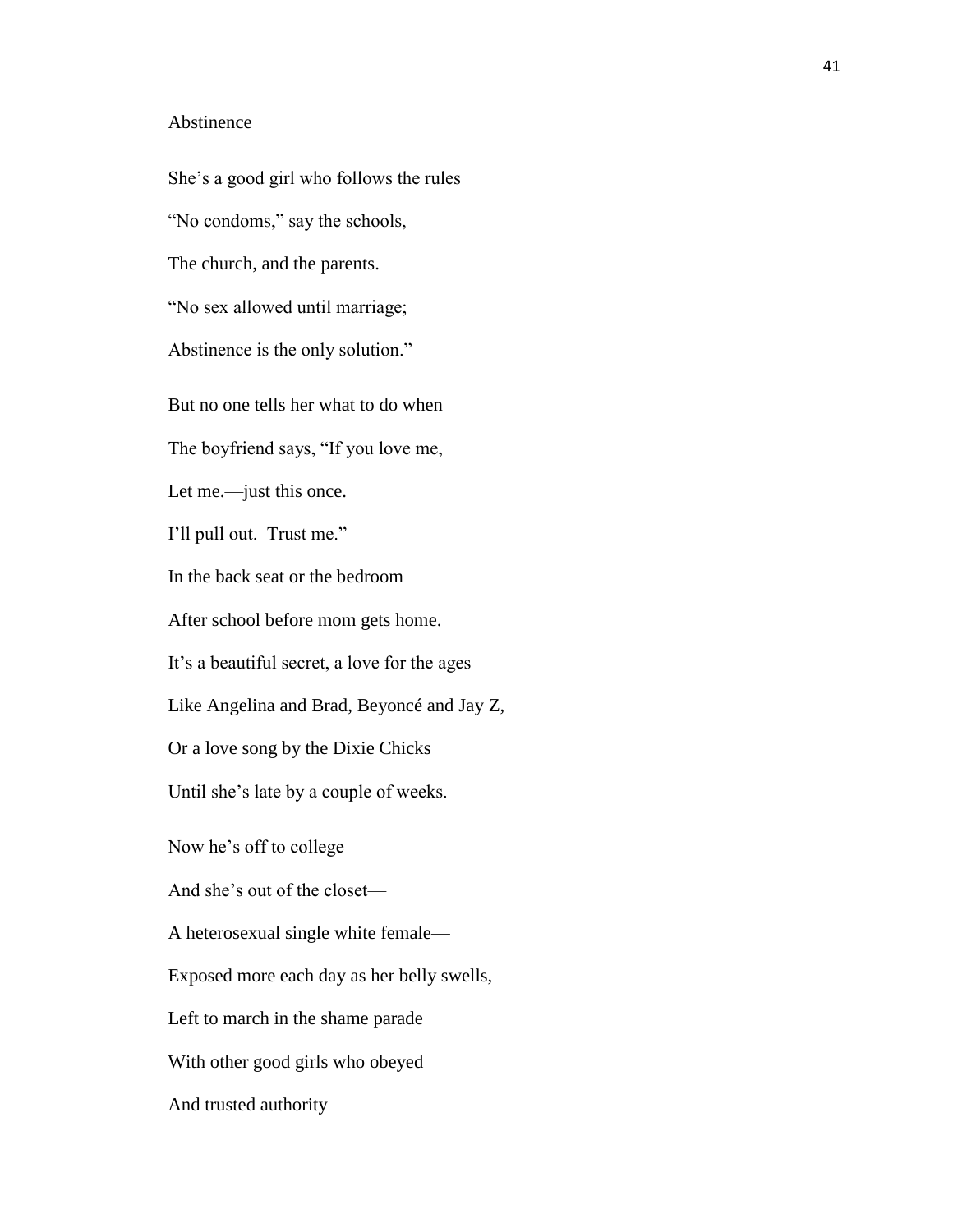[Abstinence, page 2, continue stanza]

Instead of taking agency

Over their bodies and futures.

Now they stand in line for vouchers—

Milk, eggs, and baby formula—

Casualties of the political dogma

That labels women as nice or naughty

By relentless regulation of the female body.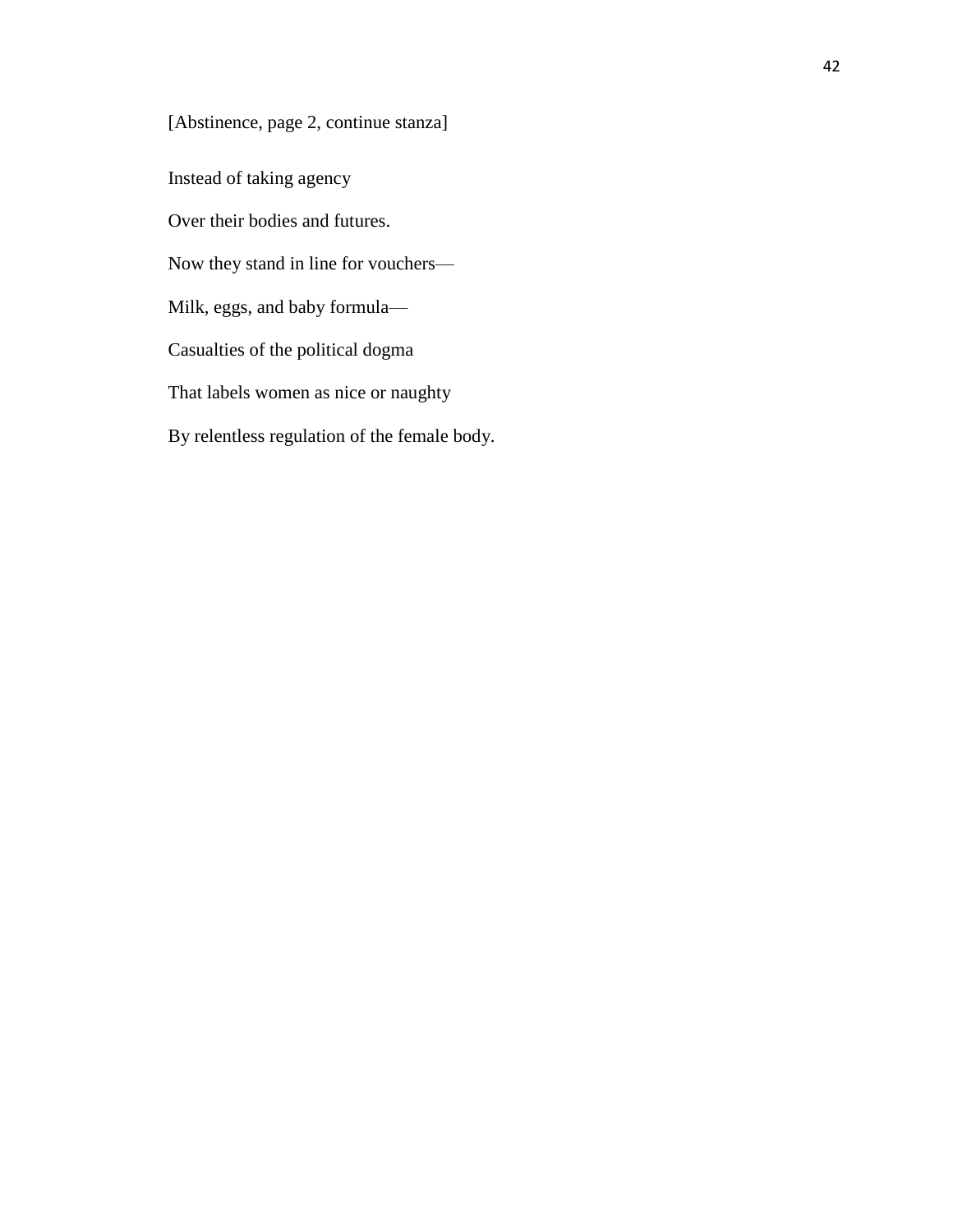### Pro-Choices

I remember how you asked my parents If you could marry me. It was the proper protocol—sort of —when we told them that we needed to talk And plodded into the living room. We sat on the love seat opposite them. Arms-crossed-all-around, we told them I was pregnant And that we wanted to get married. Father's neck began pulsing and, Mother silently swallowed her face. My father asked you three times: *Why* do you want to marry my daughter? —Because she's pregnant Why do *you* want to marry my daughter? —Because she's pregnant Why do you want to marry *my daughter*? —Silence…Um, because I love her? And told myself I'd marry you But only for a year or two.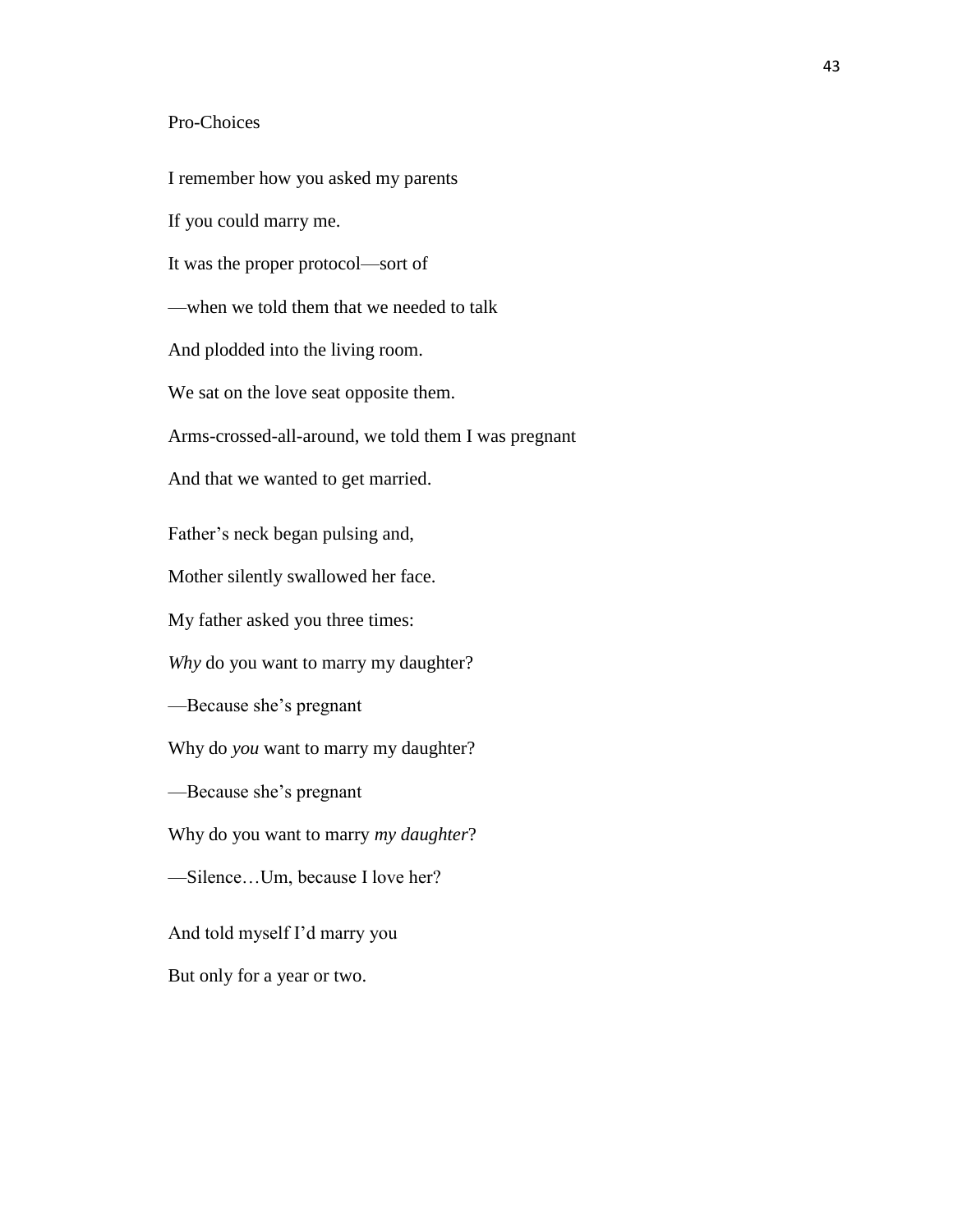## Still

*I'm so sorry* is what they say, And the words pinch away at my flesh; For I am the one who must comfort them In their state of awkward, shocked sympathy. I want to be alone, to cry, and shout at God. I want to fold into my husband's chest And sob until my eyes are swollen shut; But they are here, and I must be strong. Friends glance across my dining room table At unopened gifts, But they don't ask, And I will not give them back Because this is my pain, My hole, my gouged-out womb, And I will keep these gifts In return for consoling them in my time of need. Maybe I will construct an altar, Or make a burnt offering With these gifts, But I will not give them back. For I now reside in a place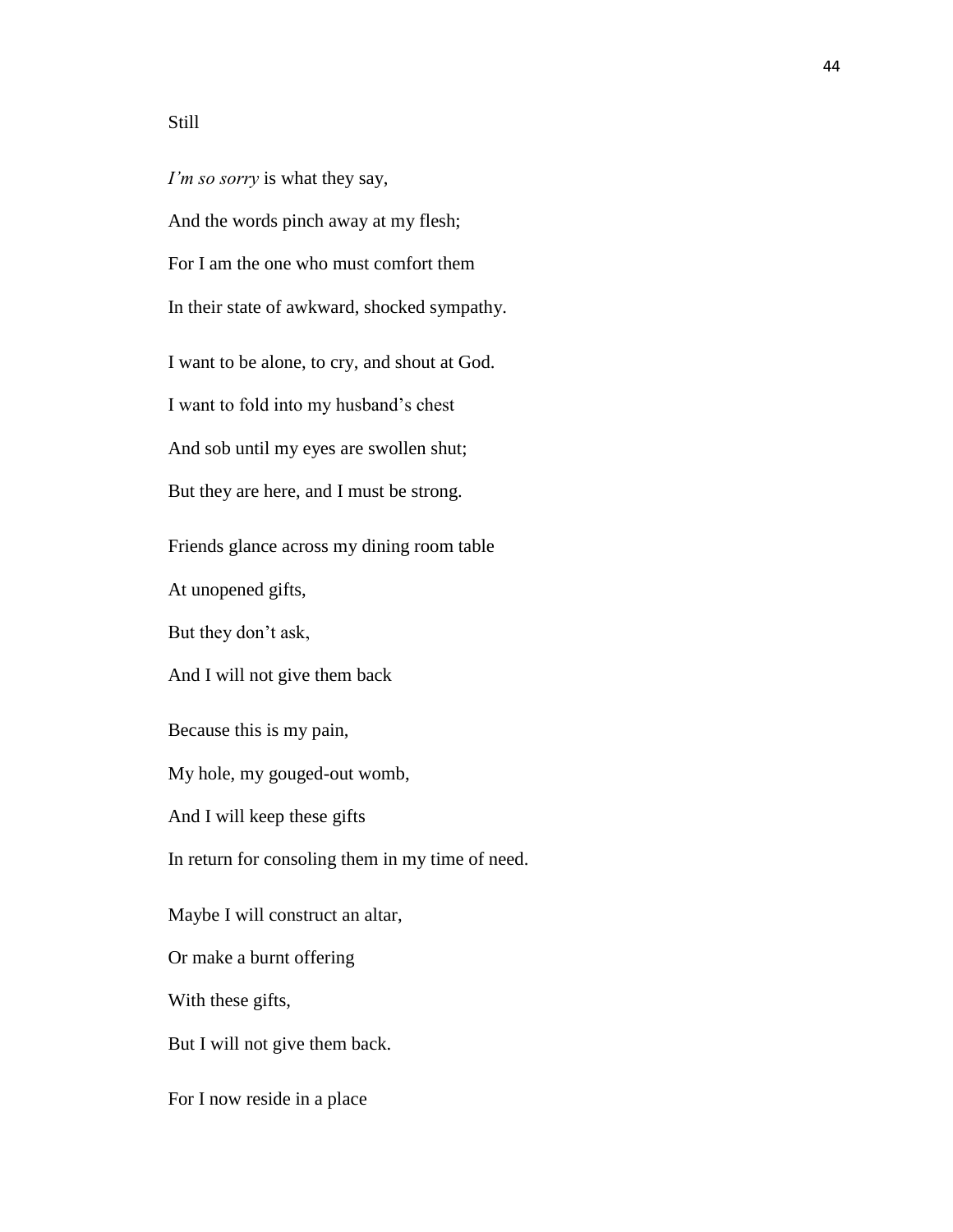[Still, page 2, continue stanza]

Of unwelcome prestige,

A place whose inhabitants

Soberly sip the delicate moments of life.

For I have seen the beginning and end of time

Flash across my husband's eyes

When he gasped, *She's beautiful,*

As the doctor shoved him away.

Now I sit among the murmurs

Of well-meaning others.

Their consolations prick me

While I smile

And strain

To hear the first cry

That eternity abducted

On the stillbirth-day

Of my perfect baby girl.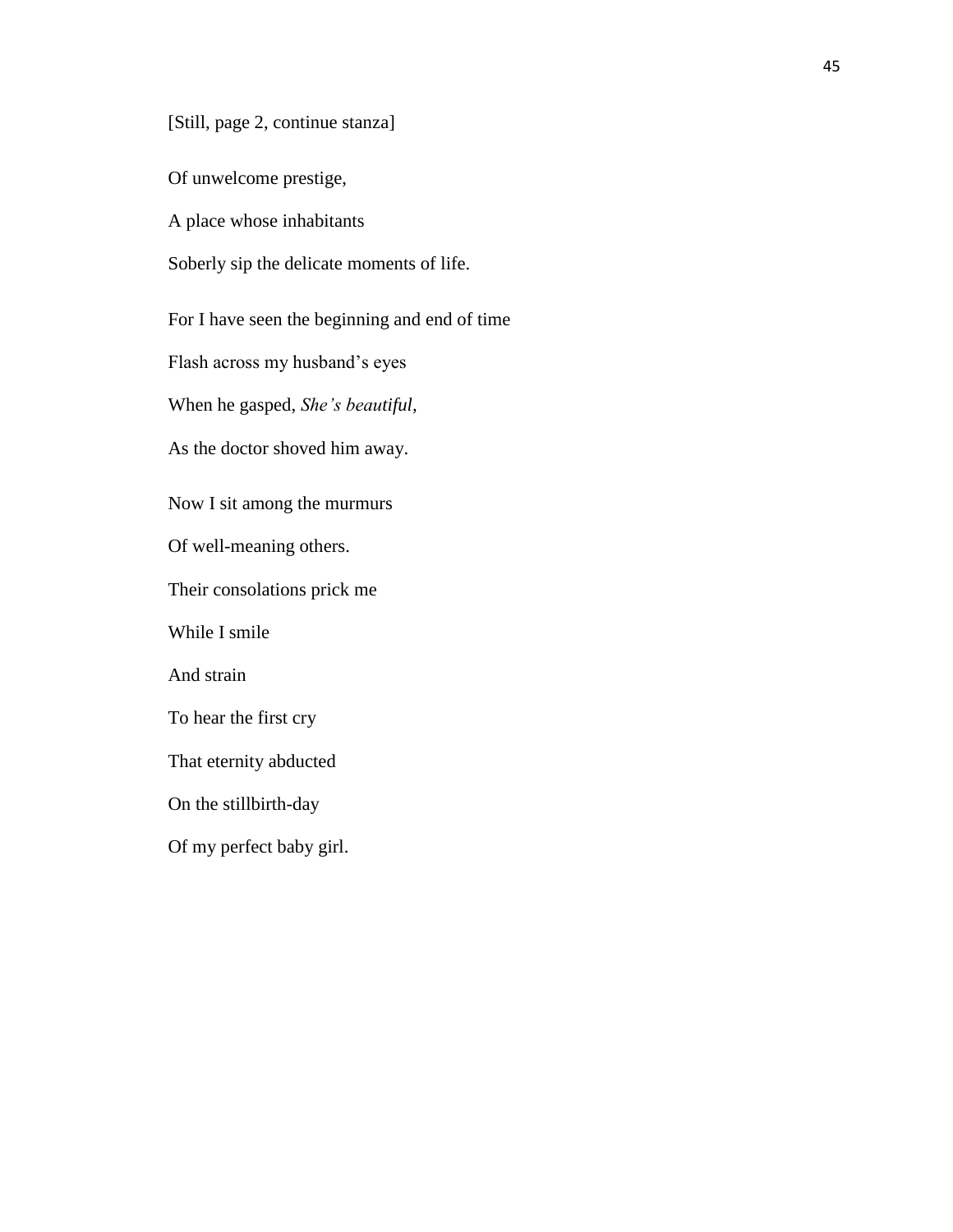Newton's First Law of Marriage

*"An object at rest will remain at rest unless acted on by an unbalanced force. An object in motion continues in motion with the same speed and in the same direction unless acted upon by an unbalanced force."*

It's like doing a facelift on a cadaver

After the affair—

After the discovery, rather.

How do we restore hearts shattered

By the wrecking ball of adultery?

Do we condemn and rebuild,

Or can our life be re-grouted?

Can we toe-step around the cracks for eternity?

Will the roof ever stop dripping

Like a *chemo* IV

Into cancer that defies remission?

We've endured the impalement,

Of the discovery, the admission,

But the torment lies in

The extinction of passion

Supplanted with manners,

Exaggerated kindness,

Chocolates, roses, and paper airplane kisses,

Pointed, parched, barely glancing the lips.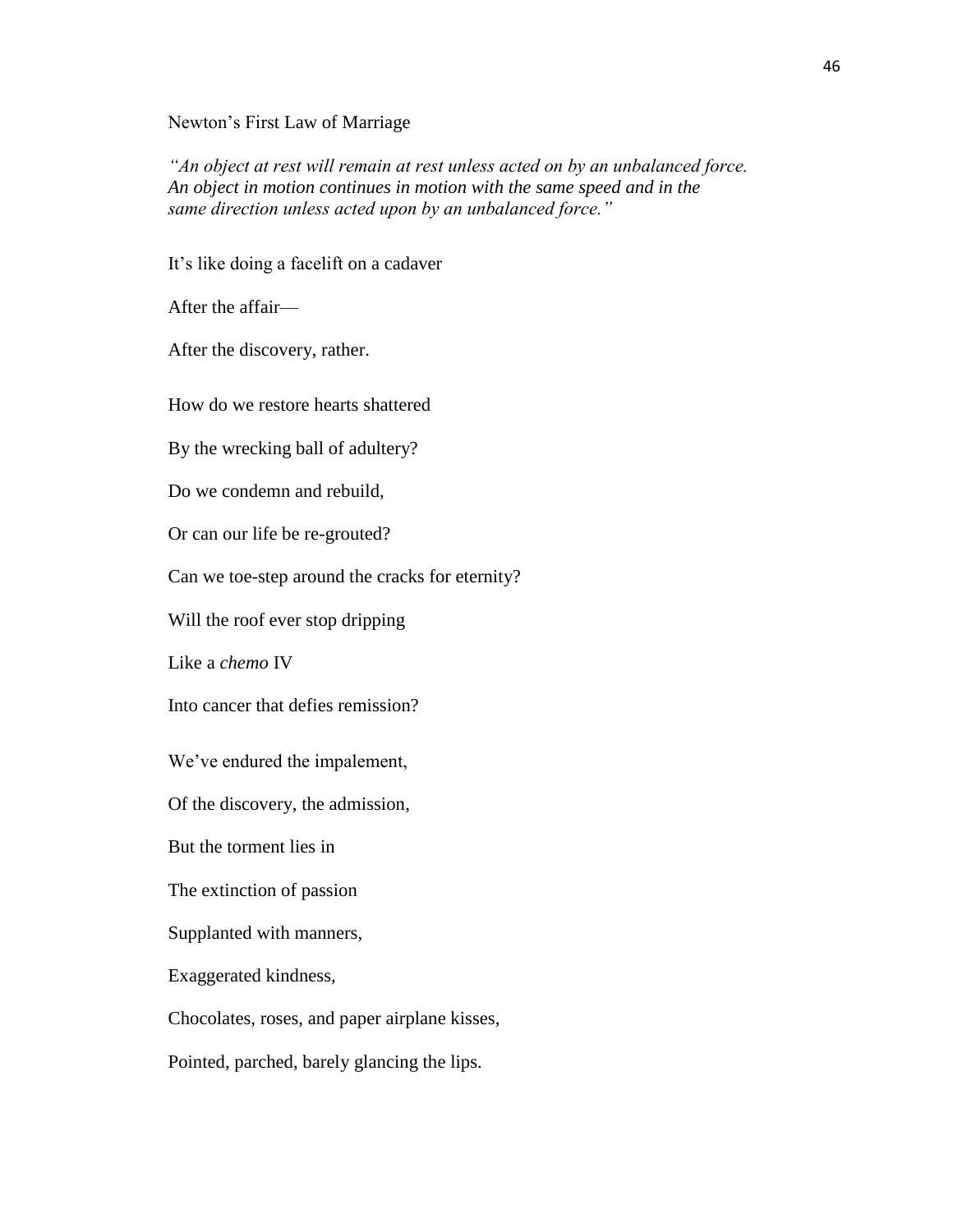[Newton's First Law of Marriage, page 2, begin new stanza]

The worst part is not even the confession

But the profuse apologies

That sustain the progression

Of a make-believe reconciliation

Between the Betrayed and the Unforgiven

As we trudge through mine fields of obligation,

Camouflaged with tile, Berber, and granite

For the sake of our FICOs, the mortgage, the kids.

It's like doing CPR on a corpse

After the affair—

For as long as we can stand it—

For as long as we live.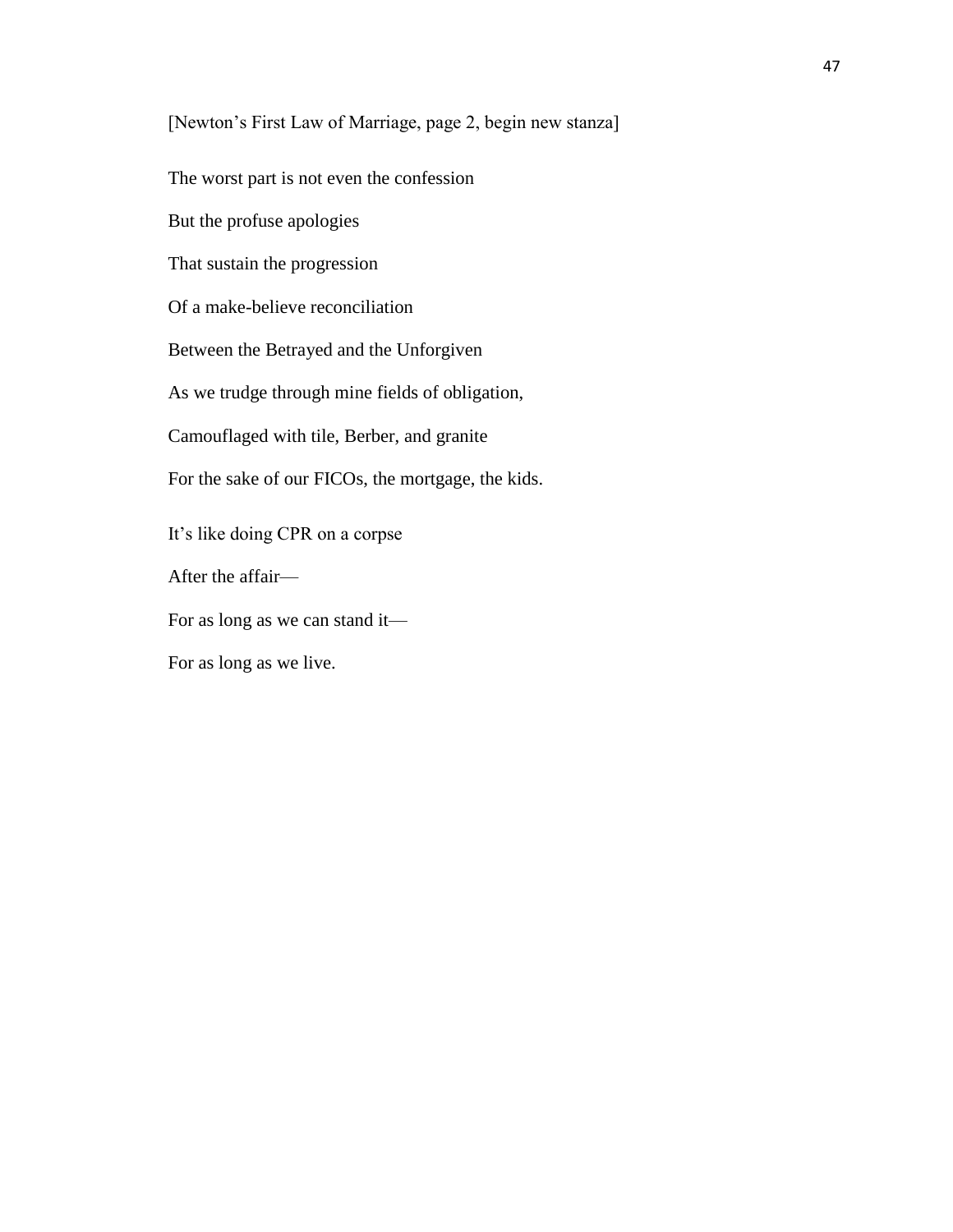7<sup>th</sup> Anniversary

You stopped loving me today, Winced away as I undressed, But I think I'm going to stay. Saccharine kisses on display Hide what our friends would never guess: You stopped loving me today. Politeness coats all that you say. Reluctant hugs are commonplace; Still, I think I'm going to stay. As I watch our children play, I'm numb to all the subtle ways You stopped loving me today. The more wholeheartedly I pray For the strength to live in grace, The more I wonder how to stay. Before my hair begins to gray, There is a truth I must embrace: You stopped loving me today, And I know I cannot stay.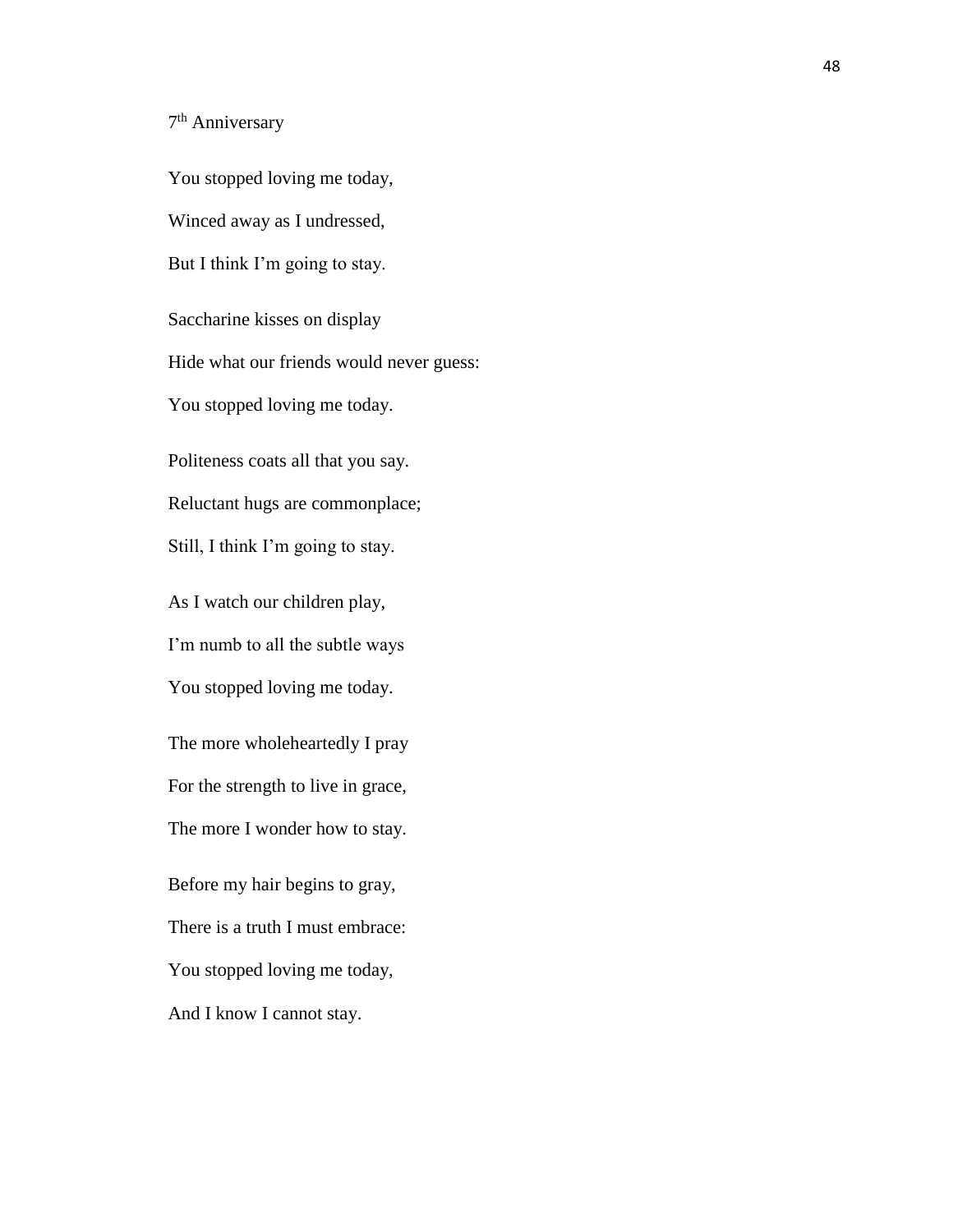## Postlude

I've longed to reach a place where I can breathe, And feel my body melt into your form. I've dreamt that one day you and I may cleave To graft a union that will not be torn. Unlike the days when we were only kids, And parents exercised authority. Their efforts to control all that we did Were futile in deterring destiny. For now we stand together face to face, With hearts that override what years have done. Let's claim what time and distance can't erase: The secret of true love's phenomenon.

Transcend with me, and let our halved hearts mend.

I'll breathe the breath of you until my end.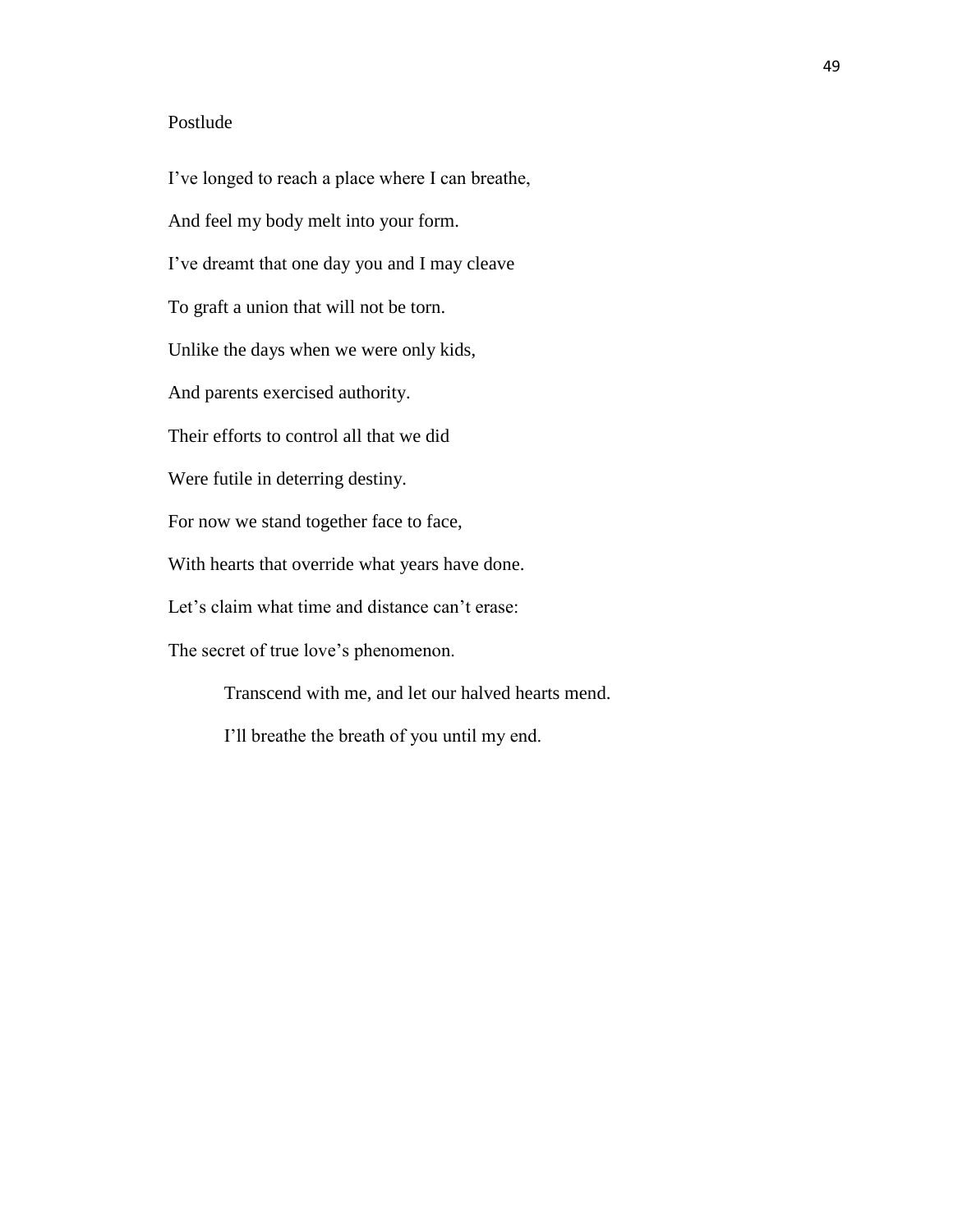#### Works Cited

- Bach, Richard. *Illusions: The Adventures of a Reluctant Messiah.* New York: Bantam Doubleday Dell Publishing Group, Inc., 1977. p. 65. Print.
- Bible Gateway. 2015. "Description of a Worthy Woman." Proverbs 31. 10-31. *New American Standard Bible*. Web. 7 November, 2014.
- Du Bois, W. E. B. *The Souls of Black Folk*. Cutchogue, New York: Buccaneer Books, Inc. 1976. 16-17. Print.
- Foucault, Michel. *Power/Knowledge: Selected Interviews and Other Writings 1972-1977.* Ed. Colin Gorgon. New York: Pantheon Books. 1980. p. 30. Print.
- Gerstel, Naomi R. "The Third Shift: Gender, Employment, and Care Work Outside the Home." *Qualitative Sociology* 23.4 (2000) : 467-483. Web. 12 February 2015.
- Goffman, Erving. *The Preservation of Self in Everyday Life.* New York: Anchor Books, 1959. p. 33. Print.
- "Heteronormativity." Merriam-Webster.com. Merriam-Webster, 2014. Web. 7 November 2014.
- Hochschild, Arlie R, and Anne Machung. *The Second Shift*. New York: Penguin Books, 2003. Print.
- "Lavender marriage." Wikipedia.com. Wikipedia Foundation, Inc., 2014. Web. 7 November 2014.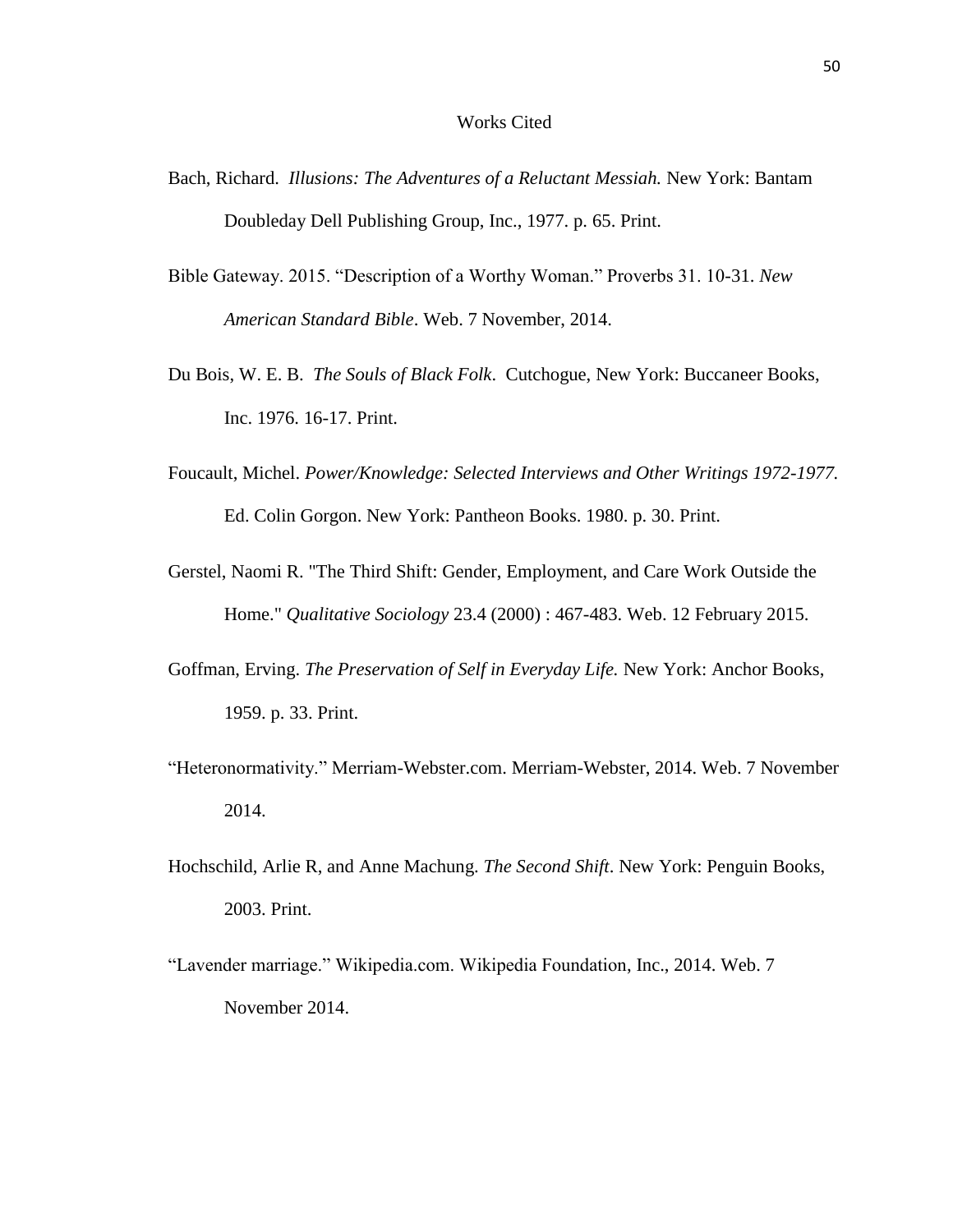- Levesque, Roger, J. R. *Culture and Family Violence: Fostering Change Through Human Rights Law.* American Psychological Association. Washington D. C. (2001) : n. pag. Web. 12 February 2015.
- "Money economy." Merriam-Webster.com. Merriam-Webster, 2014. Web. 7 November 2014.
- Myers, J. E. and Gill, C. S. "Poor, Rural and Female: Under-Studied, Under-Counseled, More At-Risk." *Journal of Mental Health Counseling*. 26.3 (2004) : 225-242. *ProQuest Psychology Journals* 225-242. Web. 12 January 2015.
- Mykyta, Laryssa and Renwick, Trudi J. "Changes in Poverty Measurement: An Examination of the Research SPM and Its Effects by Gender." U.S. Census Bureau. January 2013. Web. 12 February 2015.
- O'Connor, Flannery. "Some Aspects of the Grostesque in Southern Fiction." (1960) : n. pag. Web. 12 February 2015.

[<http://www.en.utexas.edu/amlit/amlitprivate/scans/grotesque.html>](http://www.en.utexas.edu/amlit/amlitprivate/scans/grotesque.html)

- Phillips, Debby A., and John R. Phillips. "Privilege, Male." *Encyclopedia of Gender and Society*. Ed. Jodi O'Brien. Vol. 2. Thousand Oaks, CA: SAGE Publications, 2009. 683-685. *Gale Virtual Reference Library*. Web. 13 February 2015.
- "Social capital." Wikipedia.com. Wikipedia Foundation, Inc., 2014. Web. 7 November 2014.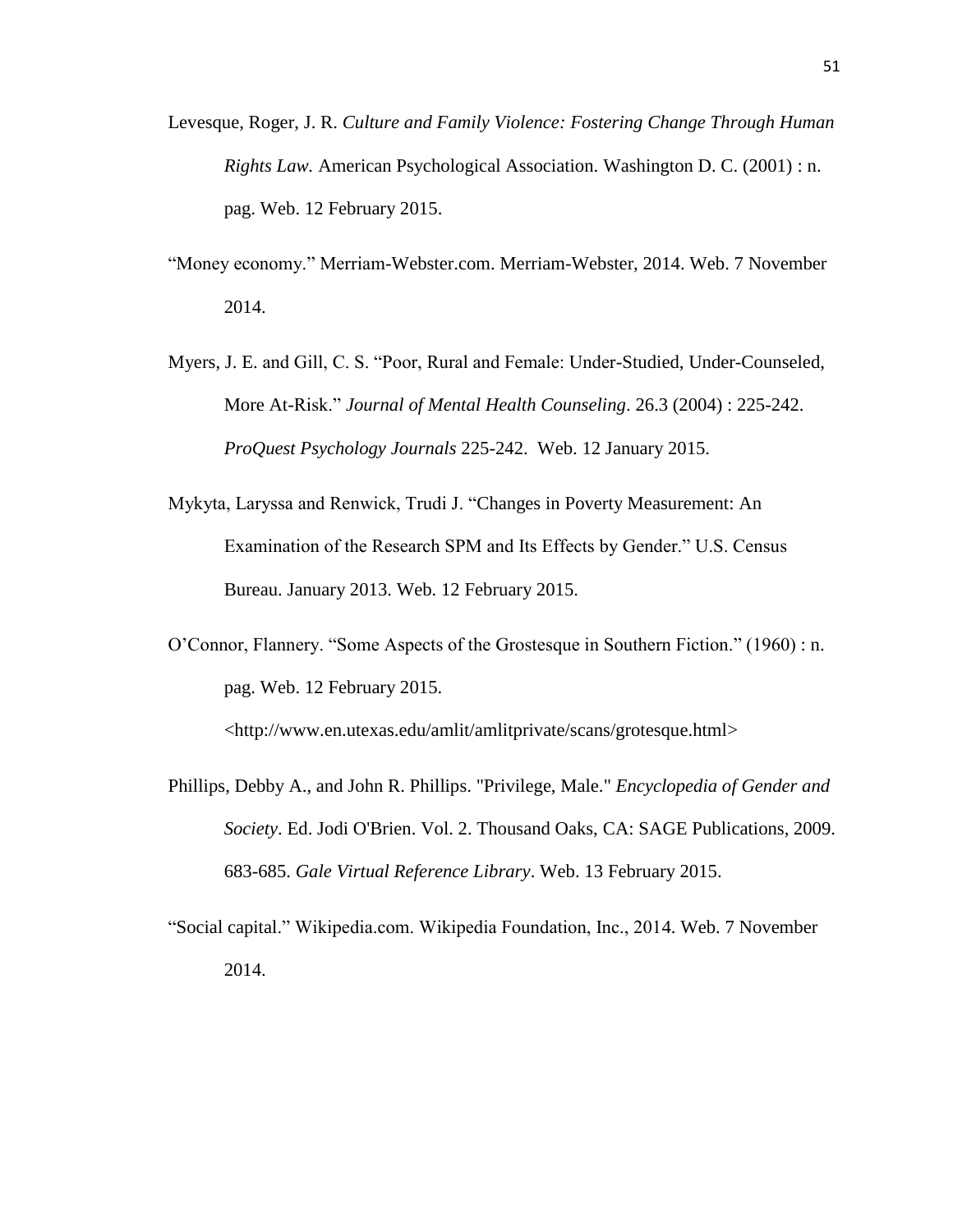Strauss, Murray A., Richard J. Geller and Suzanne K. Steinmetz. *Behind Closed Doors: Violence in the American Family.* Garden City, New York: Anchor Press/Doubleday, 1980. p. 4. Print.

The Poetry Foundation. 2015. Biography, Cid Corman. *Poetry Magazine.* Web. 7 November 2014.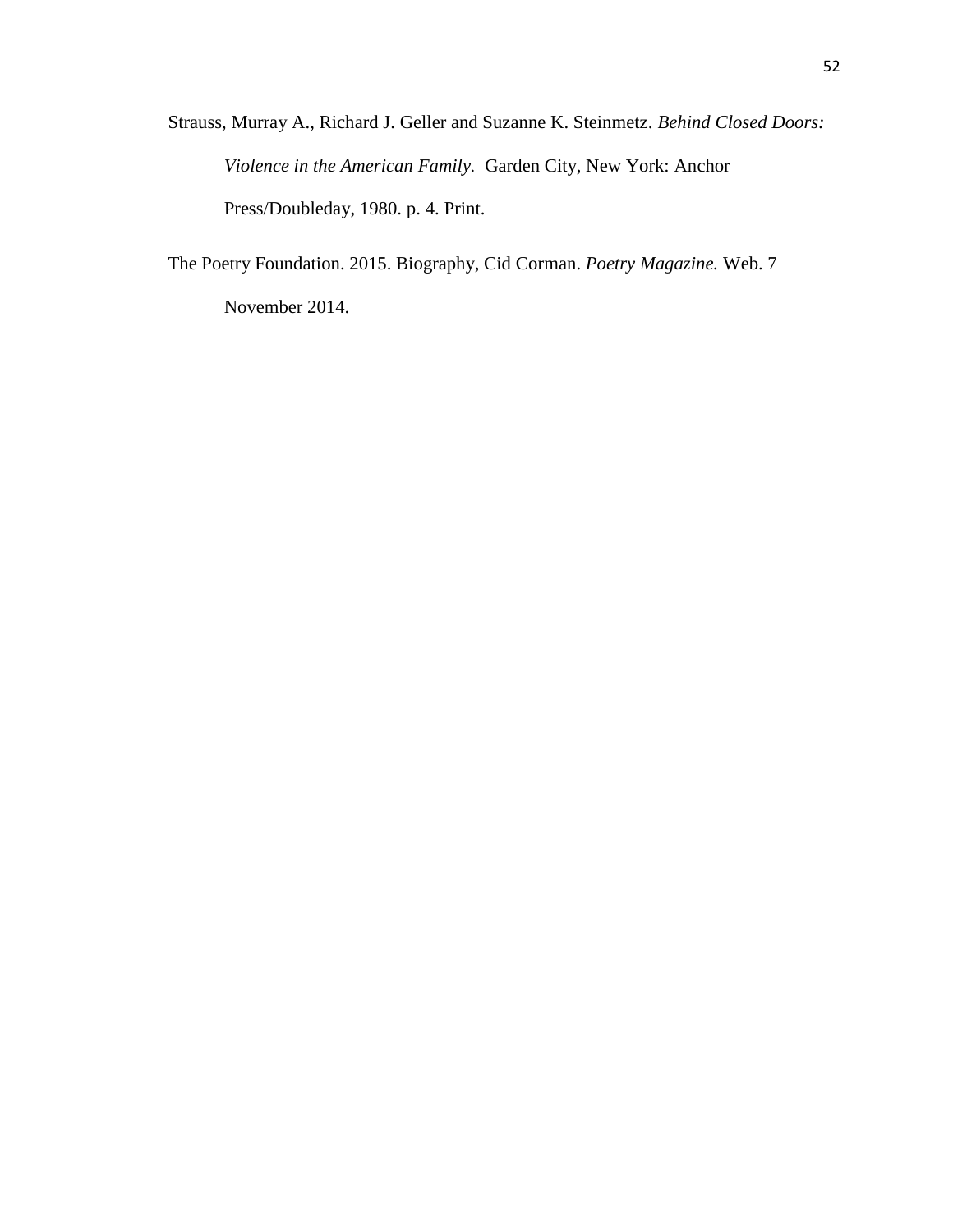- Armantrout, Rae. *Veil: new and selected poems*. Middletown, CT: Wesleyan University Press, 2001. Print.
- Armantrout, Rae. *Versed*. Middletown, CT: Wesleyan University Press, 2009. Print.
- Baker, David et.al. *The Eye of the Poet: Six Views of the Art and Craft of Poetry.* Ed. David Citino. New York: Oxford University Press, 2002. Print.
- Behn, Robin and Chase Twichell, eds. *The Practice of Poetry*. 1992. New York: HaperCollins, 1992. Print.
- Bledsoe, Eric. "The Rise of Southern Redneck and White Trash Writers." *Southern Culture.* 6.1 (2000) : 68-90. Academic OneFile, Gale Cengage Learning. Web. 4 October 2013.
- Boisseau, Michelle, Hadara Bar-Nadav, and Robert Wallace, eds. *Writing Poems.* 8 th ed. Upper Saddle River: Pearson, 2012. Print.
- Brooks, Gwendolyn. *Selected Poems*. 1944. New York: HarperCollins Publishers. 1963. Print.
- Chappell, Fred. "Not as a Leaf: Southern Poetry and the Innovation of Tradition." *The Georgia Review.* 51.3 (1997) : 477-489. JSTOR. Web. 4 October 2013.
- Fabb, Nigel, and Morris Halle. *Meter in Poetry*. New York: Cambridge University Press. 2008. Print.
- Filreis, Al. *Modern & Contemporary Poetry*. University of Pennsylvania. 6 September 2014. Web. September through December 2014.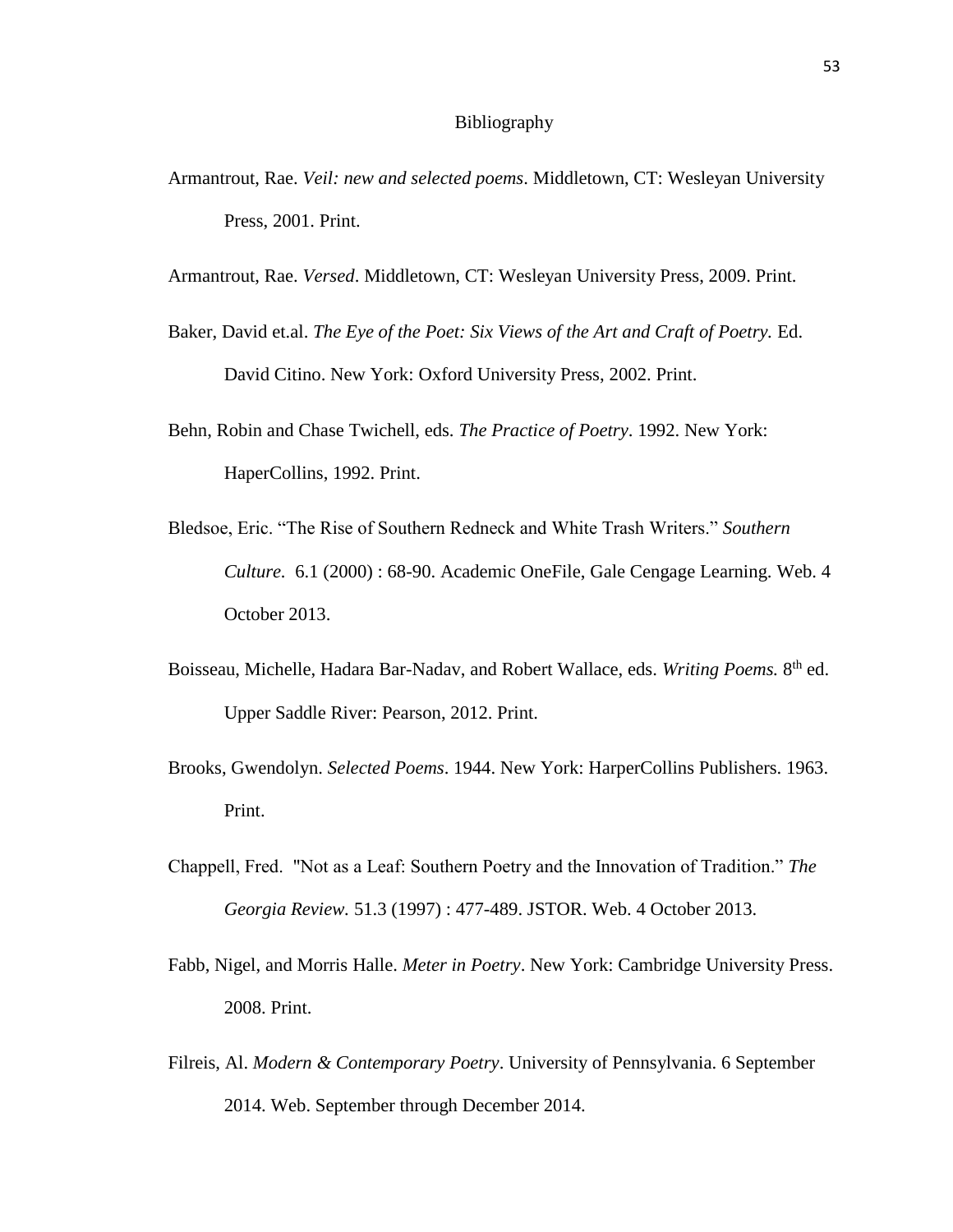- Flora, Joseph M., Lucinda H. MacKethan, and Todd Taylor, eds. *The Companion to Southern Literature: Themes, Genres, Places, People, Movements, and Motifs.*  Baton Rouge: Louisiana State University Press, 2002. Print.
- Foucault, Michel. "Excerpt from *Discipline and Punish* (1975)." *Sociological Theory in the Contemporary Era: Text and Readings.* Appelrouth, Scott and Laura Desfor Edles, eds. Thousand Oaks, CA: Pine Forge Press, 2007. 396-411. Print.
- Goffman, Erving. "Excerpt from *The Presentation of Self in Everyday Life (1959)*." *Sociological Theory in the Contemporary Era: Text and Readings.* Appelrouth, Scott and Laura Desfor Edles, eds. Thousand Oaks, CA: Pine Forge Press, 2007. 191-206. Print.

Hall, Donald. *Old and New Poems*. New York: Ticknor & Fields, 1990. Print.

Hall, Donald. *Without: Poems*. Boston: Houghton Mifflin Co., 1998. Print.

Hochschild, Arlie Russell. "Excerpt from *The Managed Heart (1983)*." *Sociological Theory in the Contemporary Era: Text and Readings.* Appelrouth, Scott and Laura Desfor Edles, eds. Thousand Oaks, CA: Pine Forge Press, 2007. 247-256. Print.

Karr, Mary. *Sinners Welcome*. New York: HarperCollins, 2006. Print

- Kinnell, Galway. *When One Has Lived a Long Time Alone.* New York: Alfred A Knopf., Inc. 1990. Print.
- Kowit, Steve. In the Palm of Your Hand: The Poet's Portable Workshop. Gardiner, ME: Tilbury House, 1995. Print.